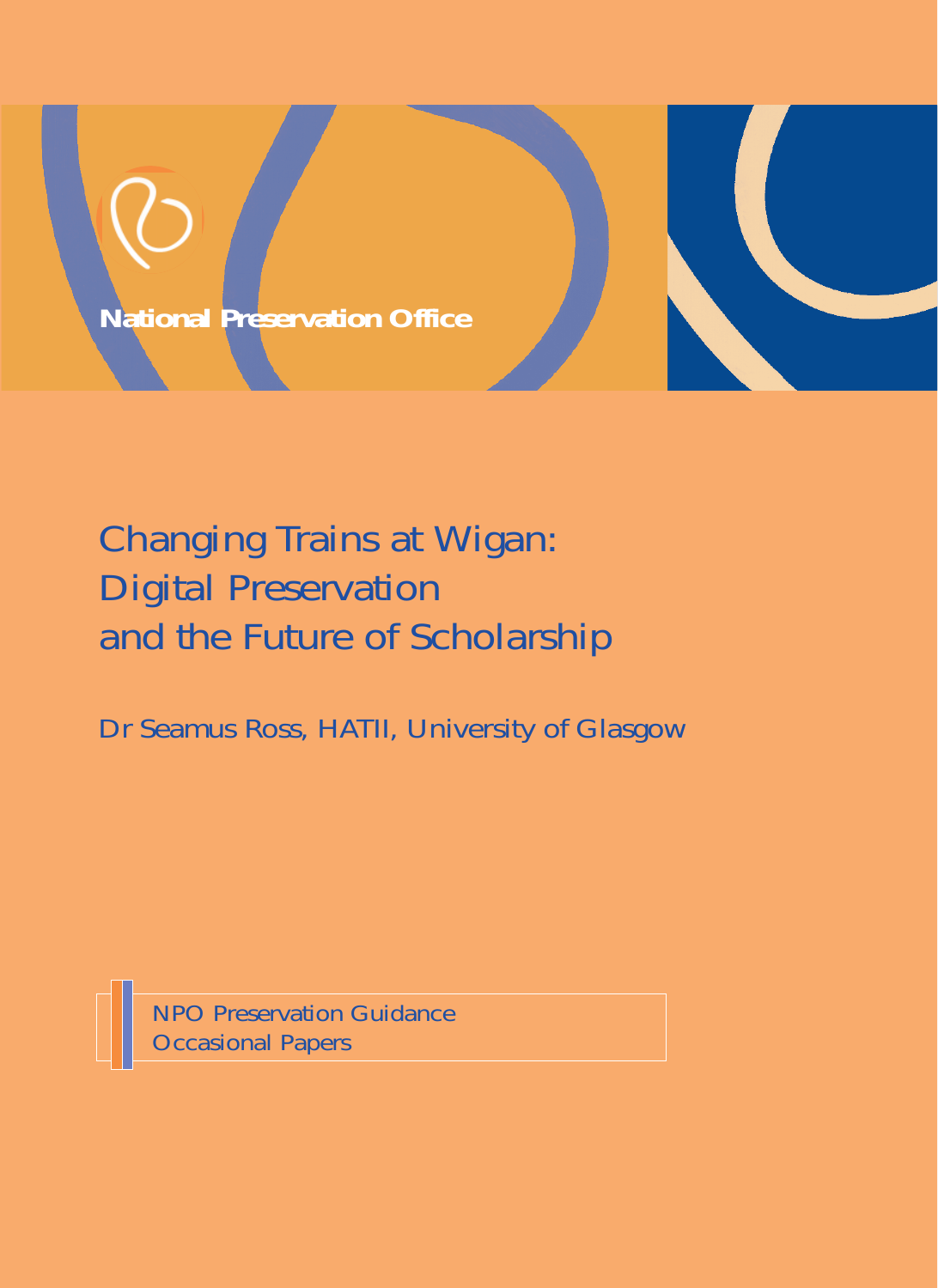**Author** Dr Seamus Ross, Humanities Advanced Technology and Information Institute (HATII), University of Glasgow **Design** The British Library Design Office © Dr Seamus Ross, 2000

November 2000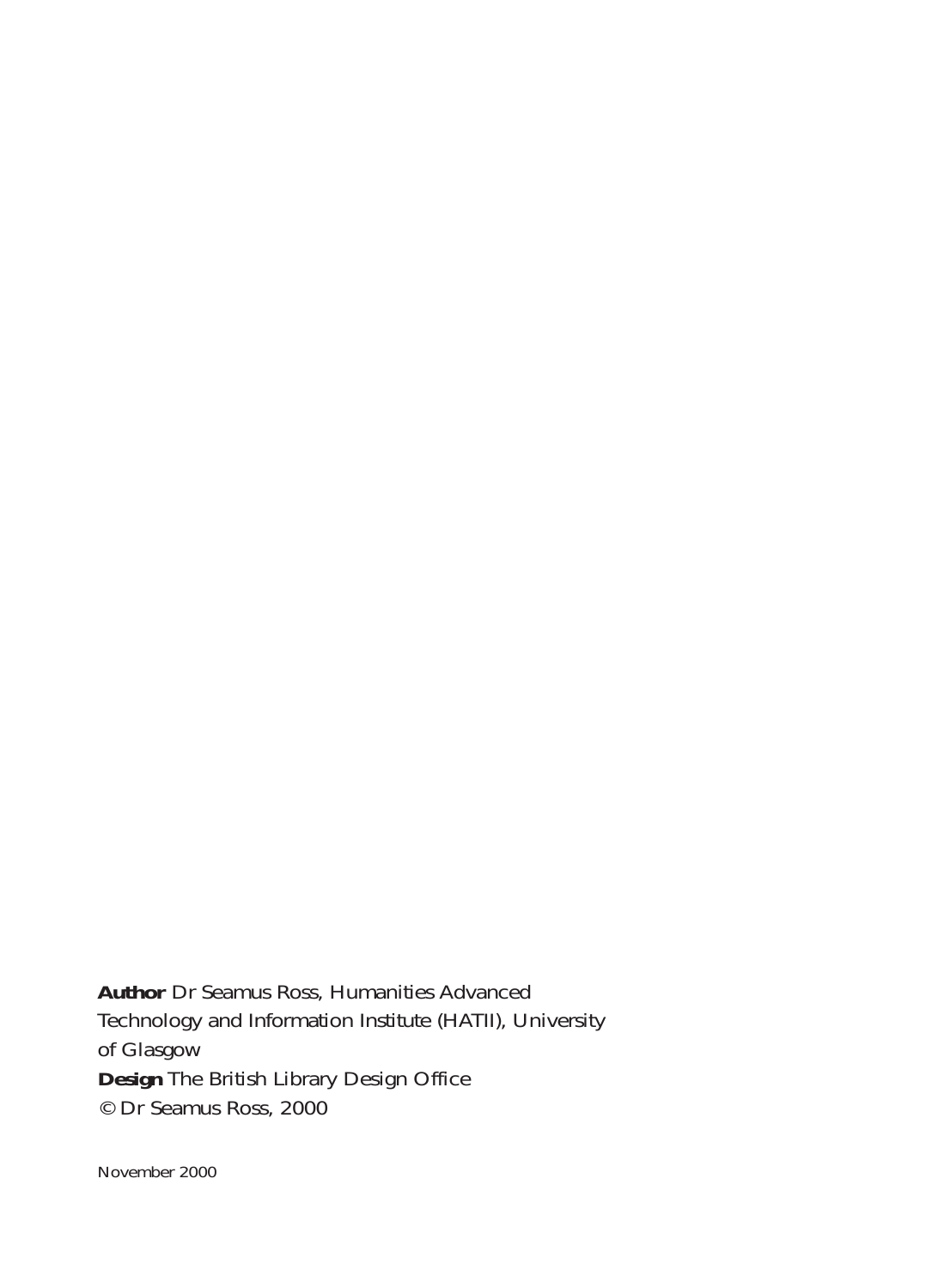# Changing Trains at Wigan: Digital Preservation and the Future of Scholarship\*

## **1. Introduction**

This paper examines the impact of the emerging digital landscape on long term access to material created in digital form and its use for research; it identifies and examines challenges, risks and expectations. It is 6:20 on Monday morning. The Virgin train taking me towards St Helens just lurched from Glasgow Central Station. As the train races southward through what will soon be the mist of Dumfries and then the beautiful rolling countryside of Cumbria, I know I face four uncertainities: will my train arrive on time; will the battery in my laptop last the three and a half hours; more troublingly, how am I going to explain to the Museum I am about to visit that the system designs they have produced will not translate into viable and effective computer-based interactive programmes; and most importantly for you, how am I going to convert the weekend's worth of formal notes, jottings of ill-formed ideas, and unrecorded musings into a coherent examination of digital preservation and its impact on research and learning in the future. All four fears share the same roots: they are about using past experience to manage the uncontrollable, the need to prophecy about the unpredictable, and they are about technology.

As I finished that first paragraph the conductor checked my ticket and advised me that for St Helens I would need to alight at Wigan and catch the 9:47 to Liverpool Lime Street. Suddenly I remembered the thrill of changing trains at Wigan in February a dozen years before when, as a postgraduate, I was darting across Britain to record material in museums and archaeological units for my study of Anglo-Saxon dress pins (1992). 'Thrill of changing trains at Wigan', I hear you chuckle. It is easily explained. My postgraduate career began studying history at the University of Pennsylvania in the early 1980s and as a Teaching Assistant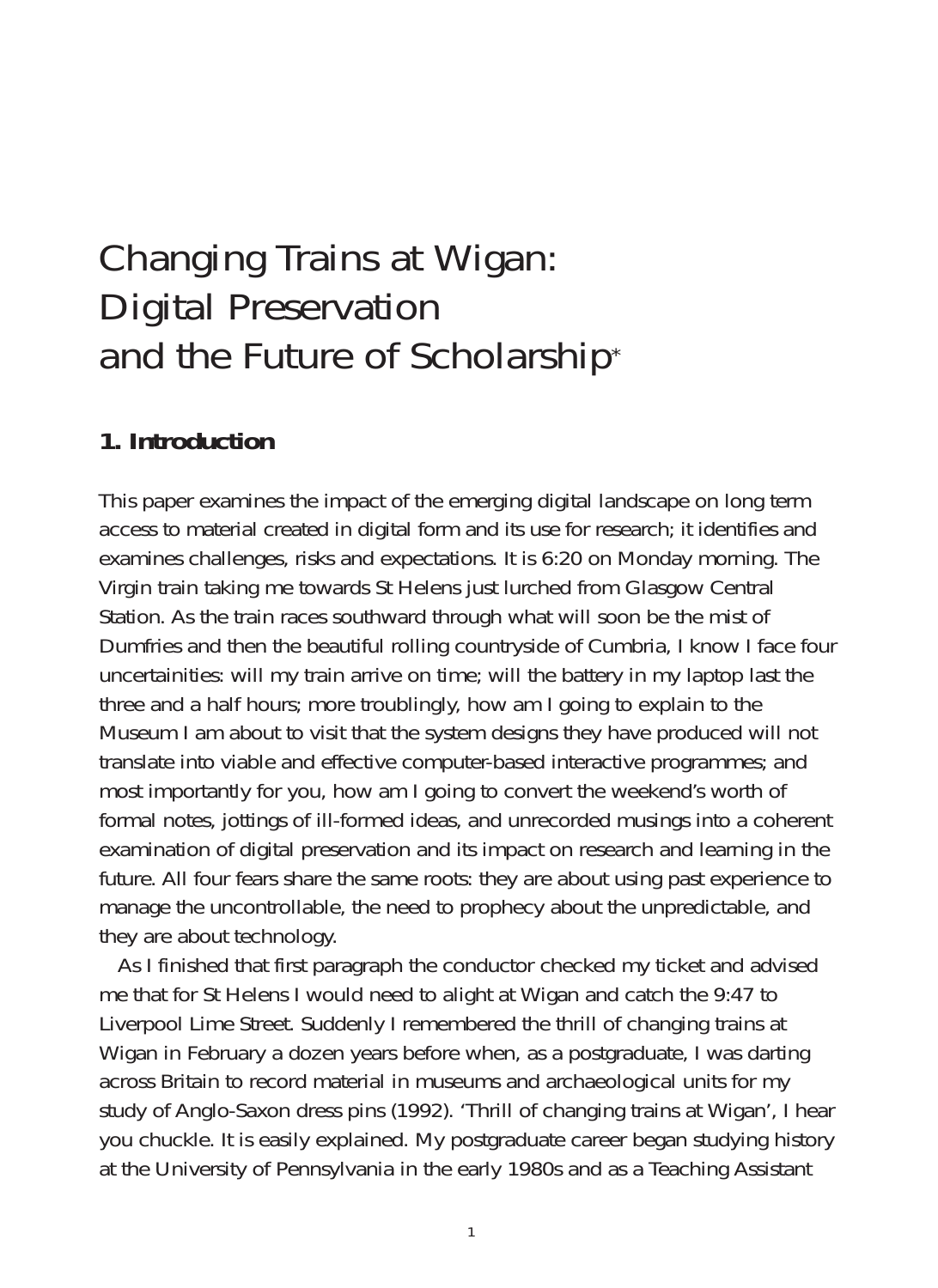I led undergraduate seminars in British History. Each weekly seminar took as its starting point a core text. One of the most memorable of these had been Part I of The Road to Wigan Pier: for the students all the statistics and summary analyses gained context and meaning as George Orwell brought the bleak world of 1930s working class industrial Britain to life.<sup>1</sup> As J.N.L. Myres, a scholar well known for his studies of Anglo-Saxon pottery, explained in a synthetic study of The English Settlements, his own understanding of how the world of the early Anglo-Saxon benefited from walking across their landscape and letting his imagination wander.<sup>2</sup> In a similar fashion, the harsh industrial north Orwell had captured gained new life when I walked through dreary grey Wigan in 1986 in vain search for the Pier.<sup>3</sup> For Myres, it is unfortunate that the imagination, which had helped him understand the Anglo-Saxons, had not been brought to bear on his pottery studies. His decades of examining and drawing pots, resulted in a typological study which had it been completed 50 years earlier would have been an achievement, but by the time he had finished it and it had been published in the early 1980s it was out of touch with the evolving understanding of pottery and the focus of Anglo-Saxon studies. These examples all raise issues of context, purpose, the role of the personal in creating and presenting interpretations of our cultural record, and the impact of the change in prevailing scholarly methods, objectives and interests on scholarship itself.

The preservation and re-use of digital data and information forms both the cornerstone of future economic growth and development, and the foundation for the future of memory. We are increasingly aware of the economic value of information and the variety of ways it can be repackaged, marketed, and re-used. This paper is concerned not with the effect of digital<sup>4</sup> data and information on economic growth, but with the influence it will have on the memories of who we were. Investigations and views of the past depend upon access to information and wherever possible access to contemporary information. In the past these records, created as chronicles, poems, accounts, legal documents, letters, diaries, pamphlets and many other formats, were inscribed in clay, chiselled into stone, and written on papyrus, animal skin, bone, tree bark and paper. Computers and networkbased communication, and the technologies that they enable, such as databases, geographical information systems, electronic mail and web-based interactions, are transforming the records we create, how we create them, and how we keep them.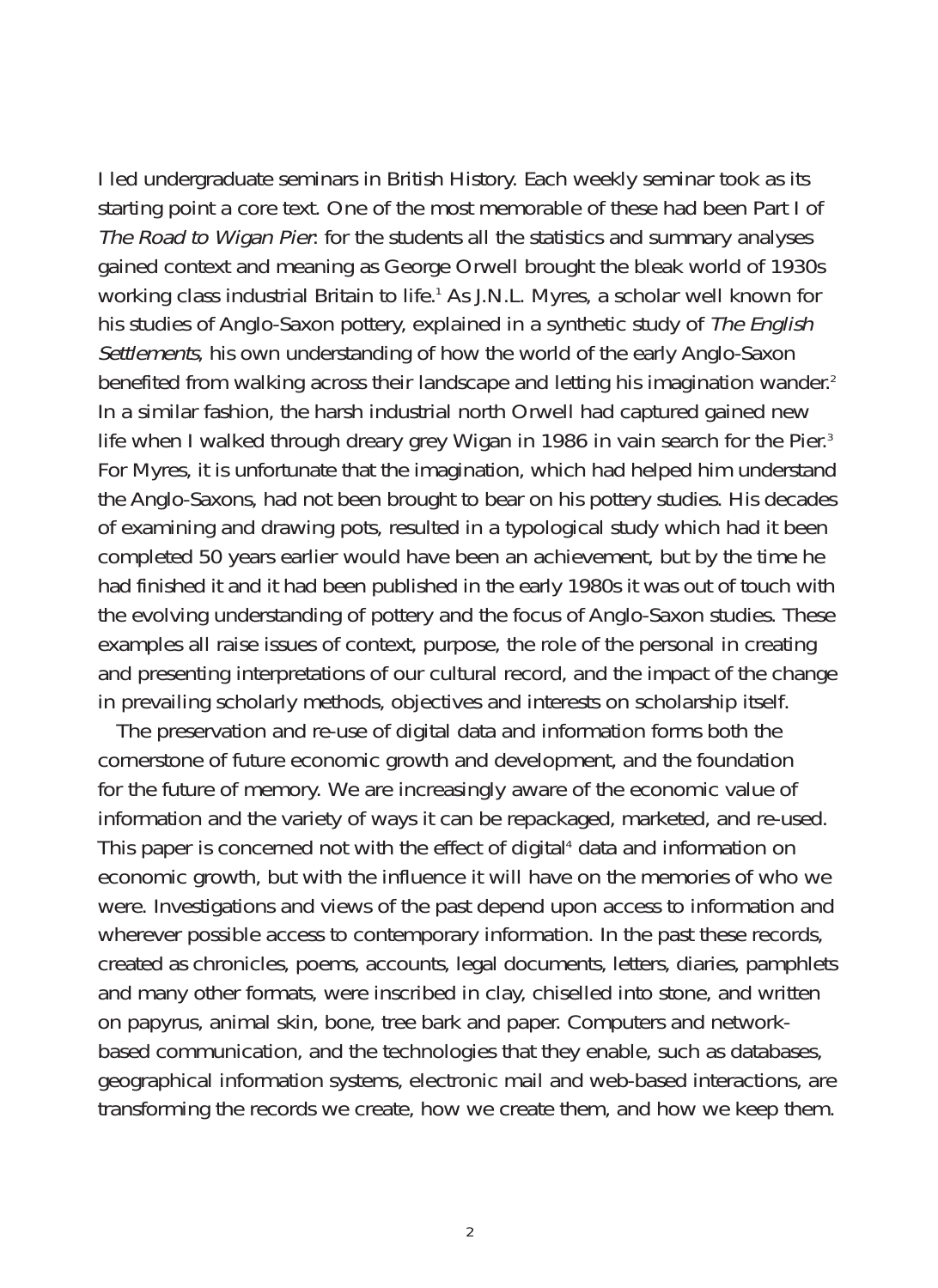## **Cultural Transformation and Digital Dependence**

This increasing dependence upon digital information is having several dramatic effects. First, it is changing the way in which our culture is recorded. For example, there is no longer necessarily a direct relationship between the way data are physically stored, the logical structure in which they are represented for storage, and their interpretation. Second, our culture itself is being transformed. The internet has created an environment in which new communities and social groups can evolve, as well as protocols and etiquette governing virtual social interaction.5 Simply, digital information is a cultural product. As we think of physical products of culture as artefacts, so we should also be thinking of digital and electronic products as d-facts (or e-facts). These new products form an essential fragment of our cultural record.<sup>6</sup> D-facts are fragile. They must be interpreted (using software and hardware) before they can be manipulated or rendered for display (or printing) and as a result, in their raw form they are of little value and often meaningless.<sup>7</sup> Information stored in digital form is as delicate as archaeological remains of flora and fauna - it is rare to discover them, the environmental conditions under which they were deposited influences their survival, their recovery and study depends upon substantial investment of labour, and their interpretation requires a vast array of scientific techniques. Preservation of digital information requires active intervention; left unsecured it is susceptible to loss through the physical breakdown of the media, rendered inaccessible by technological advances, or left meaningless through lack of or insufficient contextual evidence.<sup>8</sup>

'Where there is an economic advantage in re-using information or a legal requirement to retain it there will be an easy business case for its' preservation.<sup>9</sup> The short term value of digital information or records often reflects particular regulatory environments or specific types of industry or organisation. In the financial sector records are retained on average for seven years, but in the nuclear and pharmaceutical industries records are required for business purposes over far longer periods. Data created as part of drug development (e.g. clinical trial data) needs to be retained for decades to comply with requirements established by regulatory authorities.<sup>10</sup> Nuclear dump and reactor data will be valuable for hundreds if not thousands of years, where, for instance, it provides evidence of contaminated land.<sup>11</sup> In the automotive and aircraft industries engineering and manufacturing data need to be retained for the life of the product (and not just during the period during which the product is being made) to protect companies in the event of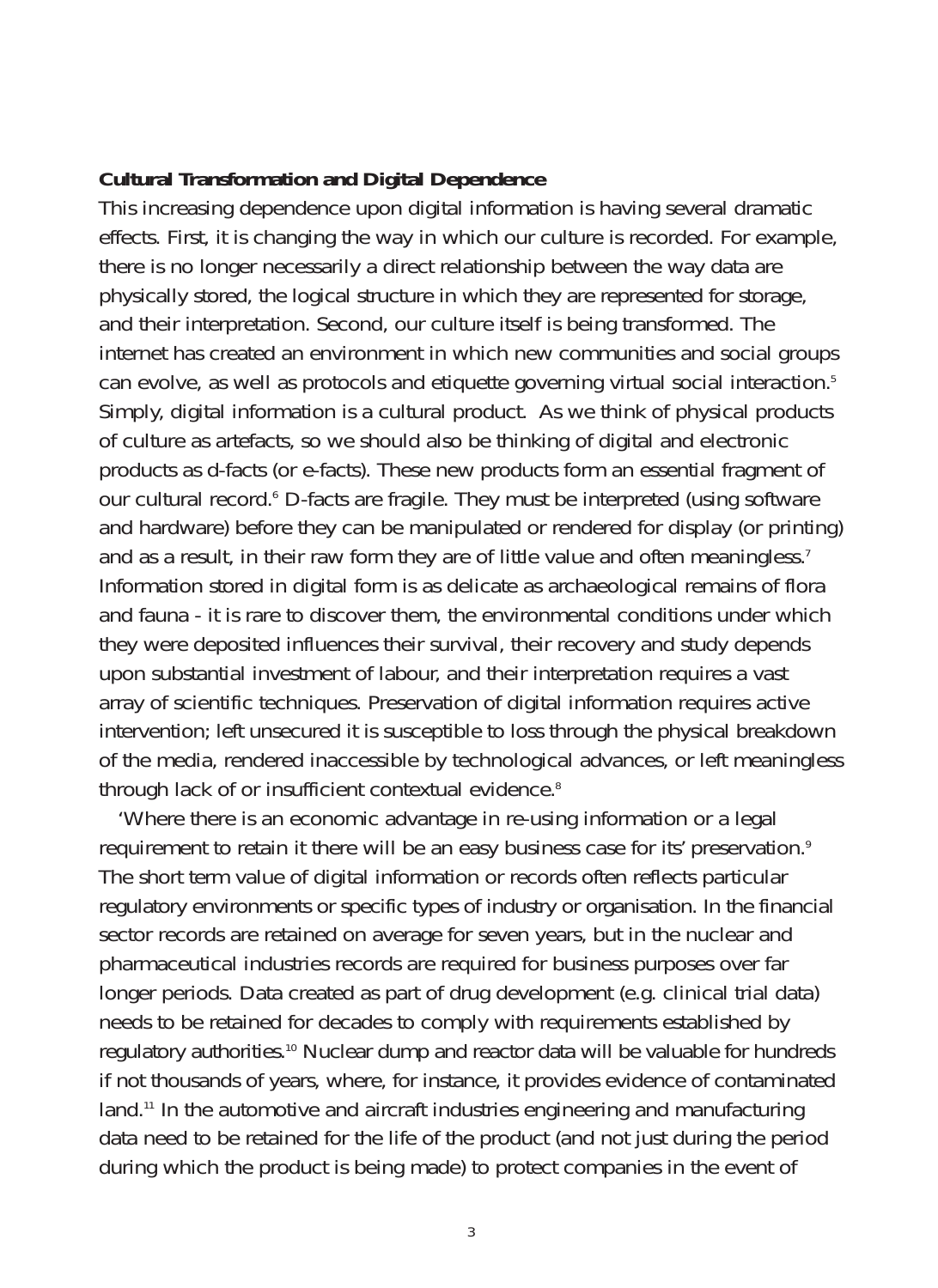product liability lawsuits.12 Satellite images are a good example of unique time sensitive data that cannot be recreated when lost. Where images taken by NASA in the 1970s of the Amazon Basin are still accessible, they contribute evidence to the understanding of change over time in rainforest coverage and density.13 Even where records can be recreated from their analogue originals, it is expensive to do so. At the 1995 meeting of the ISO Archiving Standards working group it was reported that it cost (including labour) about \$5-7 per megabyte per year to retain electronic records created in the engineering sector, but about \$1250 to reconstruct them if they were lost or destroyed.14 Petroleum survey records are even more expensive to recreate. The National Archives of Australia hold 600,000 computer tapes containing oil survey data. These data are regularly re-used by oil exploration companies; recreating the off-shore data would have cost in the early 1990s AUS\$10,000 per metre or AUS\$10 billion in total.15 Of course, the possibility of recreating information from analogue sources applies to a decreasing percentage of digital data as much tends, like satellite imagery, to be born digital and never to have existed in analogue form.

#### **Evidence and Memory**

It must be obvious that the electronic aspects of our culture targeted for preservation are those materials that have evidential value in the event of litigation, have academic or commercial re-use value (e.g. digital film,16 academic research data or petroleum survey data), or are valued for their contribution to corporate or national memory (e.g. in the United States presidential emails). Little of the webbased literature<sup>17</sup>, net-based advertising, online databases, newsgroups, chatrooms, virtual communities, music recordings, websites (including webcams), and digital images, which characterise the creations of the several hundred million internet users, are being preserved. This is hardly surprising in such a fluid environment.

Digital networks and the services they support, including for instance electronic mail (email), have transformed communication practices.18 We can exchange messages faster and communicate with a broader community and with individuals drawn from across much of the globe. The kinds of materials we can use to construct messages now ranges from text and audio to moving images and virtual reality. Just as surviving correspondence enriches the writing of social historians so their digital equivalent, email, will provide a valuable source for future historians.19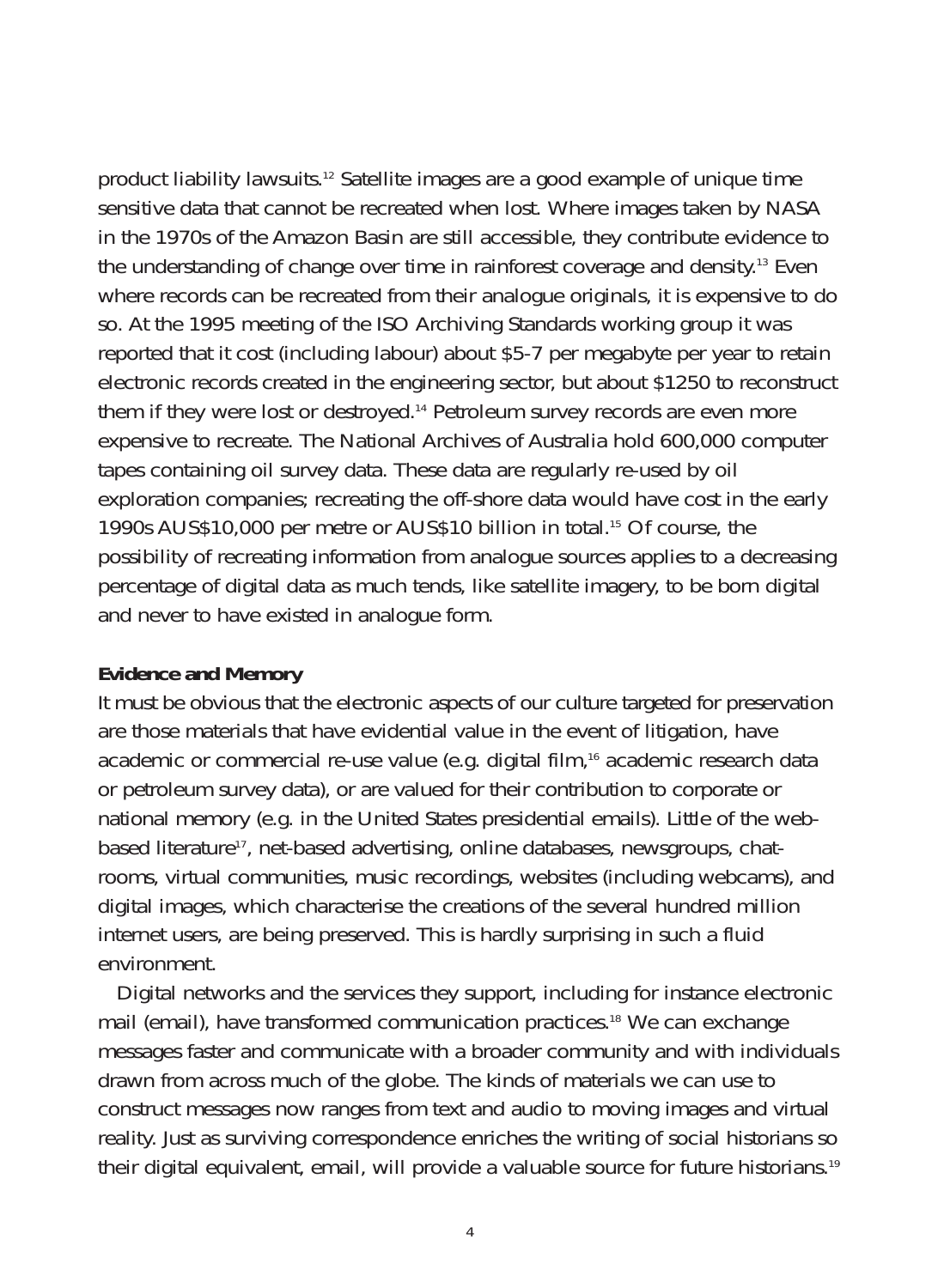In reconstructing the past, historians have always used a great diversity of sources. For example, Jean-Jacques Aubert investigated papyri from public and private archives, epigraphic inscriptions, archaeological remains, and literature to produce his elegant study of Roman Business Managers.<sup>20</sup> The dry facts stripped from archival documents were given life through the judicious use of satirical quotations from Roman playwrights (e.g. Plautus). In common with other historians, he pulled together the residue of the past: evidence distilled and teased from fragmentary documentary sources, artefacts, and art historical materials. We recognise that to know who we are and the impact of our past on our future, we need to know where we came from. As a consequence the approaches to constructing stories about the past and the kinds of stories historians build are varied.21 In our multicultural society this richness of approach reflects the resources we are creating and the expectations of the world in which we live. Historians of the future will seek out chat-room transcripts, newsgroups, emails, webcams, and websites along side company and government records, and credit and health data sets.

Both accident and design contribute to ensuring the survival of historic records. The burning of the Persian palace-site of Persepolis after its fall to Alexander, for example, although a savage act of vandalism, contributed to the preservation of the palace archives. In the 1930s excavators recovered this archive inscribed on unfired clay tablets. Under most conditions clay tablets are, by their nature, more durable than other types of media. The Persepolis tablets were written to track economic transactions. The scribes who recorded them would perhaps have been surprised that by analysing these thousands of tablets, it proved feasible to profile the position and role of women in ancient Persia under Darius I to Artaxerxes III.22 Sadly, only a percentage of these tablets have been fired since their discovery in the 1930s and many are reported to be drying out and crumbling away in their new home at the Oriental Institute at the University of Chicago. The content of many of the tablets has not yet been transcribed and mere recovery of media does not necessarily protect it or its contents against loss. Indeed, recovery may, in fact, expose the material to new dangers. Likewise, we move our digitally encoded information from one decaying medium to another equally unsuitable media type or from one archaic encoding format to another soon to be superseded format.<sup>23</sup> The medium and form of clay tablets, and their content and its structure, raise comparative issues of media durability, content visibility and intelligibility, metadata<sup>24</sup>, 'contextual metadata drift', data recovery, and technological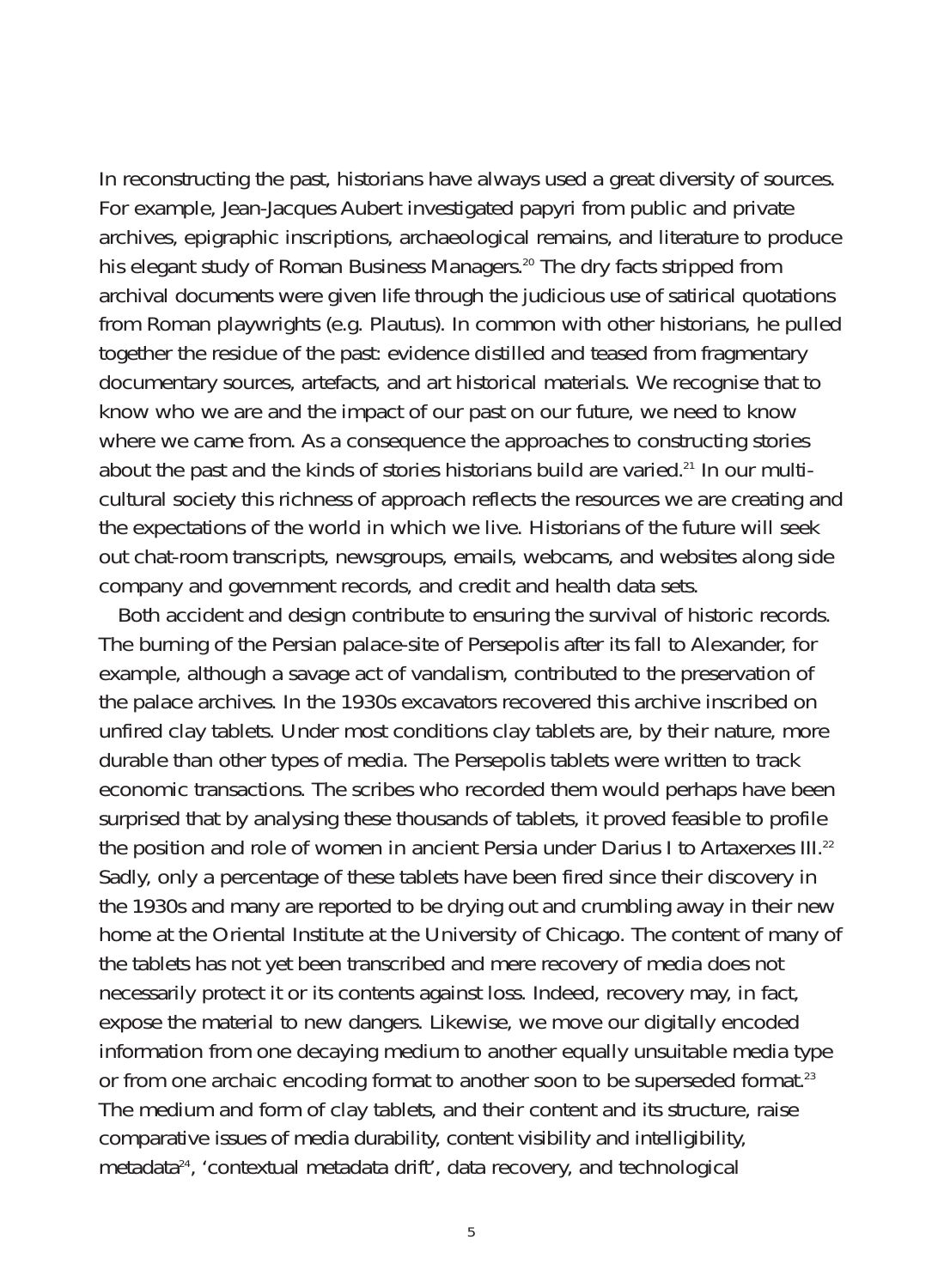obsolescence.

The structure, form and incisions on clay tablets indicate the presence of information, even if we prove unable to decipher it. Digital storage media, on the other hand, give little clue to the presence or format of the data they contain, and only occasionally an indication of what devices might be needed to access them.<sup>25</sup> Preserving digital assets cannot happen as an after thought, it must be planned: media degrade (e.g. magnetic particles lose their properties and dye layers on optical media break down),<sup>26</sup> technological developments make systems obsolete<sup>27</sup>, or information is rendered inaccessible by changes in encoding formats.28 The short term economic and productivity advantages offered by digital storage, manipulation, and communication encourages us to depend on them more and more. Although some are aware of the preservation risks, society in general is ignorant of them.

## **2. The Landscape**

We have reached a turning point in the production, distribution, and handling of recorded information. Resources are created in digital form:

- $\blacksquare$  that can be easily distributed and refreshed;
- $\blacksquare$  that do not suffer loss of fidelity when copied or used;
- $\blacksquare$  the integrity of which can be secured and verified;
- $\blacksquare$  that can be analysed using an array of automated processing tools; and,
- that can be searched with increasing degrees of sophistication and accuracy.

Contemporary society creates two classes of digital material: the results of retrospective conversions, and resources created only in digital form.

## **Society and Scholarship**

The belief that society and scholarship benefit from the availability of high quality digital resources and networked access to them, is reflected in the increasing emphasis that academic institutions, public archives and libraries, commercial media companies, and funding agencies place on the retroconversion of material.<sup>29</sup> Watching these activities one senses the wholesale rush to retroconvert our documentary heritage into virtual form without a realisation that we are potentially exposing this virtual material to an increased risk of loss. Although branded with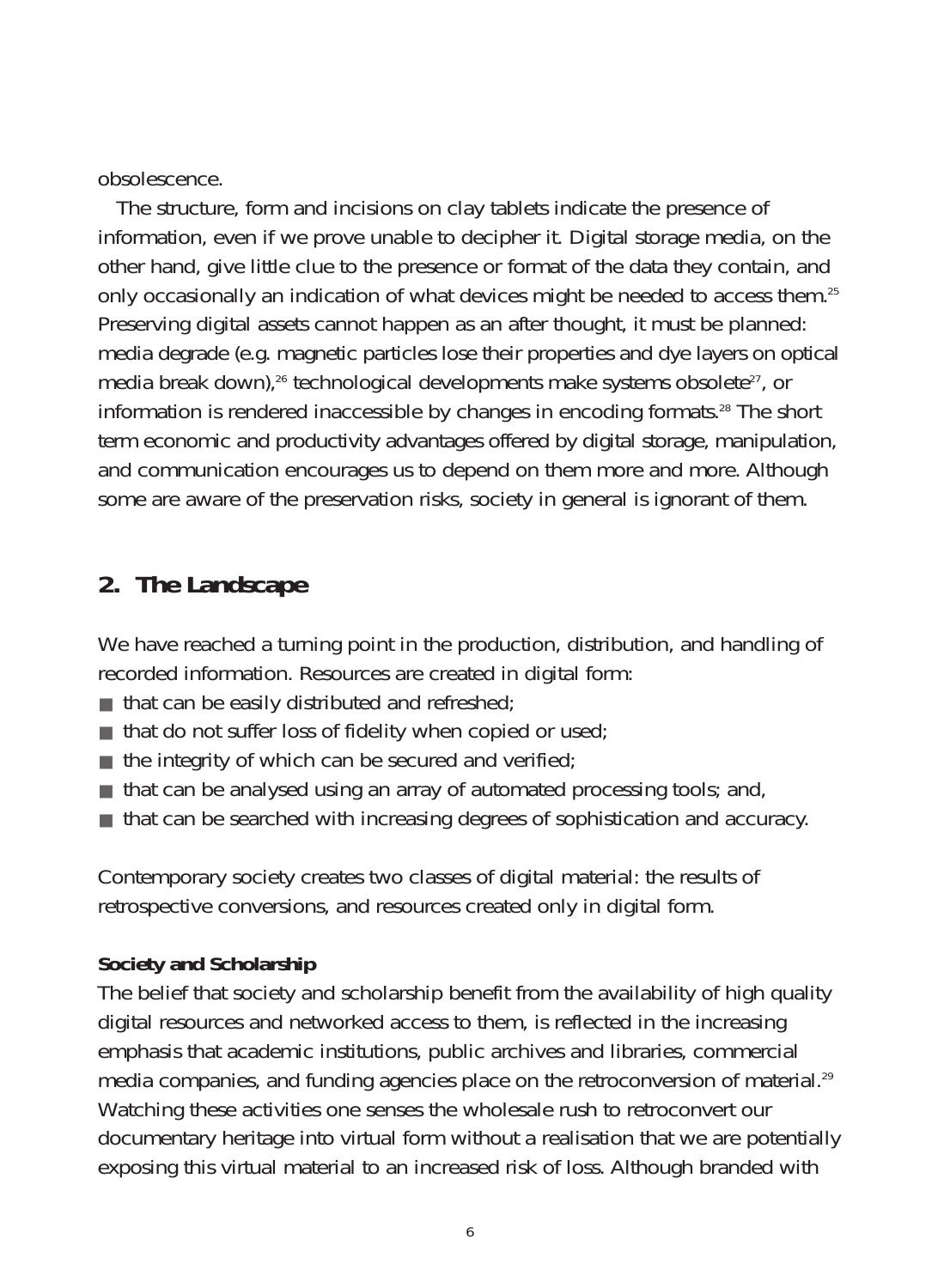its own inherent risks, digitisation offers an excellent way to address the preservation and access problems posed by material on acidic paper. Millions of archival documents, architectural drawings, newspapers, photographs, film and audio recordings and many other materials are being digitised. Where digitisation is inappropriate project staff are keying in the data. Retroconversion is an expensive process. The resource implications and the associated technical challenges mean that contemporary librarians and archivists face major problems in deciding what of our cultural heritage should be retrospectively converted.<sup>30</sup> Hundreds of retroconversion projects of all different sizes and types are now underway.31 Hundreds of millions of euros are being invested in these projects. The diversity of approaches, the variety of technologies and management practices, and range of funding models are reflected in these ten example projects: The British Library's Beowulf Project, $32$  The Archivo General de Indias, $33$  the Music Performance Research Centre,<sup>34</sup> the Cornell Digitisation programme,<sup>35</sup> Beazley Archive,<sup>36</sup> the Scottish Archives Network (SCAN),<sup>37</sup> JSTOR,<sup>38</sup> American Memory Project,<sup>39</sup> Duderstadt Archive,<sup>40</sup> and the Bibliothèque Nationale de France<sup>41</sup>. These and many other projects are increasing the diversity of resources accessible to researchers and the general public. The influence that these projects will have on education, life-long learning, and scholarship will only become clear with hindsight much as happened with the substantial editing enterprises of the nineteenth century (e.g. Rolls Series, Monumenta Germania Historica).42

Approaches to publication are changing. A shift towards large scale databases, in which the results of the efforts of individual research teams can be aggregated for comparative and often interdependent analysis, has begun to take place in the sciences.<sup>43</sup> The Human Genome project, which is generating a digital record of our genetic makeup, is the flagship of this kind of approach.44 Another example, the Protein Information Resource (PIR) has, since 1984, provided researchers in evolution and computational biology with access to a regularly updated, quality controlled, and detailed protein sequence database.45 In the humanities, projects such as the Corpus of Romanesque Sculpture in Britain and Ireland (CRSBI),<sup>46</sup> and English Heritage's Images of England<sup>47</sup>, are producing digital image and data banks to improve our understanding of heritage assets and to enable new ways of investigating them. The issues of sustainability, maintenance, and enhancement are critical to the viability of these resources. These databases will be maintained so long as they have immediate public or research value, but they may not continue to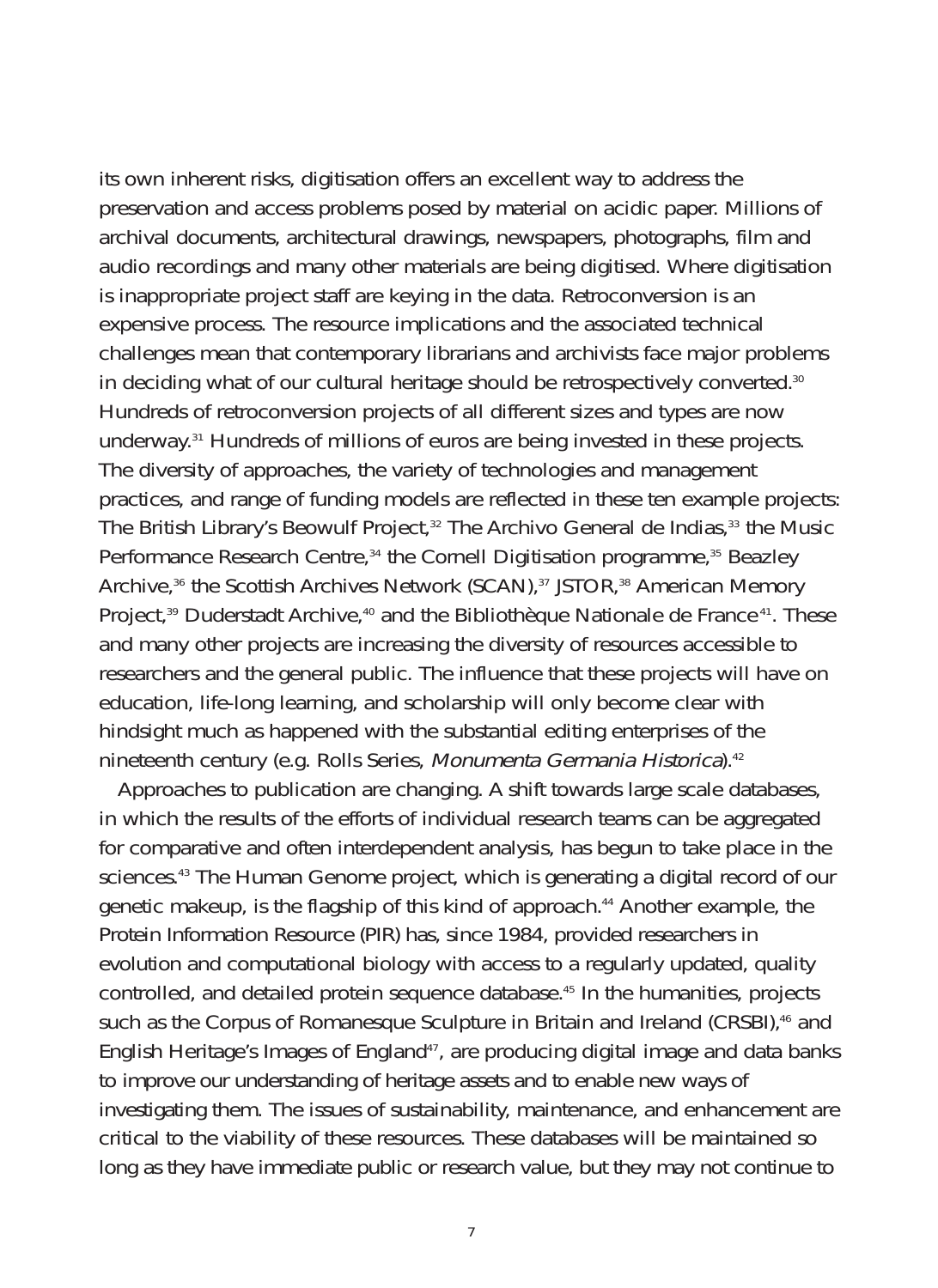be when immediate interest in them has diminished. Yet we know that information assets go through phases of value and they often regain their value in the future. Unlike many analogue resources that can survive periods of neglect these may not.

Internet Archaeology, an early and continuing experiment in electronic journal publication, reflects a radical rethink of how the results of scholarly endeavour could be presented.48 While the electronic environment changes how research can be constructed and presented, it exposes this material to risk. Libraries do not keep copies of *Internet Archaeology*: long term access depends upon continuity of the original project. The only copy (save a few backups stored on magnetic tape in the Special Collections of the University of York Library) is the one held by the Project itself. Even though Internet Archaeology has rigorous data management policies, this lack of redundancy and geographic spread of copies increases the risk of loss. This problem is exacerbated by the fact that the ability to read many articles depends on specialised software (e.g. use of Cosmo player for the Virtual Reality Modelling Language (VRML)) which the project may not be able to archive.<sup>49</sup> A lack of strategic planning on the part of electronic journal publishers means that results of research presented in electronic form are at risk of becoming inaccessible. Moreover, as the sources on which we build our research are increasingly digitally -based, the sources themselves will not survive, will be moved to new locations, or will be moved from open access to restricted areas or on to chargeable sites. These changes increase the difficulties associated with verifying conclusions or repeating analyses: the very functionality which digital presentation should enable. One wonders whether the surviving record of scholarship will be like constructing the contents of ancient and medieval libraries from the few surviving manuscripts scholars can identify the names of the titles of many works - but no unique copy of many of these titles survives anywhere.

## **Documentary Heritage**

Far more alarming than all this has been the change in the way society now creates its documentary heritage. As Rick Barry has noted, changes in working practices are having a substantial impact on the process of document creation, their format, how they are used, and how they are managed.<sup>50</sup> Business activities depend, increasingly, on databases, digital images, geographical information systems, voice mail, email, video recordings, spreadsheets, and word processed documents. As a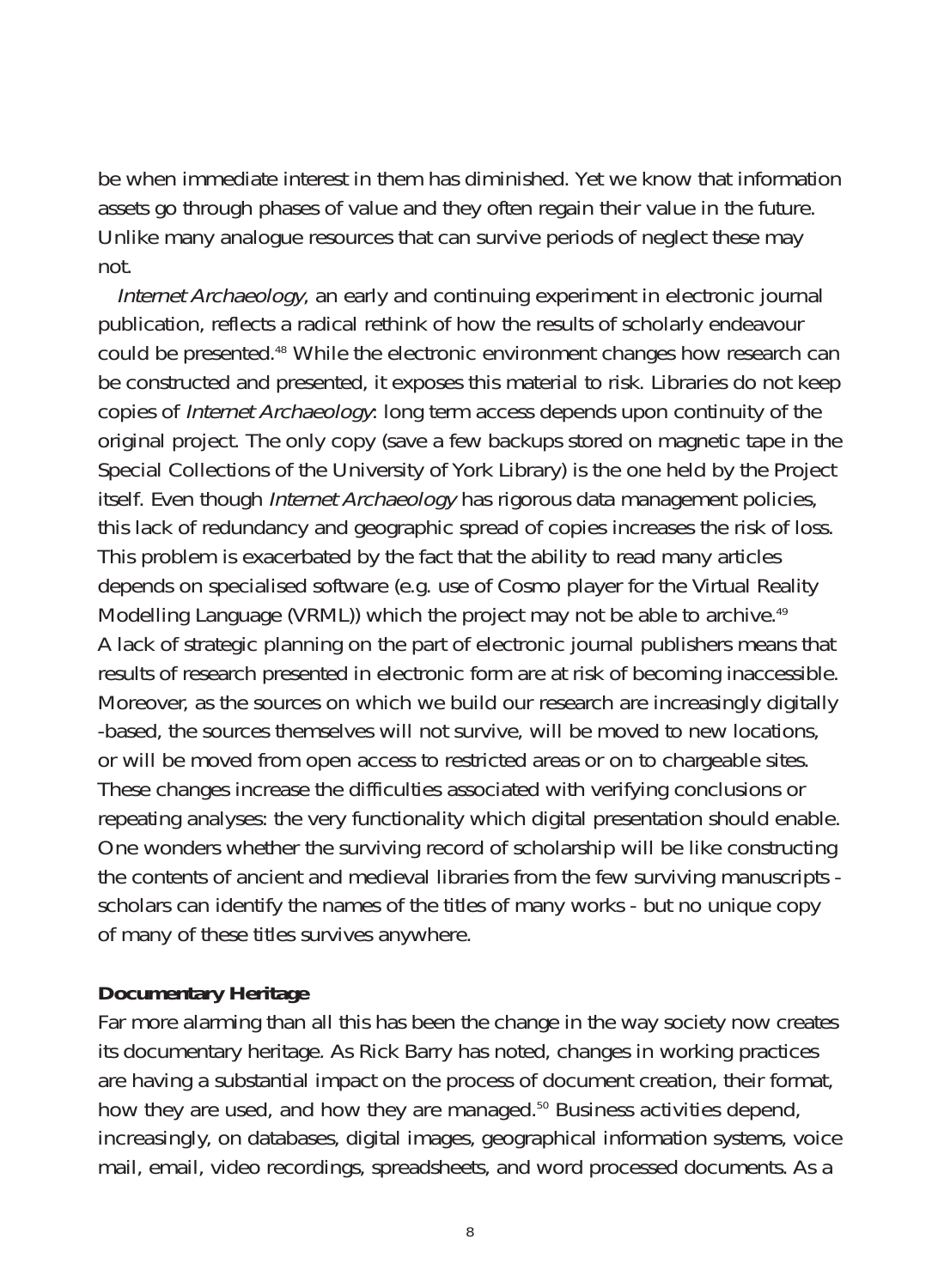result, records (from an archival vantage) and information come in a plethora of types, formats, and structures. The working practices of archivists, librarians and records managers respond to a world composed of textual documents, when the business activities of their organisations now use a range of composite documents of varying complexity:

- static documents composed of such elements as text, tables, and images;
- multimedia or data-rich documents such as the kinds of documents that we encounter in the networked environment (on the world wide web or on www-based corporate intranets); and,
- dynamic documents dependent upon data that might have variable instantiations and be held in databases and spreadsheets.<sup>51</sup>

These materials form the major resources for the future of memory.

With some billion webpages currently accessible (August 2000), including thousands linked to databases, the amount of information accessible to contemporary users of the web can only be described as astonishing.<sup>52</sup> Similarly, millions of email messages are exchanged each day; at the US Department of Health and Human Services at least a million email messages are exchanged each day within this department alone.53 Financial institutions, commercial users, and governments move even larger amounts of data across private networks and much of this is shipped from computer to computer without any human intervention. Airlines, banks, and credit card companies handle billions of transactions each year. The data contained in the detailed record of each individual transaction provides information that could be used to profile many aspects of modern society, which more traditional textual documents do not illuminate. The sheer quantity of the data, however, makes its retention difficult even in a world of falling storage costs.54 Where they are retained, these data could be mined in different ways.55 Resources might be examined by considering change over time and credit transaction data or travel information linked with, say, medical records. Researchers will use the surviving information, not to understand the individual transactions recorded in the data, but the society(ies) that created them. The proven potential of data mining methods indicates that even where data have been summarised for contemporary purposes, the unaggregated data should be retained because future analysts may wish to use the primary data for new purposes. Our scribes in Persopolis retained the records of the individual transactions after they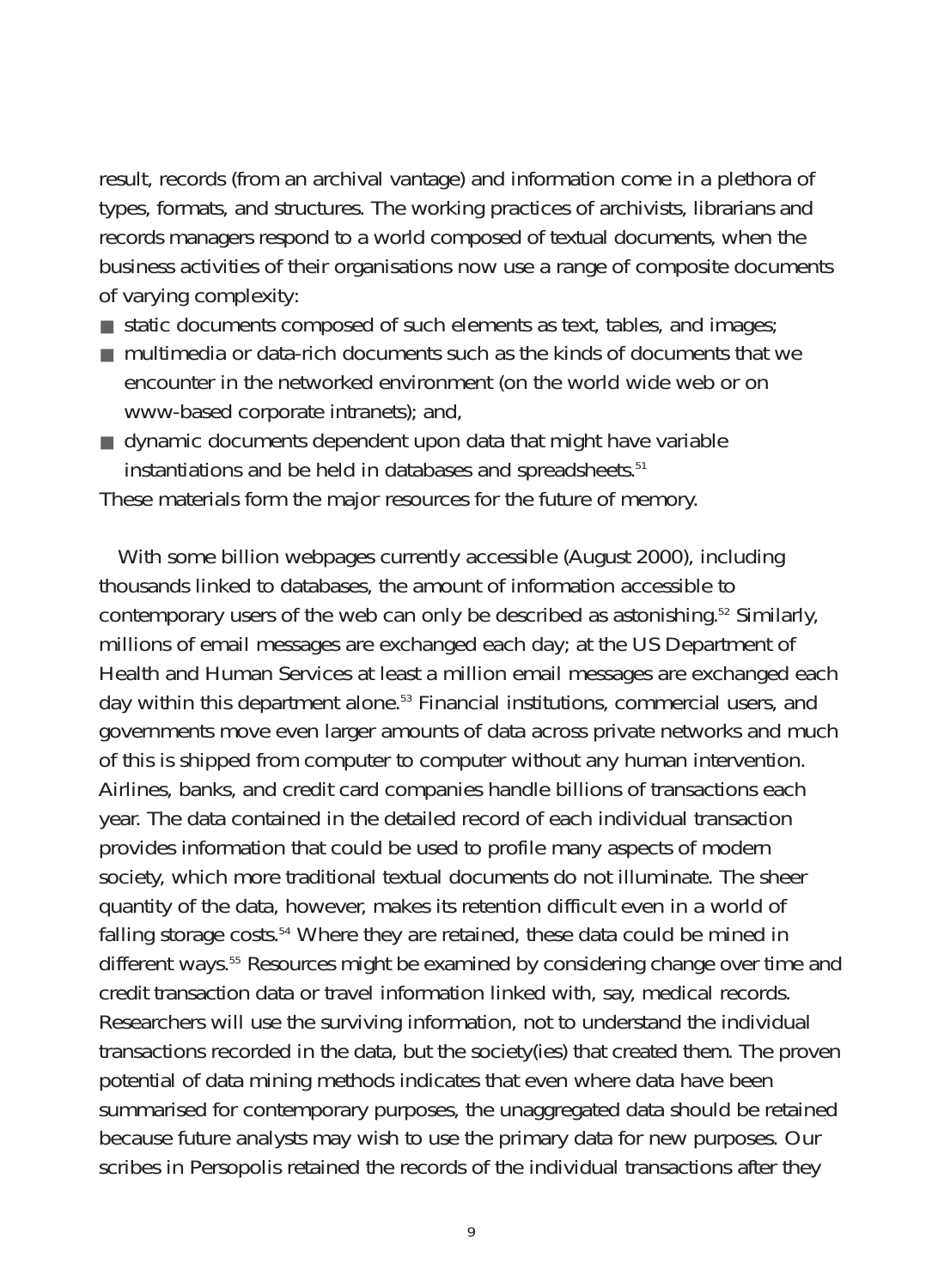produced the summary records, yet it was the individual transactions which yielded their riches to scholars by allowing them to use economic data to develop cultural understandings.

From the early 1990s onwards, attention has been drawn to the parochialism that pervades studies of electronic information.56 Archivists and records managers have focused on the preservation of records, and librarians on ensuring long term access to published resources and online databases. Yet, until we have a much broader acceptance of the realisation that it is essential that we preserve a broader cross-section of our digital heritage, media manufacturers, systems developers, and software designers will not be encouraged to introduce preservation capabilities or functionality into their products. The discussions of the issues of digital preservation must be taken beyond the traditional communities of archivists and librarians if progress is to be made in addressing the dangers.57

#### **Environmental Applications**

Major new initiatives are collecting data to improve the contemporary understanding of the impact of human activity on the environment and man's changing relationship with it. These resources will provide a foundation for studies of change over time. In monitoring natural phenomena (e.g. seismic or meteorological activity) or experiments, scientific instruments can capture gigabytes of data every hour.<sup>58</sup> As a result, it is not uncommon for data sets as large as a terabyte to be collected and it would not be impossible for a sequence of monitoring activities to lead scientists to accumulate a petabyte of data. In turn the precision of many simulations depends on hundreds of gigabytes of data. In these data sets resides information about bio-diversity, environmental conditions, and our genetic makeup. Large numerical data sets and text files represent a fraction of the uses and products of the digital environment. Designers of buildings, airplanes, and a host of products have increasingly turned to computer environments to enhance the design and testing processes. Architects and mechanical and electrical engineers depend upon computer aided design/drafting applications and virtual reality systems. A consequence of this is that architectural historians will wish to have access to this material. Unlike numerical data which can be migrated from one software/ hardware environment to another, access to this material will be dependent upon access to specific software tools and its interpretation will depend upon the use of original hardware or the emulation of that equipment. This is especially true of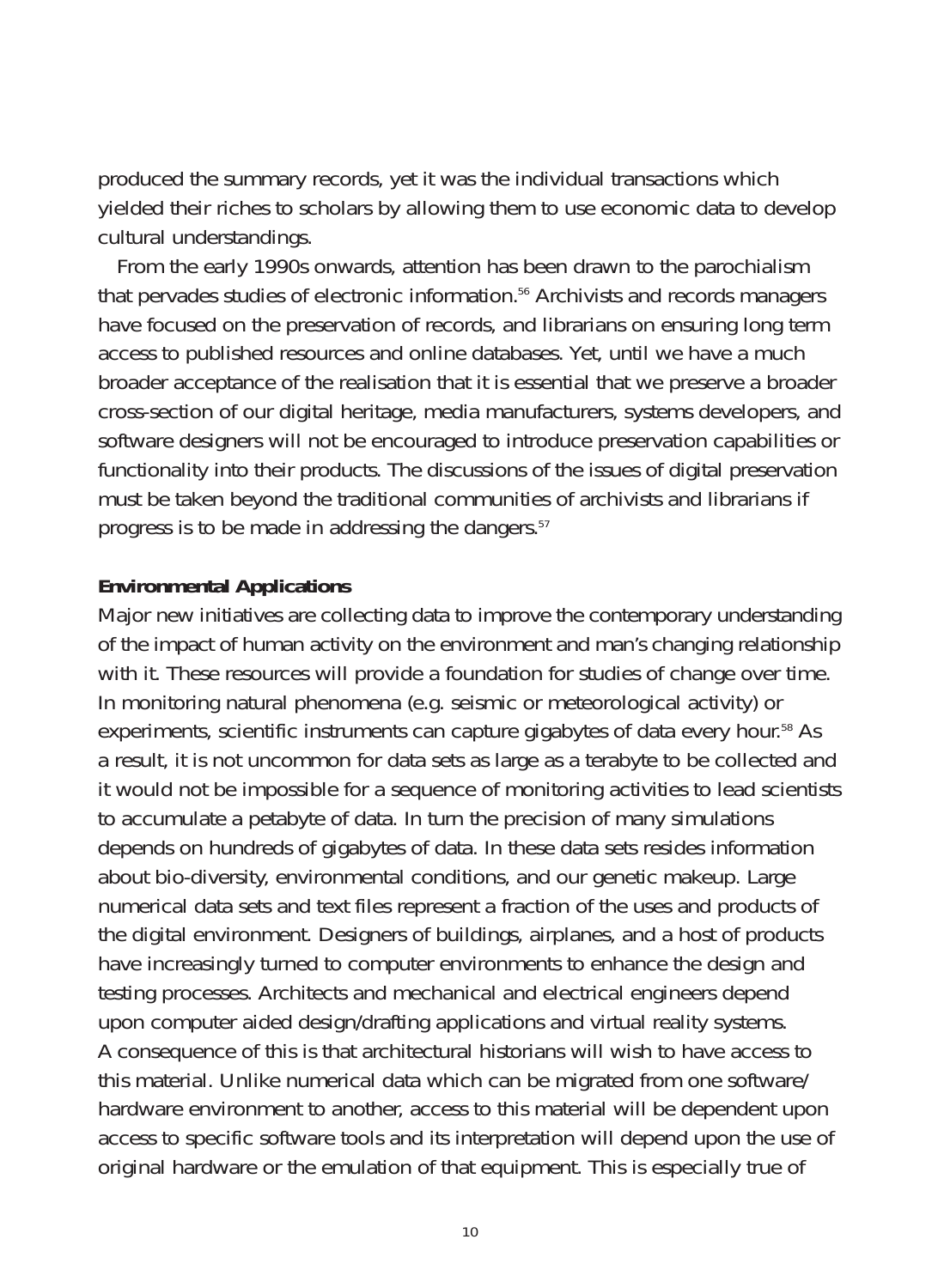Virtual Reality (VR) models. Looking back, historians will wish to see the materials in their original context, whether this must be the actual environment, or whether a virtual one would provide a suitable context, remains an open question. The answer will depend on the nature of digital experiences in the future.

The use of computer technologies for entertainment and in particular interactive computer games is recognised as a major driving force in the race to create faster computers with better graphics.59 Only a very small number of institutions are collecting these games and their consoles, yet they are critical cultural artefacts, as they are shaping leisure behaviour and have provided the training ground for a whole generation of computer users. The violence inherent in many of these games may be playing a role in shaping our societal attitudes towards violence; the preservation of the games will contribute to future researchers' understanding of our culture.

#### **Connections and New Technologies**

On current evidence, historians of the future will be left with a large number of disconnected d-facts that will prove difficult to use. In the first conference $\omega$  to look at these issues, we investigated such questions as to how much data should be retained: all possible records or just a sample of them. One of the participants, Professor Martin Campbell-Kelly asked, for instance: Would a single airline reservation transaction have value to a future historian? Would it be practical to retain all the tens of millions of airline reservations for posterity? Would future historians be overwhelmed if we were to preserve all these data? Similar questions could be asked about other classes of records. Confronted with the realisation, that faced with the vast quantities of surviving paper documents few researchers can be comprehensive, scholars often suggest that as we increase the quantities of digital documents they will be even less able to investigate the material in a comprehensive way. This is a spurious analogy. Archives of the future will be different and researchers will adopt new, and more technology dependent, ways of working. With an array of analysis tools they will work more exhaustively with the surviving digital resources than they have so far been able to work with analogue ones. Insurance, retailing, and banking sectors currently exploit the potential of data mining techniques and tools to extract information from large heterogeneous data sets.<sup>61</sup> Increasingly, research efforts to interpret these data are assisted by data visualisation tools. In addition to data mining and visualisation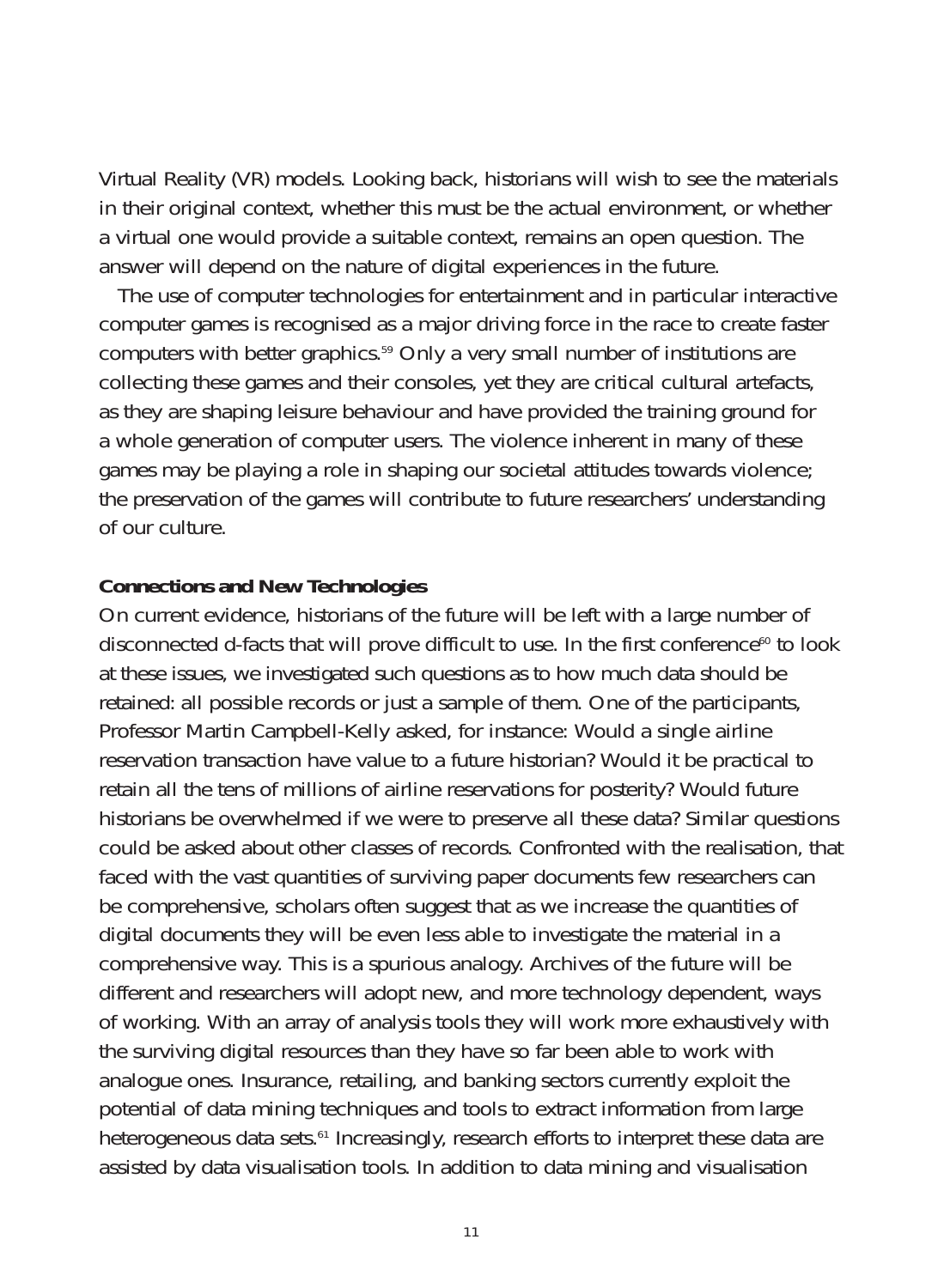tools, future researchers will be aided by intelligent agents that explore the Internet (or its successor) looking for information that meets certain user-specified criteria and refining their searches as they accumulate data and knowledge.<sup>62</sup> Digital archives combined with new technologies will liberalise scholarship. They will enable simultaneous access to a range of sources (both local and distant) and facilitate the use of research methods not possible with conventionally printed or hand written records.

## **3. Digital Preservation: A Proactive Approach**

This vision of a rich information record just waiting to be harvested and processed by the technology-enabled researcher of the future depends upon the survival of digital data. Sadly, based on current experience, it is evident that not much of this digital material will survive. It is already impossible to find old documentation for early computers, such as those from the 1960s and 1970s, even if you can locate an aging machine.<sup>63</sup> Access to material created using superseded operating systems (e.g. CP/M) or word-processing (e.g.Wordstar) and database (e.g. Dbase III) applications is difficult. Legacy systems written in such languages as Cobol, PL/1, and Fortran are equally prone to loss and were frequently tied to particular operating systems and system calls (i.e. application interfaces to the system level routines) to particular hardware devices.

In comparison to resources produced on analogue media, such as on paper, resources created in digital form are fragile and easily prone to becoming physically and logically inaccessible. The degradation of the media on which they are stored, loss of functionality of access devices, loss of manipulation capabilities, loss of presentation capabilities, or weak links in the documentation chain, are all factors that contribute to making resources inaccessible.<sup>64</sup> Other factors such as loss of contextual information or relevance can render resources non-interpretable. While it is true that it is feasible to recover data that have become inaccessible under many circumstances (and even to the surprise of some data creators as happened with Iran Contra data), this can be an expensive, labour intensive and a risky approach to the resource preservation problem, especially when we recognise that few data recovery methods are comprehensive or successful on every occasion. One risk is that while much data are not 'bit critical,<sup>165</sup> the same claim can not be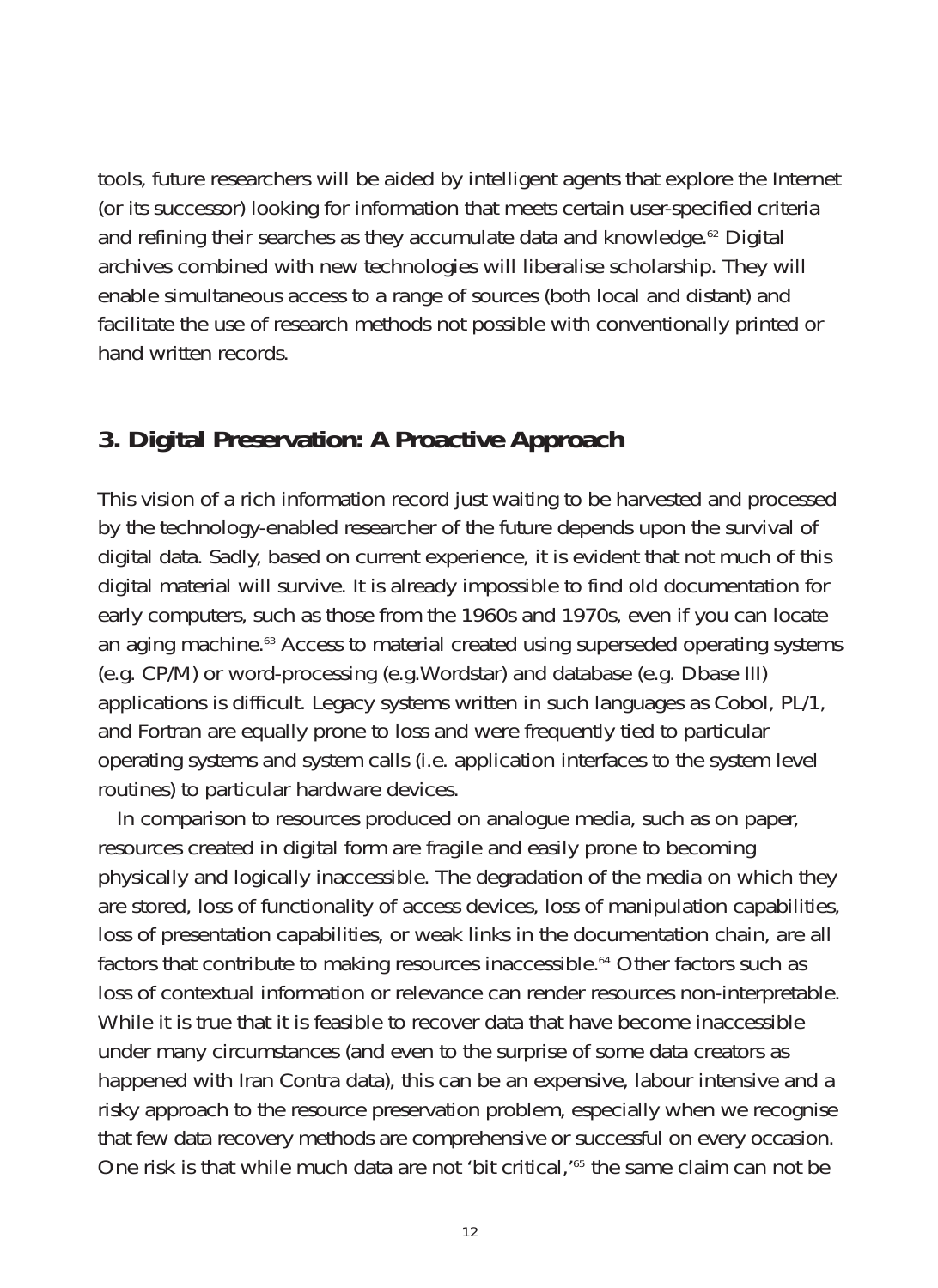made for most software. On the other hand just ensuring that the binary digits are intact through refreshing the media will not ensure that the digital resources can be retrieved, interpreted, manipulated and presented. Work by the Bundesarchiv (Koblenz) to recover the Kaderdatenspeicher, a detailed database of East German Party Officials, depended upon the survival of contextual information, and documentation.66 In general the digital resource is such a new concept that we have not yet had time to come to grips with its qualities in an effective and meaningful way.

#### **Old Strategies and New Problems**

In the past librarians and archivists have worked to ensure that the resources we need are available for very long periods by collecting, documenting, securing, and managing them. If digital materials are to remain accessible over decades, let alone centuries, preservation features need to be incorporated into them. Wherever possible, their preservation must be an integral element of the initial design of systems and projects.<sup>67</sup> This rarely happens. Most digital preservation work, as explained above, must be carried out after the resource has been created and frequently when it is no longer an operational system.

Records managers have continued to raise awareness within companies about the dangers posed to corporate memory by the increased use of digital technologies, if preservation features are not inherent and designed into new systems. The viability of long term retention of digital materials depends, they argue, upon records management involvement in the design of new systems. Current practices do not recognise the value of the participation of preservation specialists in the system design phase, so the effort of records managers focuses on rescue after creation and then generally after acquisition. Even by the time digital materials are passed into the care of records managers, the systems and computer hardware on which they were created are often obsolete.<sup>68</sup> The records arrive on any number of media: tapes (e.g. nine-track tape of varying bit-densities); cartridges (e.g. TK50, DLTs, DAT); hard disks; floppies; solid state storage devices; or CDs. In each case a range of generations of media might be included in the deposit (e.g. 8", 5.25", and 3.52" floppies), magnetic tapes and cartridges. Of all these media, the CD-ROM or CD-R is probably the easiest to handle because at least the standards have been broadly in place for nearly two decades and the drives are ubiquitous, although the low stability of the media may prove an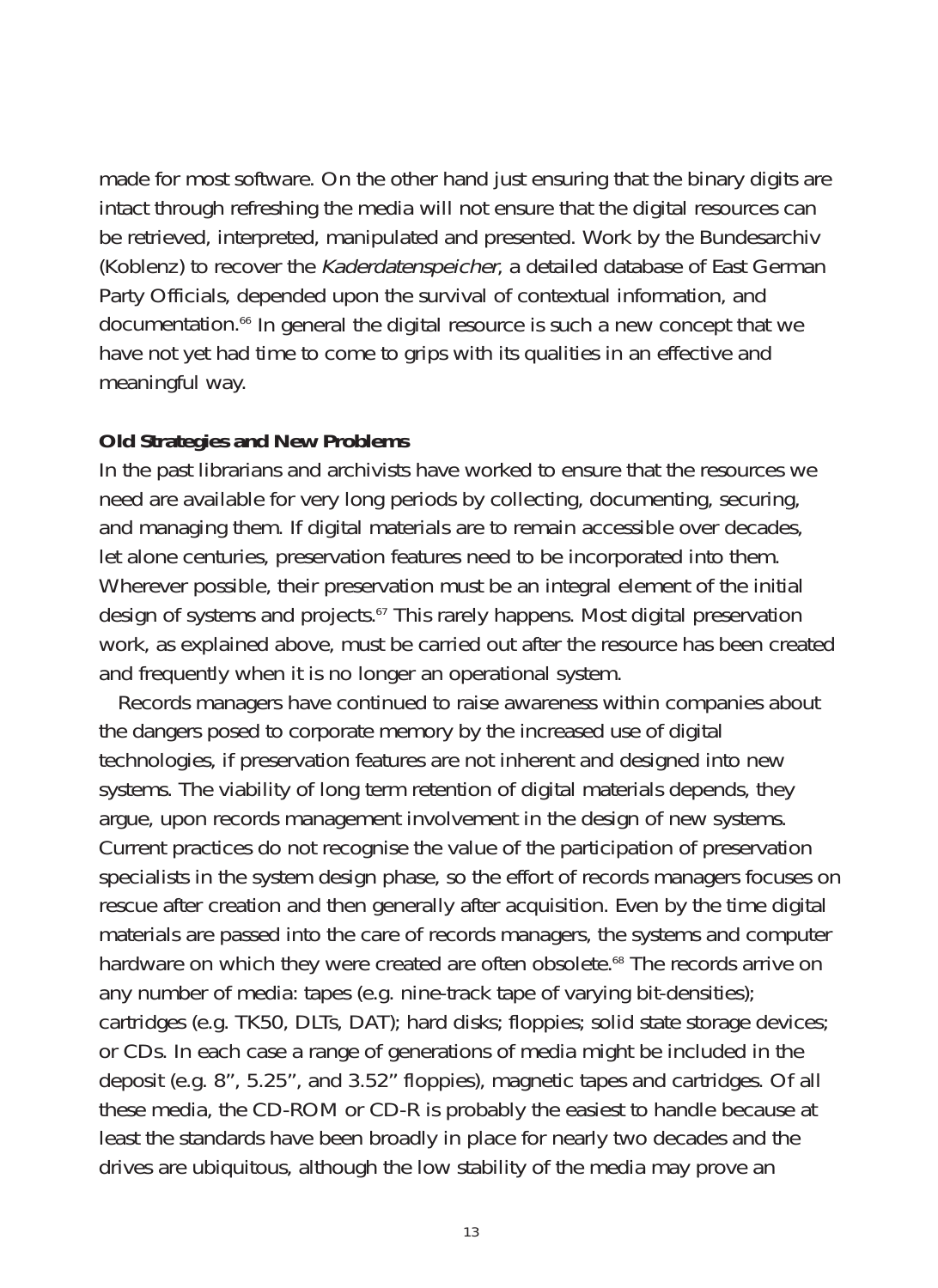obstacle. In other cases, the media may prove inaccessible because the peripheral devices are no longer available. How many organisations have access to 8" floppy drives or quarter-inch cartridge (QIC) tape drives and appropriate software, and the software drivers to operate them. Even if it is possible to get the data from the media it will be in a range of file formats including word processing, sound, text, image, and database file formats. Little will be generic enough to be accessed without the original applications. Some of these will be proprietary and others will require particular versions of software that was long since superseded.

Who is selecting and how they are selecting material for preservation is undergoing change. Records managers, archivists, and administrators have long recognised the administrative, legal, and information value of records as well as their enduring research potential as key selection criteria. In the new technology environment, appraisal decisions might come to reflect technical issues including the quality of data set/resource documentation and (or) metadata, and the uniqueness, or rather, the ubiquity of the operating system, software or hardware environment needed to access/use the data.<sup>69</sup> Researchers can only hope that documentation is preserved so that environments can be reconstructed and the integral relationships within the discrete data units necessary to render the information resource processable can be re-established.<sup>70</sup> The problem is not so much that it is impossible to retain all information created in electronic form, but that it is not feasible to document it suitably to ensure its long term accessibility. Unlike the Bisutun Inscription or the Rosetta Stone, where a single inscription helped unlock the records of an entire culture, much more will be required if digital materials are to be accessed in the future.

Indeed part of the problem facing archives and libraries wishing to accession electronic publications is the heterogeneous nature of the materials and the lack of consistency in data, application design, documentation, and metadata. Recent efforts have concentrated on establishing digital preservation infrastructures that are platform independent and support ingesting of heterogeneous digital resources. As the researchers in the NEDLIB project have concluded, solutions must be founded on a layered architecture, 'that provides a clear separation between the hardware, such as storage and communication devices, the protocols and the applications', and depends upon open standards<sup>71</sup>. This invariably means that material will be selected for preservation and that metadata, or information that is attached to primary data to give them context and usability, will have an impact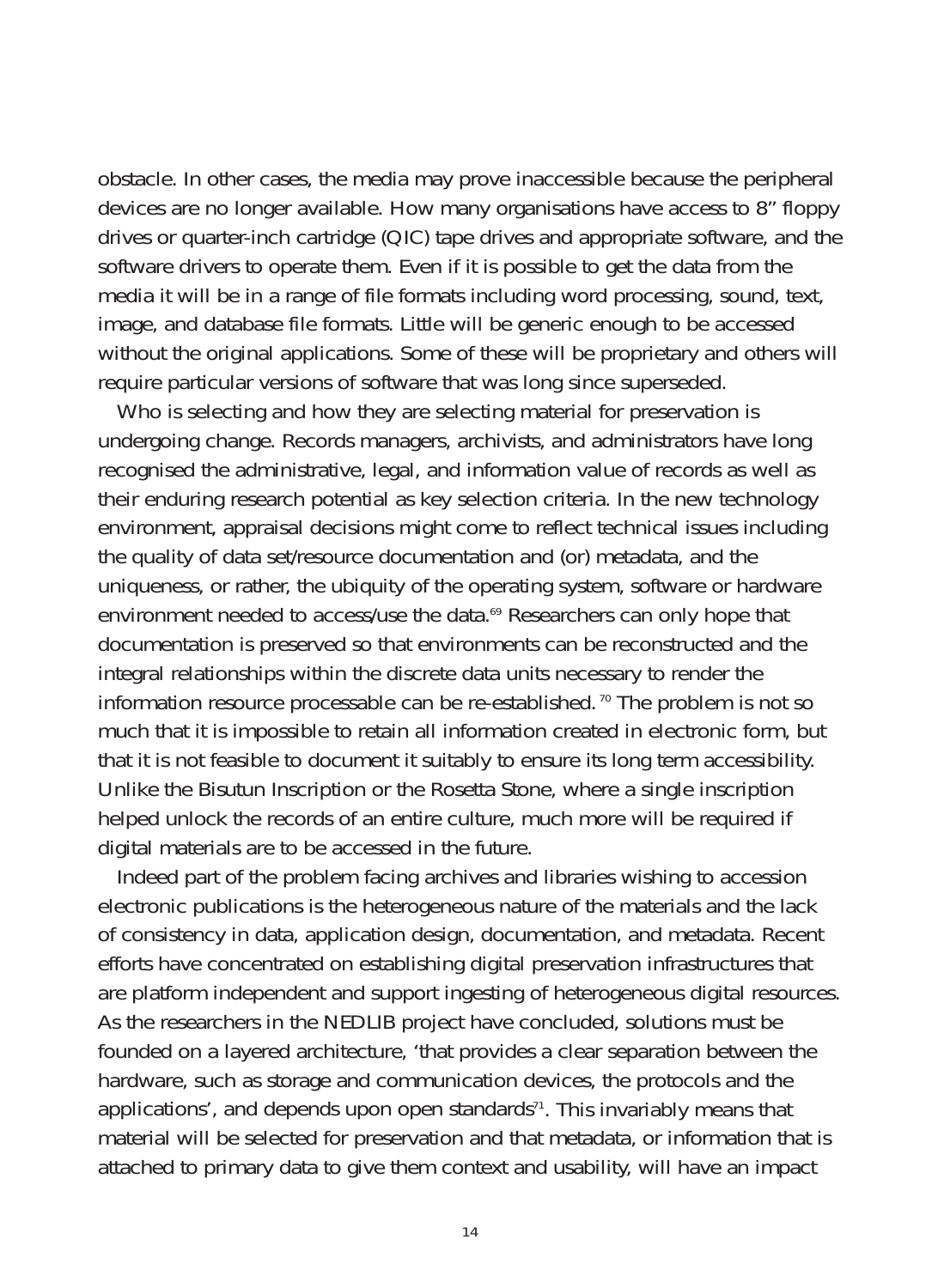on this selection process.

In any preservation strategy, metadata (or data about data that makes that other data useful)<sup>72</sup> will have a pivotal role as it provides the only way to capture the context of a resource and the processes defining and surrounding its use.73 The issues associated with generating metadata sufficient to ensure digital preservation remain unresolved despite the efforts of numerous research projects. The work done on preservation metadata, although extensive, has been primarily at the theoretical level and little of it has been adequately tested on any systems of scale.<sup>74</sup> Metadata is a central element of any model designed to ensure that preserved data is functional. One of the problems, however, is that the complexity of inter-relationships between resources and the various software applications used to run them, may be easily overlooked when creating the metadata elements of the wrapper. The representation of metadata (e.g. Reference Information and Preservation Description Information) also raises difficulties. At its highest level there are three types of metadata: preservation; bibliographic or discovery; and administrative or management.

The creation of software and hardware independent records or 'information assets' requires that all materials that are placed in the archives are linked to information about their structure, context, and use history. These metadata must be sufficient to support the migration of records through various generations of hardware and software, to support the reconstruction of the decision making process<sup>75</sup>, to provide audit trails throughout a record's life cycle, to provide records with self-selecting and self-appraising characteristics, and to capture internal documentation. Conceptually, metadata that needs to be attached to or associated with digital information and especially electronic records includes:

- $\blacksquare$  information about the source of the data;
- $\blacksquare$  details of how, why and when it was created;
- details about its intended function or purpose;
- $\blacksquare$  guidelines about how to open and read the record;
- terms of access:
- the migration history of the record and any changes made to it after it was created; and,
- information about how it interrelated to other software and records used by the organisation or other organisations.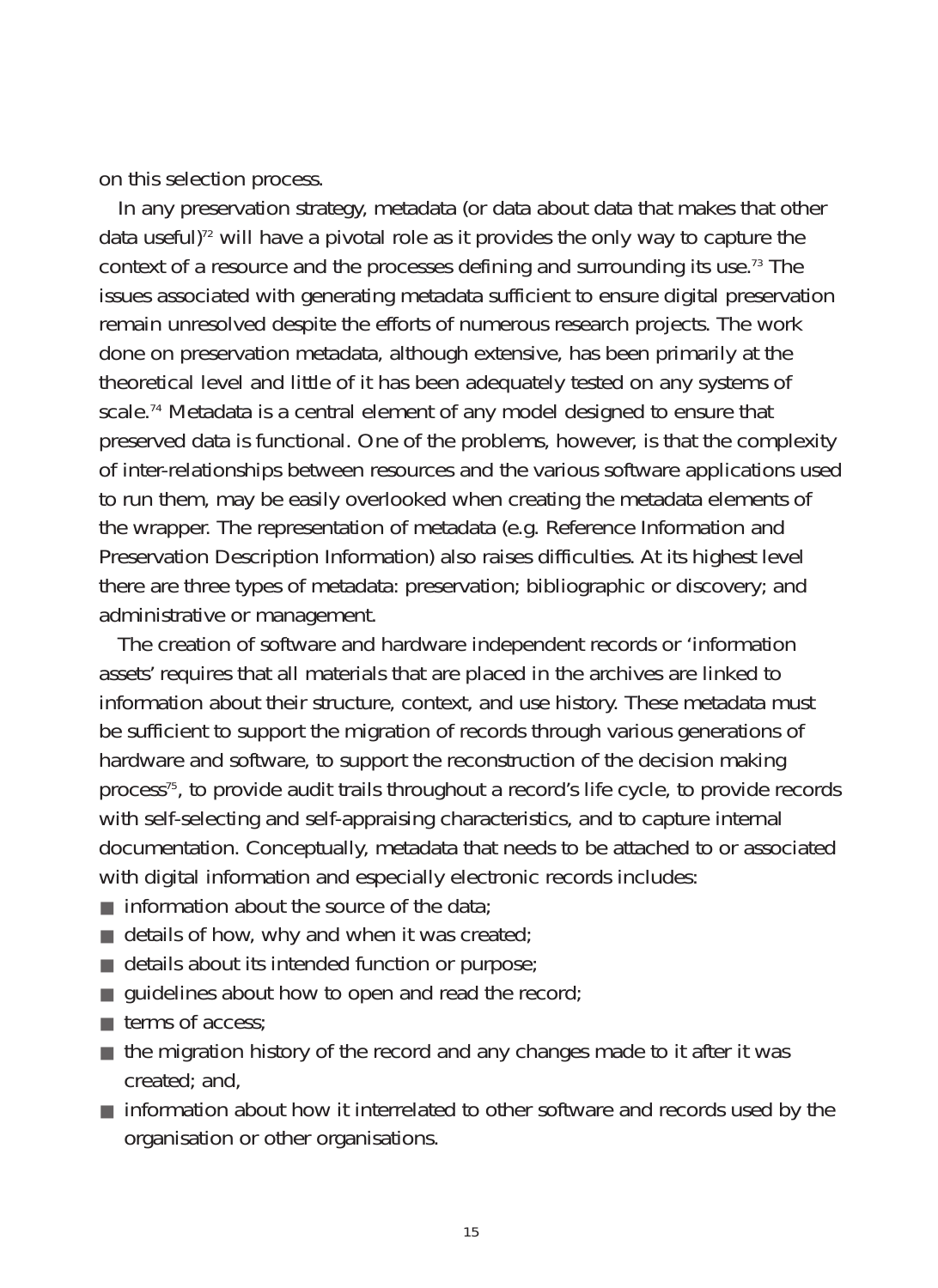Within this emerging consensus there are difficulties:

- metadata models have not been tested across a matrix of organisational categories and data types;
- using metadata to represent the business processes (including information flow);
- associated with layers of documentation and the need for a wider coverage of system documentation;
- $\blacksquare$  incorporating metadata guidelines into software; and,
- associated with ensuring future systems will be able to interpret and use these metadata.

The current definitions of the form and properties of the metadata that are useful for the management of other data, often ignores issues of process and the need to define metadata in terms that reflect the specific environment in which the data was used. Metadata need to be derived from an analysis of the organisational functional requirements and needs. Only where metadata categories are derived from an analysis of the business processes, can one ensure that they reflect the functional uses made of the data. Concentration on the definition of metadata divorced from the processes that need to be undertaken using metadata, will result in the creation of metadata guidelines of limited value because they will not reflect the data environment. Where the metadata include evidence of the processes, future users will be in a strong position to understand the role that information/ data played in the organisation. The process driven model underlies the research being conducted by the DLM-Forum Working Party on functional requirements.<sup>76</sup>

Records exist for a purpose and these reflect the functions and activities of the creating organisation. Appraisal and selection criteria include the evaluation of the relationship between the purpose for which the record was created and the organisation's purpose. Purpose is closely related to process. Process descriptions are essential if records are to be worth retaining. This is true not only for records preserved as a record of the creating organisation's own history, but also for records retained for their informational value, because they need to be contextualised in the environment in which they were used. Appraisal and selection of electronic records will also involve an evaluation of the processes that were performed on the metadata, to reconstruct the original organisational processes and behaviour.

We now widely recognise that preservation is an active process and the debates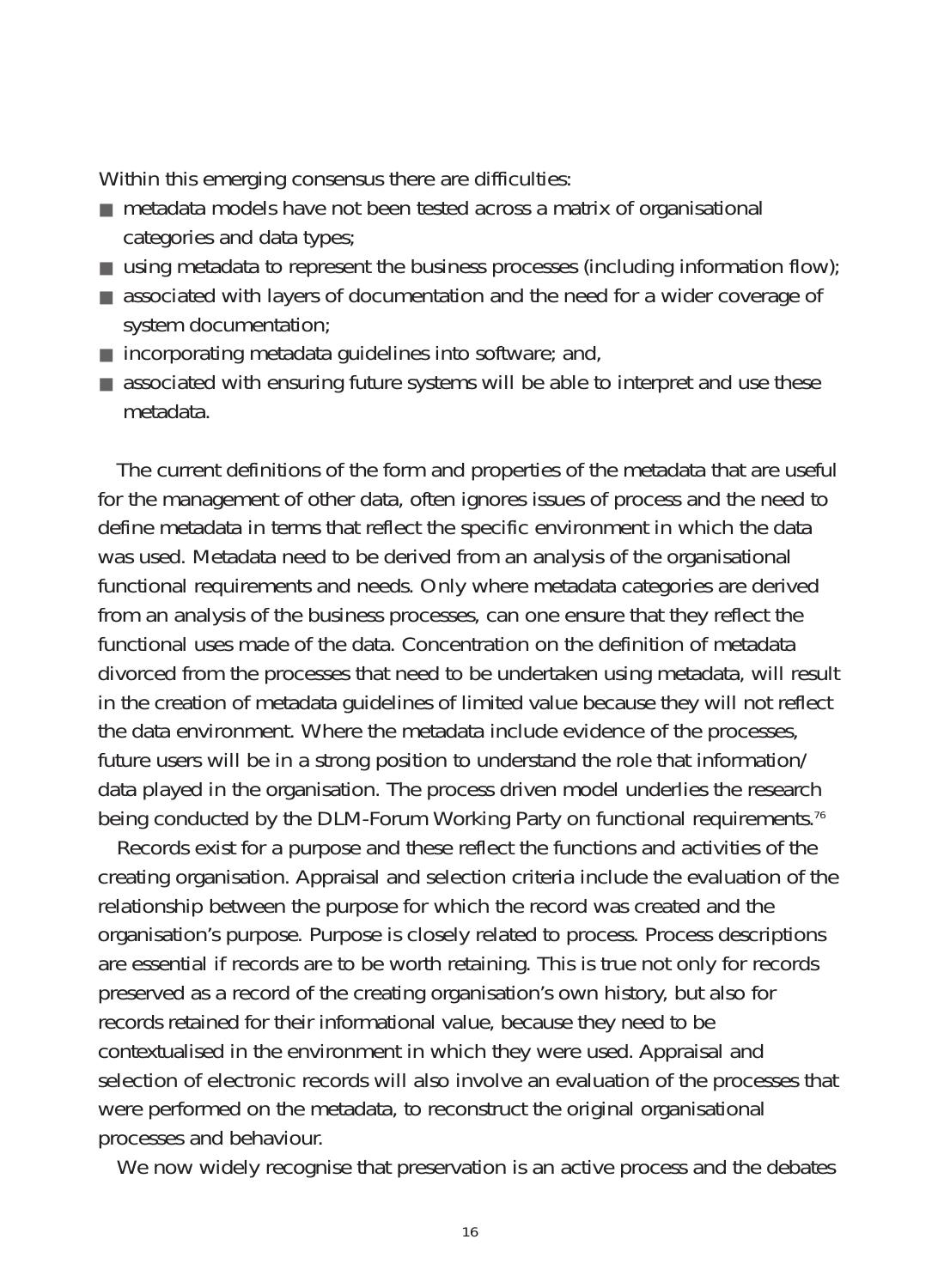about digital preservation strategies have generated a substantial quantity of literature.<sup>77</sup> There are numerous preservation models emerging and even systems under development, some in the libraries arena, $78$  some within the sciences and social sciences,<sup>79</sup> and still more in the area of archives and records management.<sup>80</sup> The main objective of all this effort is to ensure long term access to digital resources created by contemporary commercial companies (e.g. publishers) and public sector bodies. We expect to be able to identify, retrieve, render, and use these resources in the future. Further, we expect those resources to be complete, authentic, and verifiable.<sup>81</sup> Preservation strategies that have been investigated include preservation of obsolete technologies, $82$  migration of digital records to new environments,<sup>83</sup> emulation of obsolete systems (e.g. applications, software, and hardware), $84$  bundling, $85$  persistent object preservation, $86$  and binary retargetable code.87 Almost without exception, preservation strategies depend upon refreshing media through replication or copying of information to new media types.<sup>88</sup> None of the currently available preservation solutions could be described as 'tried and tested', but work in developing modelling tools, models, and standards have begun to provide a more secure foundation for ensuring the longevity of digital objects.<sup>89</sup>

Relying on a single preservation strategy is analogous to single crop economies in an agrarian society. For instance, migration has been suggested as a primary method of digital preservation and it has been more widely reviewed than any other approach.<sup>90</sup> It depends upon the periodic conversion of resources from older forms into newer formats before the older formats become obsolete.<sup>91</sup> The appearance and behaviour of digital resources is frequently intrinsically linked to proprietary software and even hardware. For all the discussion about migration the small scale of the test-beds, has not yet provided sufficient evidence to establish with any degree of confidence, that such a model could be applied across a heterogeneous and changing resource base. It is this variability in the resource base and the rapid changes in the digital models that make relying on migration strategies alone risky. Furthermore, as migration is very much a handcraft, it makes the process of migration-based digital preservation labour intensive and therefore expensive. These costs will increase the greater the time depth between the point at which the digital asset was created and when it is to be migrated.<sup>92</sup> The size of the resource does not necessarily correspond directly with the cost of its migration or emulation. A small resource that required significant labour investment could cost as much to migrate as one hundreds or thousands of times larger, but for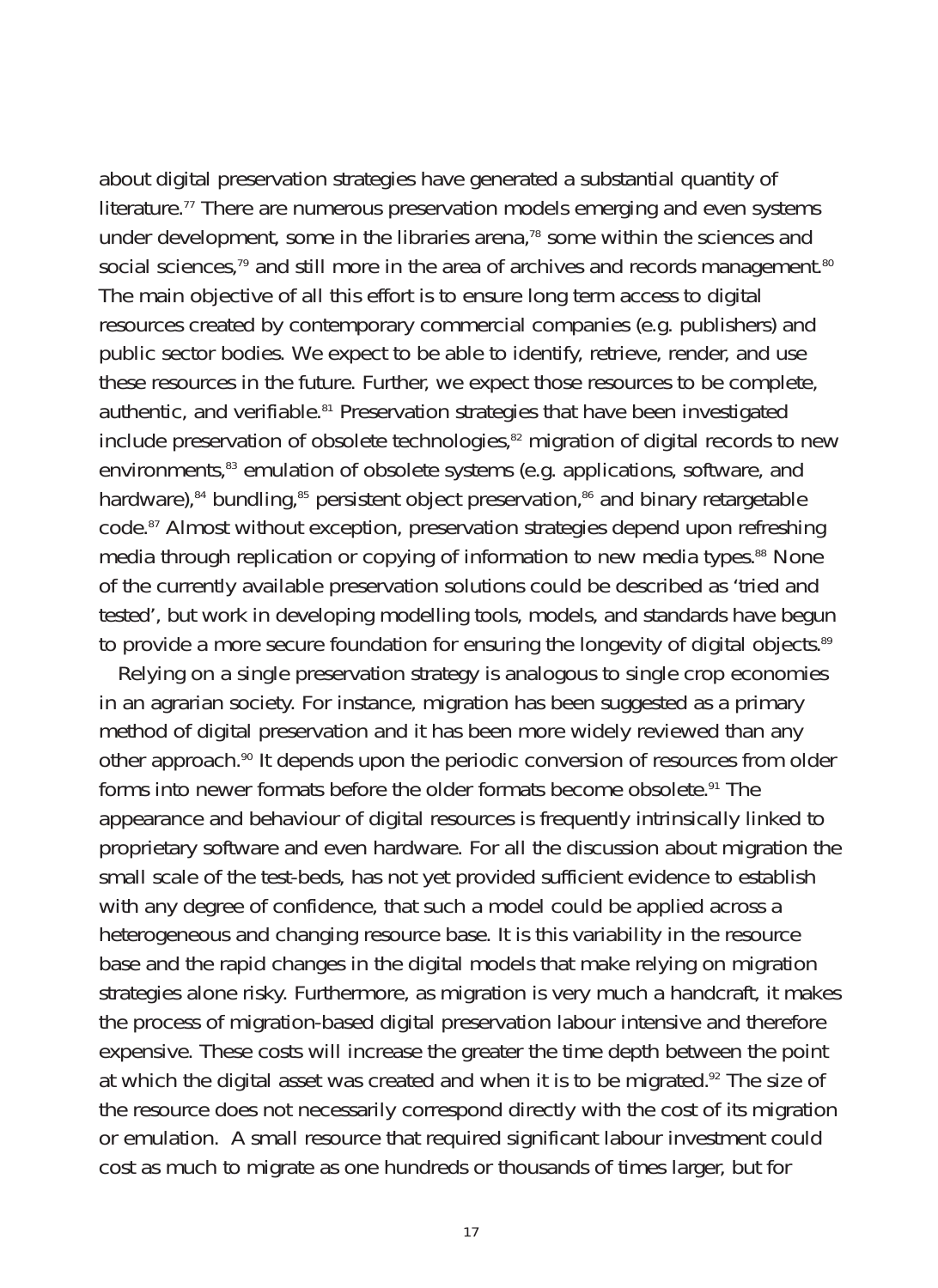which less intervention was necessary.

Often overlooked are the twin issues of one, acceptable levels of loss and two, the complexity of designing and implementing automated testing strategies to ensure the functional relationship between the digital materials before and after migration. Before we can see migration as a viable aid to preservation, more work is needed in the development of metrics for benchmarking and supporting the evaluation of the risks to the functionality of the data set, or losses resulting from particular changes. The question of 'how much loss is acceptable', whether this is in functionality, integrity, authenticity, or meaning has not been adequately addressed by any commercial or research initiatives.<sup>93</sup> Part of the reason is that conceptually, any loss is not acceptable, but practically, it is difficult to operate preservation methods that are entirely loss-free. If the primary aim of digital preservation is to ensure that future users can identify, retrieve, render, manipulate, and use resources then it is essential that loss of content, context, integrity or functionality be negligible or at the very least quantifiable.<sup>94</sup>

Whatever the longer term preservation methods adopted for an individual resource, all resources will need to be wrapped for preservation. Wrapping will involve encapsulating or linking the resource to adequate reference (e.g. description of data types, operations, relationships) and preservation description (e.g. reference, provenance, context, and fixity) information. The precise metadata requirements of each digital object will vary, and the metadata required for each digital resource could be drawn from a metadata repository.<sup>95</sup> For instance, it is worth recognising that if a digital resource is destined for migration, a different metadata set would be required from that necessary for emulation. Where intervention-based preservation is feasible preservation of digital resources depends upon a mixture of strategies: the OAIS (Open Archival Information System) model supports this diversity of approach and is currently emerging as the standard methodology.<sup>96</sup>

What we are seeking is a strategy for ensuring the perpetual access to digital resources that protects the integrity, functionality, and meaning of digital materials. This can only occur where acquisition and management of digital resources is controlled, contextual information is secured, and sufficient preservation metadata are attached to the resource to ensure it is capable of interpretation in the future. While these are primarily technical requirements, the effectiveness with which these can be addressed depends on the organisational and managerial environment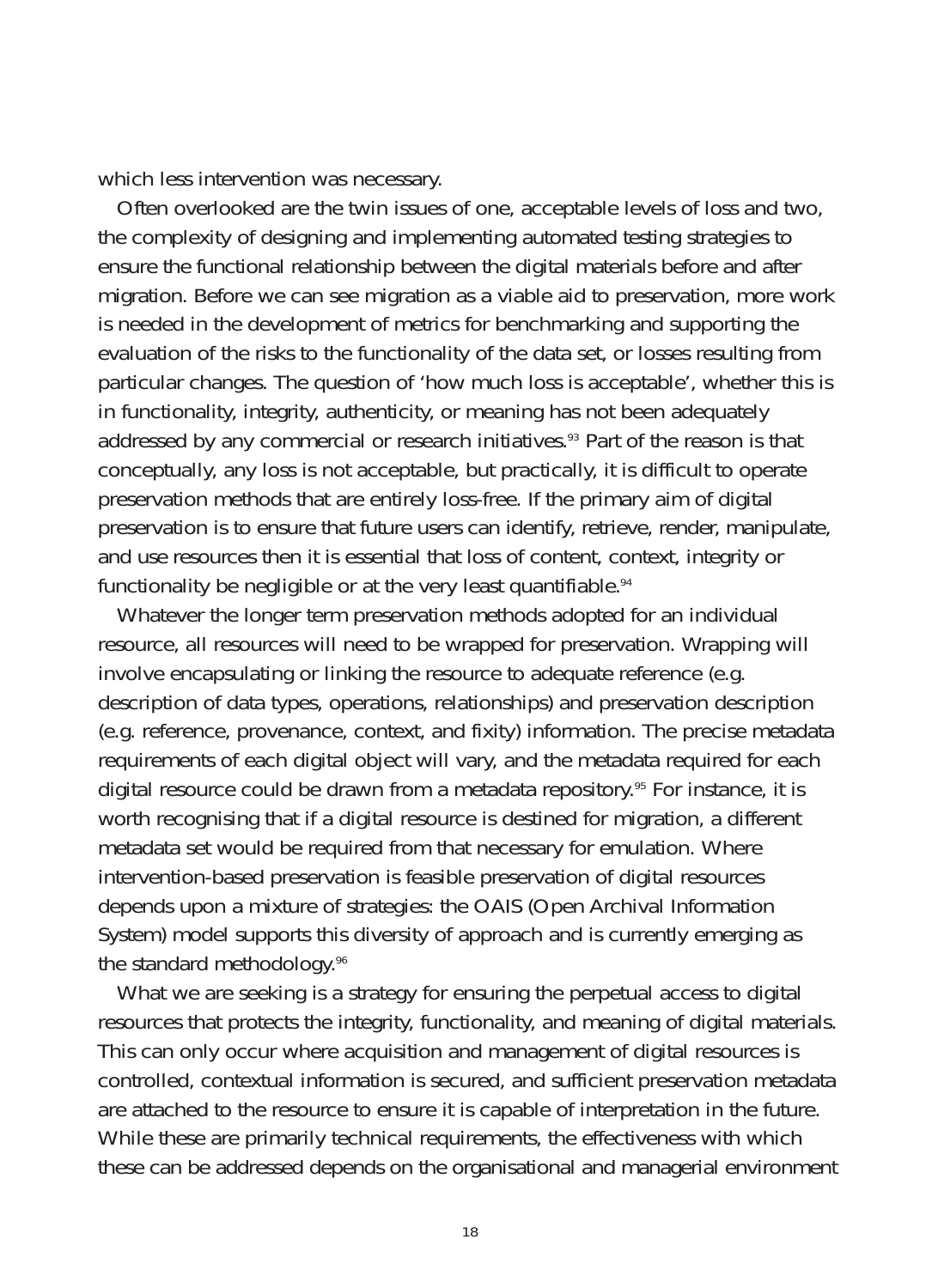in which they are to be conducted. In other words, preservation strategies without policies will not work.

## **4 Digital Preservation: Accident and Rescue**

It should be obvious that we actually understand a tremendous amount about the problems associated with digital preservation and have many ideas about how to overcome them. Apathy, lack of realisation of the urgency of the digital data problem, and a shortage of skills is leading to inaction. This trend, which is also exacerbated by the fact that the costs associated with acquiring and preserving digital data are in addition to, rather than a substitute for, the costs of acquiring and preserving analogue materials, will continue. Unfortunately, unless we have urgent concerted action, neither strategically planned nor intervention-based preservation will be the norm; the most common preservation method for digital data and records will be 'accident'. Where digital data do survive, future users will not access them in the same way contemporary users do.<sup>97</sup> Valuable cultural data contained in the record structures, software (e.g. applications), and hardware will hold keys to understanding the material itself, processes of work, and the culture which created the materials. Much as, from close analysis of the formulae, the internal structure and the vocabulary of the Donatio Constantio, the Renaissance thinker Lorenzo Valla (1440) demonstrated it was a forgery,<sup>98</sup> future scholars will attempt to validate their digital resources. Scholars will ask, whether severing the data from the environment in which it was created and used debases the message. Even contemporary users recognise that this is the case with multimedia, geographical information systems, databases and records. Without the original software to process and render the data, it will be impossible to determine what kinds of (or specific) records users might have created and how they were presented to them. Furthermore, just as modern historians study ancient archives to understand working practices and the functioning of government administration,<sup>99</sup> cultural and social historians will look beyond the content of the records to understand how the tools and the environment of work conditioned the social behaviour of the workers and work.<sup>100</sup>

From among the long term access methods, emulation is the most promising.<sup>101</sup> It will make it possible for us to experiment with historic hardware and software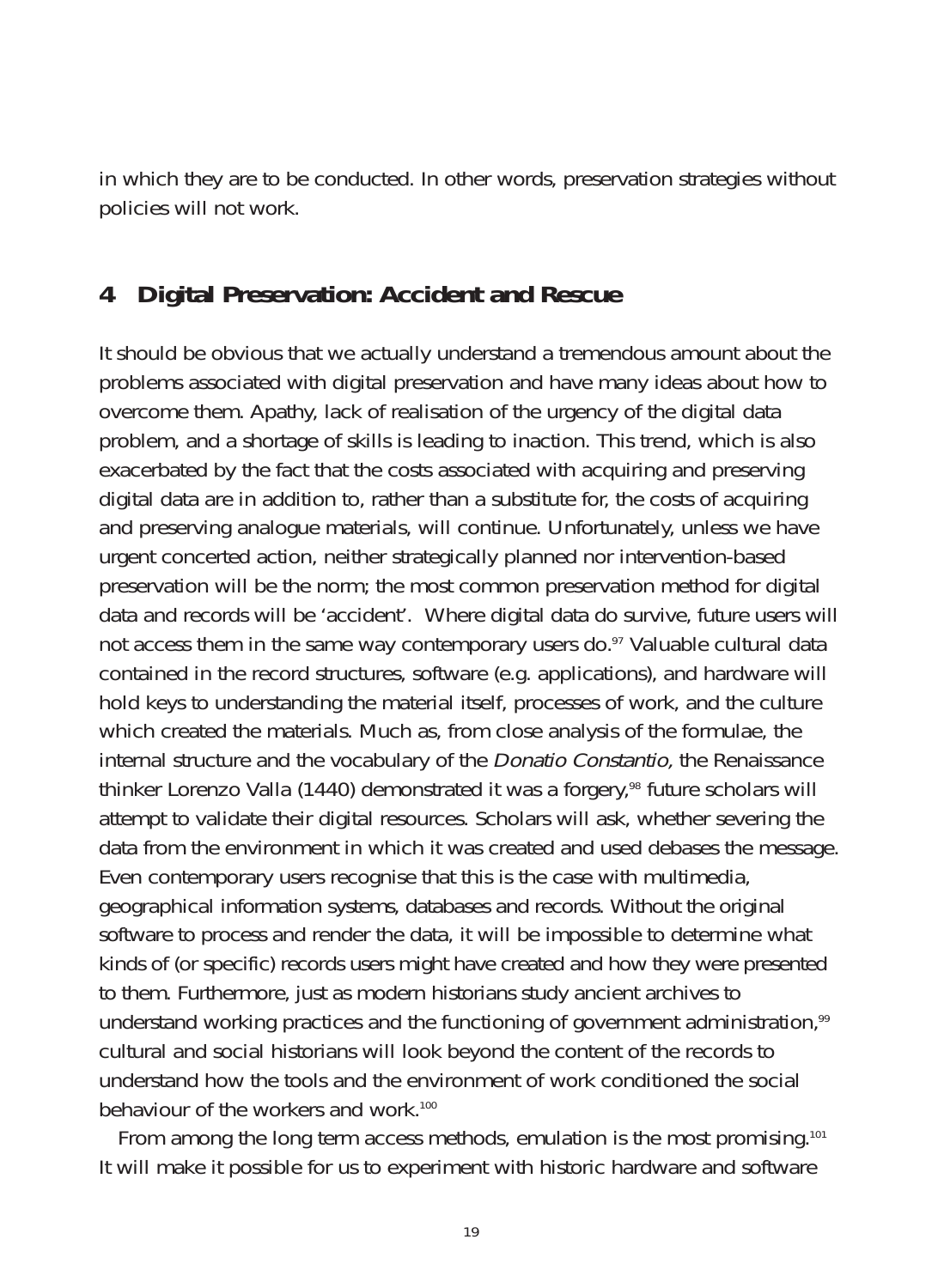and understand old ways of working. One wonders how we will comprehend the misery caused to a generation of users by flickering and immobile screens, and poorly designed keyboards, if we are unable to experiment with the older equipment itself. As far as hardware is concerned, experiments have demonstrated that simulation does not provide the user with the same level of understanding which can be provided by access to the original environment. For example, the Computer Conservation Society has developed a simulation of a late-1950s Ferranti Pegasus Computer that creates a 'Pegasus virtual processing environment' on PC-architectured computers. While the simulation enables users to perform data processing tasks in a Pegasus-like manner, it does not provide the same impression that the experience of watching technicians run an original forty-yearold Ferranti Pegasus Computer in the Science Museum (London) can give of the process of work in the late 1950s. Other well known emulations and simulations including the ENIAC-on-a-Chip,102 PDP-11,103 and the EDSAC104 demonstrate that we will be able to re-create unique systems.

Emulation offers a secure way of ensuring access to data, software, and presenting the functions of older systems. The research team at HATII, has examined the growing number of sites devoted to emulation and conducted experiments and evaluations to determine the viability of system emulation and simulation. Our small-scale pilots lead us to conclude that emulation offers a viable path. Larger scale experiments are necessary to confirm this assessment. These must involve, for instance, larger data sets, a more diverse range of input devices, more programming languages, programs using a greater number of system calls, applications depending upon the presence of particular hardware, and more complex software. The Digital Repository Project initiated by Hans Hofman in the Netherlands is running a number of scenarios to examine in a strategic way the viability of emulation.105 Other comparative experiments are needed and eventually the process of conducting an emulation needs to be described in detail.

Even if we do nothing it is unlikely that everything will become lost, although the information value of what might survive will be ad hoc and less rich than if positive action had been taken. For example, even after storage under extreme conditions it is still possible to recover data from magnetic media. A team of scientists at IBM demonstrated this when NASA presented it with computer tapes from the wreck of the Challenger Space Shuttle. These tapes had spent six weeks immersed in the sea off the Florida coast.<sup>106</sup> When recovered, the tapes were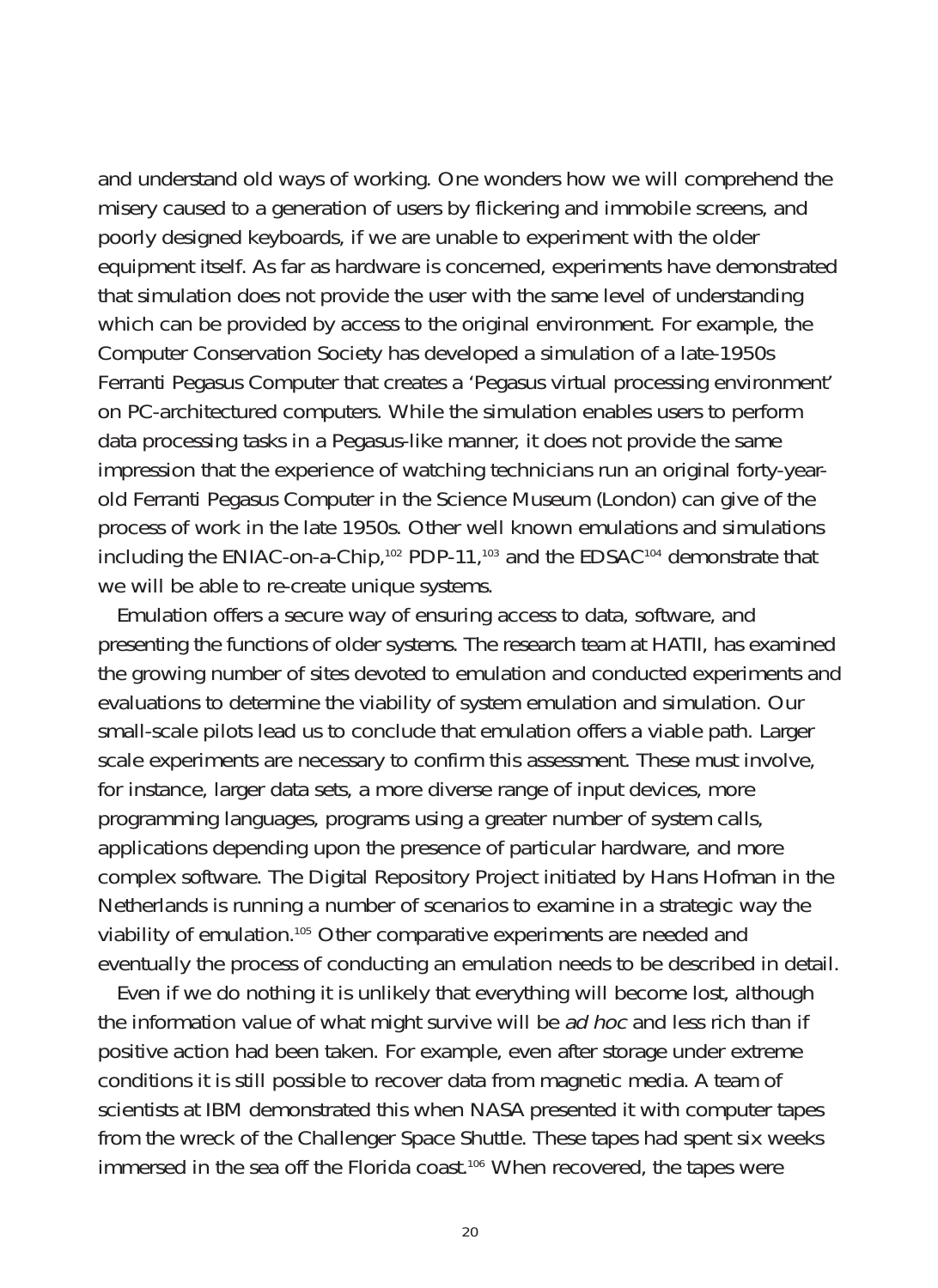covered in salt deposits, the magnetic coating had disappeared in some reel segments and in others the tape substrate was eroded as a result of chemical reactions. The main damage this corrosion had caused was to the adhesive of the tapes and as a result the binder and substrata were separating. Despite these deficiencies the team was able to recover the vast majority of the data after washing and chemically treating the tapes. The project team had several advantages in their favour: knowledge that there was data on the tapes to be recovered; a collection of identical undamaged media to provide chemically controlled samples; the type of hardware necessary to read the tapes; a knowledge of the data format of the tapes; and sufficient financial resources at their disposal. Had they found the tapes, but had none of this information, their task would have been even more difficult, if they had begun at all.

What will certainly be lost where data is preserved by accident is context and we will pass onto the future a major data recovery and reconstruction problem.<sup>107</sup> Techniques of digital archaeology are evolving already. The growing data recovery and computer forensic industries are building tools and methods to find, recover, and interpret data that are inaccessible. Data recovery companies have begun to stockpile components (e.g. hard drive assemblies and hard drives themselves). There is a need for generic devices to read media independently of the read-write devices used to create it. One approach that shows promise combines Magnetic Force Microscopy (MFM)<sup>108</sup> and cryptographic techniques. With MFM it is possible to read the magnetic media. A raw bit stream of 0s and 1s provides few clues to how it is to be interpreted, let alone its meaning, and low level context information such as block size, encoding standards, and file structure, will prove essential. It might be feasible to draw out a text document or a data set relatively easily, but a digital image whose format was completely unknown and appearing as a single bit stream, would require significant analysis before it could be rendered. Here a great deal more research into cryptographic analysis will be required. The nature of digital representation for storage makes data stored in this way particularly susceptible to cryptographic methods of analysis. Of course without associated metadata and other documentation, the full informational value of these recovered data may remain untapped.

### **New Environments, New Challenges**

The internet and the web pose new problems to future historians. Until recently,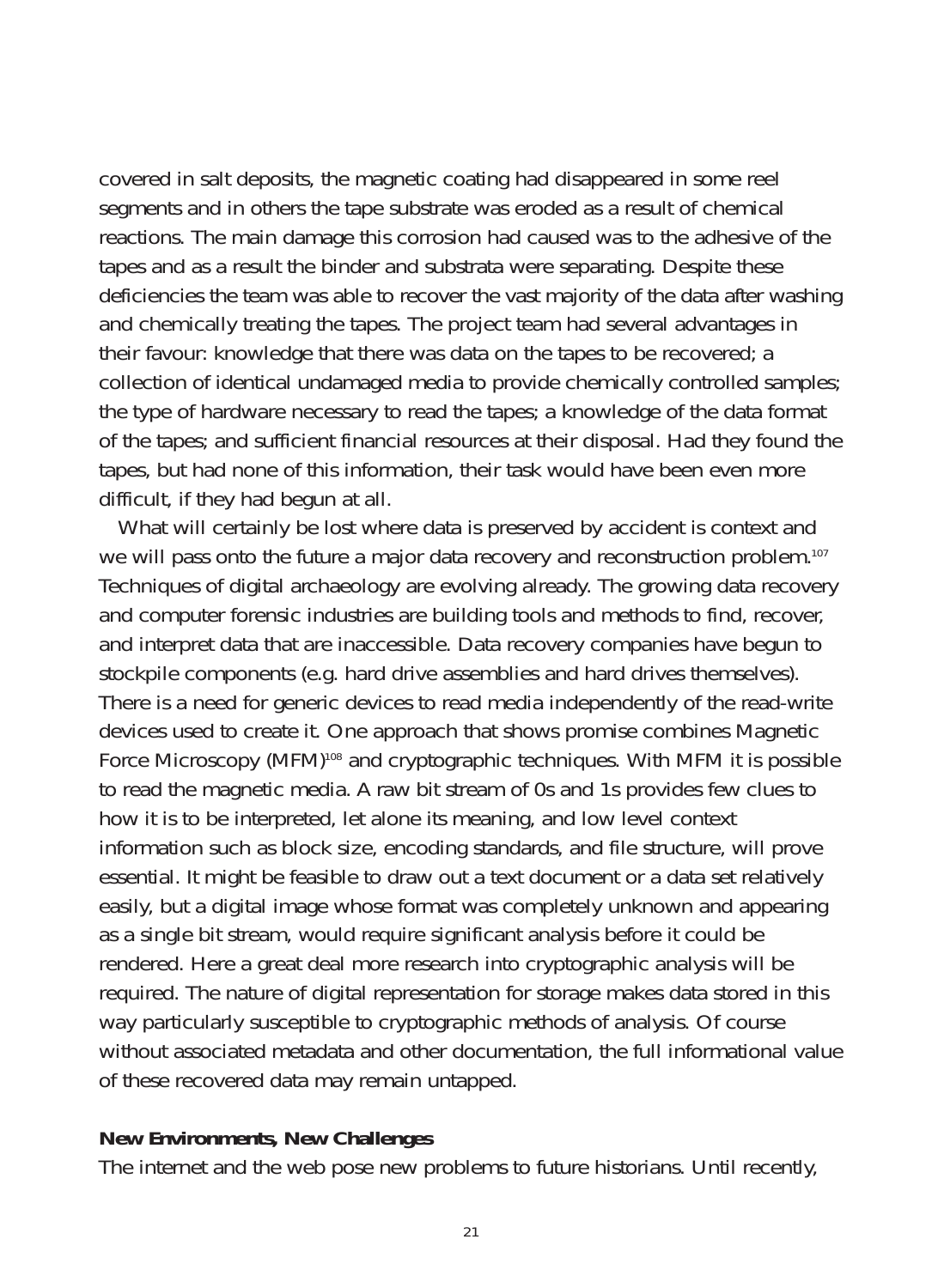most digital information was created inside companies and government organisations, but this is changing rapidly. The internet has provided us with a new and incredibly large environment for information creation and exchange. Preserving web pages and online databases will be challenging, especially where the information that users view is dynamically generated in response to particular queries or information provided. Government organisations have begun to address the preservation of their web pages especially where the web pages are designated as official records.109

Yet, the internet is more than web pages and it is its other aspects, such as the social environments it fosters and the communication interfaces on which it depends, that will prove the most difficult to preserve and for future researchers to reconstruct. More dramatically, the internet has enabled an environment in which we can have new kinds of social experiences, where we can take part in new communities, and where the concepts, function and role of imagination, gender, ethnicity, identity and community are taking on new meanings and contexts. Preserving the computer boxes, screens, routers, wires, programmes and applications will not make it possible for future historians to comprehend this phenomena and its transformative impact. The relationship between the function of these objects and the behaviour of the user in general or within specific virtual environments is likely to remain opaque. For example, how will future scholars understand virtual and real world identities, when the former are likely to be multiple, dynamic and unrecorded. This virtual world is changing so fast, that behaviours that were evident and observable five years ago, have disappeared because the environment has shifted the behavioural goal posts. The internet and the culture experiences it provides both reflects real communities and permit us to experience worlds not otherwise open to us.

Other factors are putting digital memory at risk. Fear of legal action encourages organisations to destroy data in their care.110 Even in countries where the necessity to preserve digital materials is recognised, legal constraints, such as the framing of the EU Data Protection Directive, are making it increasingly difficult to retain certain kinds of data. A significant obstacle to digital access and preservation is inherent in the legal and moral acts taken to protect the Intellectual Property Rights (IPRs) of creators. This dichotomy sets at cross purposes the preservation obligations of today's caretakers on the one hand, and the equally compelling responsibility to respect the rights of data owners. Moreover, the trend towards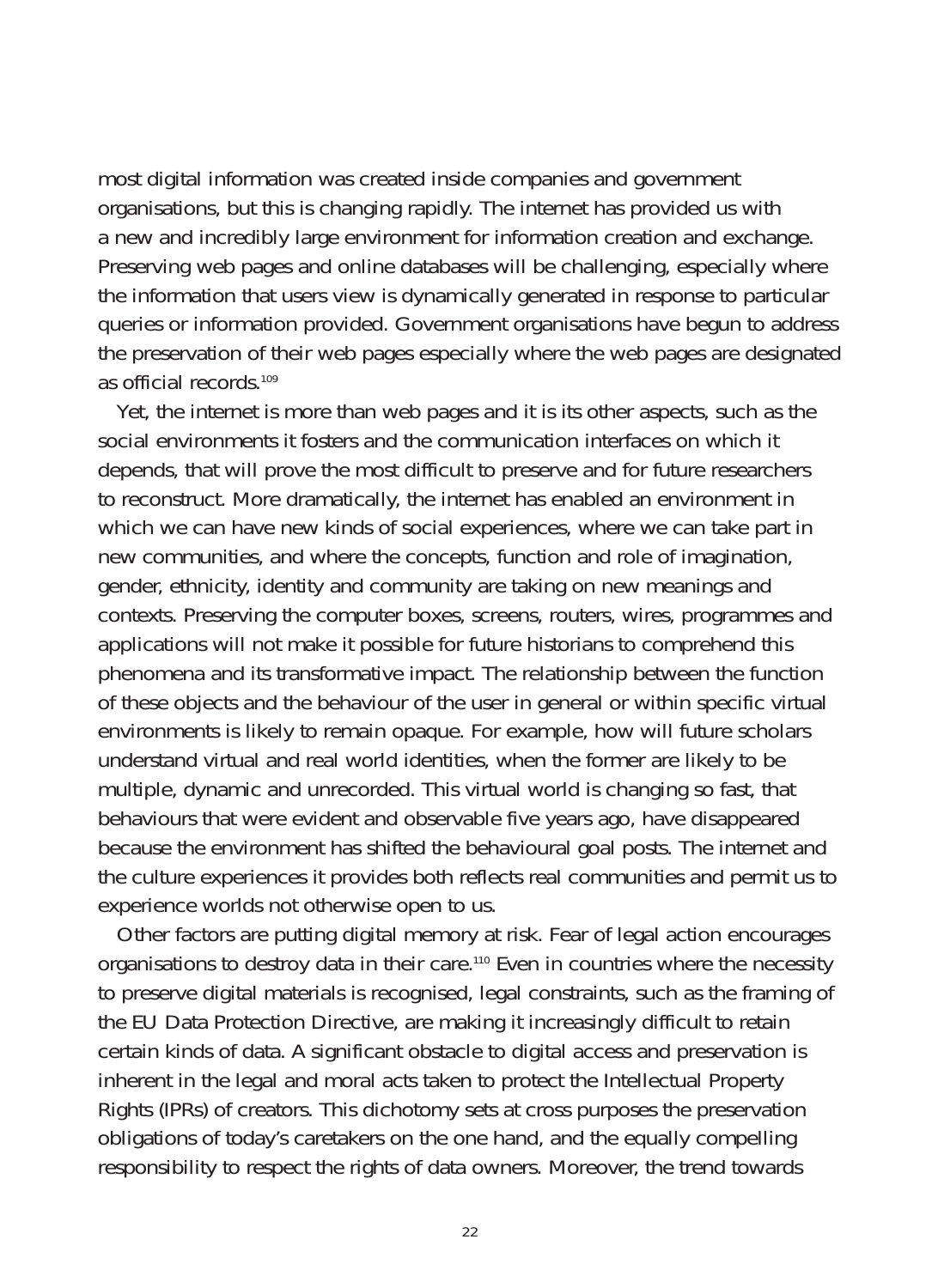ownership of knowledge as though it were a tangible property poses new problems.111 We are fast becoming a knowledge economy in which data, information and knowledge about how these resources can be used is more important than tangible products. Ownership of knowledge restricts its dissemination and decreases the likelihood of its survival.<sup>112</sup> Alongside these are other risks including encryption and viruses.113 Encryption is particularly a concern because while we may secure raw data for the future we may make it inaccessible as the decryption algorithms, software, or keys become separated from the data itself. Computer viruses and related programmes, while they may pose a threat to present and future data and systems, need to be preserved responsibly because they tell us much about contemporary counter culture.

## **5. Conclusion**

Increasingly, our culture and its by-products are represented as binary digits. These digital materials are at risk of loss or of becoming inaccessible unless they are properly monitored, managed, and secured. We know what can be done to improve the chances that digital data will survive and the areas where further research could make us even better able to preserve digital materials. It is unlikely, however, that much material will be preserved by design. Accident is more likely to provide the mode of preservation as it has in the past. Whether the material survives by accident or design the survival of documentation about our culture is likely to become increasingly important to a larger and larger segment of the population. In post-industrial countries a growing segment of the population pursues activities that include the study of family history and takes part in a wide range of other life-long learning activities. Their interests extend well beyond merely tracing lineage. They wish to know more about how they and their ancestors fit into the culture, community, and world in which they live(d).

## **Configuring our Social History**

As a consequence, research and scholarship in the future is likely to be more personal. It will be more about configuring stories that tell us who we are and where we came from. It will be about discovering sources and paths to data that help us understand ourselves more fully. Constructing our social history will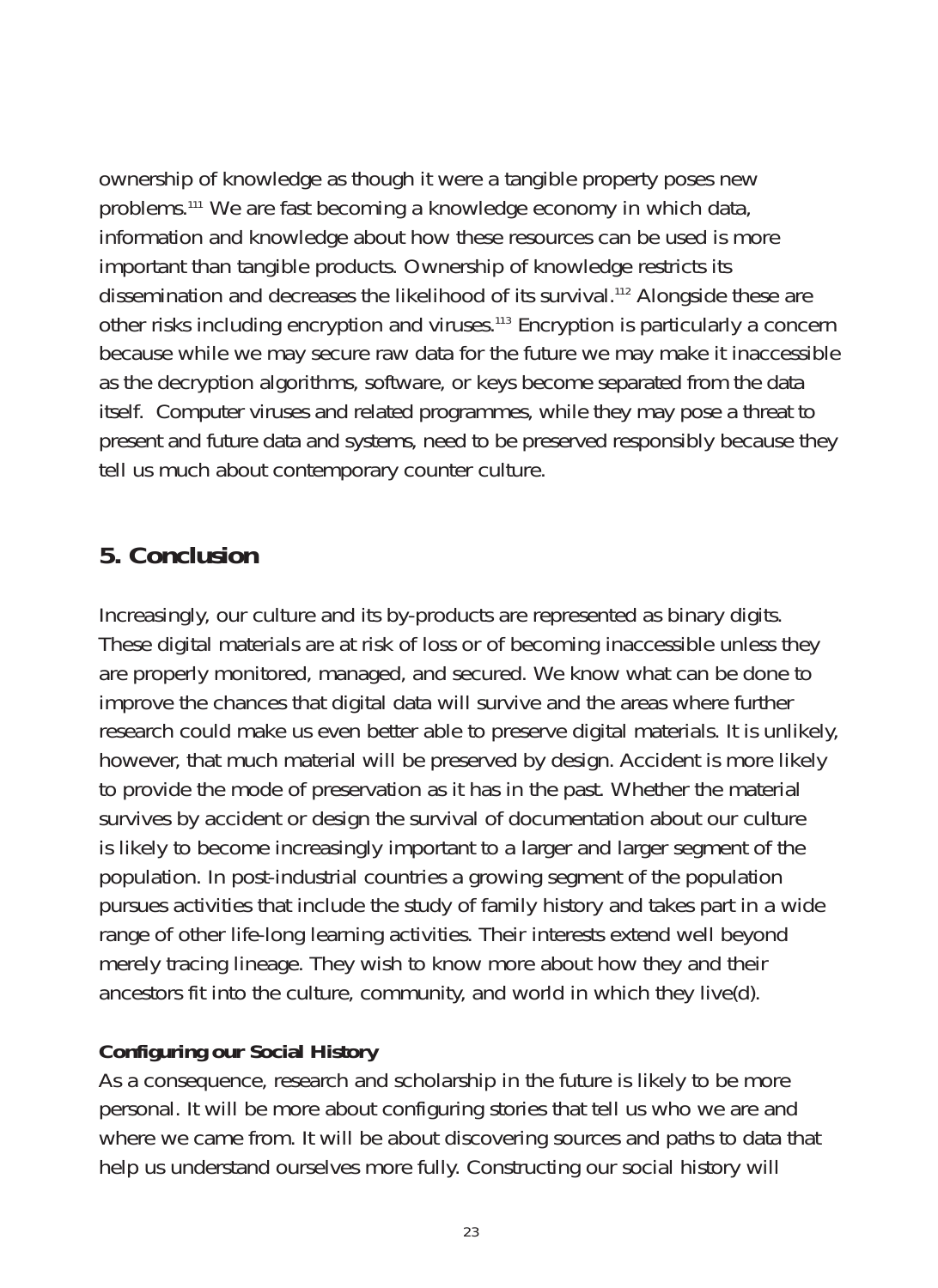include our ability to chart our place in demographic change, to review our medical history and that of our community over time, and even to study the diet of our immediate and distant ancestors. In many ways, history is an attempt to build an interpretative structure on the debris left by others. Over the past 150 years the richness and nature of that layer has changed dramatically, as new disciplines have been created (from social history to demography to women's studies). All this has depended upon new interpretative methods, been related to the changing attitudes of the contemporary world, and most importantly been built on larger and more diverse data, whether these data are artefacts, ecofacts, charters, diaries or a host of other info-forms. The interpretative layers have tended towards the general. New ways of working and new technologies will change all this. Currently through our two classes of digital materials - retroconversion, and new digital content (much of which are the by-products of contemporary life) - we have just started creating the digital record we need for the future. In the not too distant future, we will be able to choose from a virtual catalogue a 'virtual researcher' who (and actually I should have written which, but I have already begun to anthropomorphise our 'virtual scholar') will be able to traverse this digital landscape and collect and analyse all this data/information/records to construct interpretative layers within defined structures. These tireless, nimble, and adaptive knowledge builders will be able to examine massive data sets to study among other information resources, environmental records, chemical dumping and nuclear waste data to help understand better how we have damaged our planet and to help plan its future use. Most importantly, knowledge builders will allow future generations to examine the relationship between their individual ancestors, events and a wider range of societal phenomena.

## **Ensuring Survival**

Any future scholarship depends upon the survival of the digital resources in accessible and intelligible contexts. This is currently a far greater challenge than any study of the past has ever been. How should we tackle this problem? We must engage the popular imagination in the possibilities opened through the preservation of digital assets. We must encourage media, software, and hardware developers to think long term. We must encourage those creating data to recognise their long term value and act to secure them for the future. We must recognise that no single community will address the problems of digital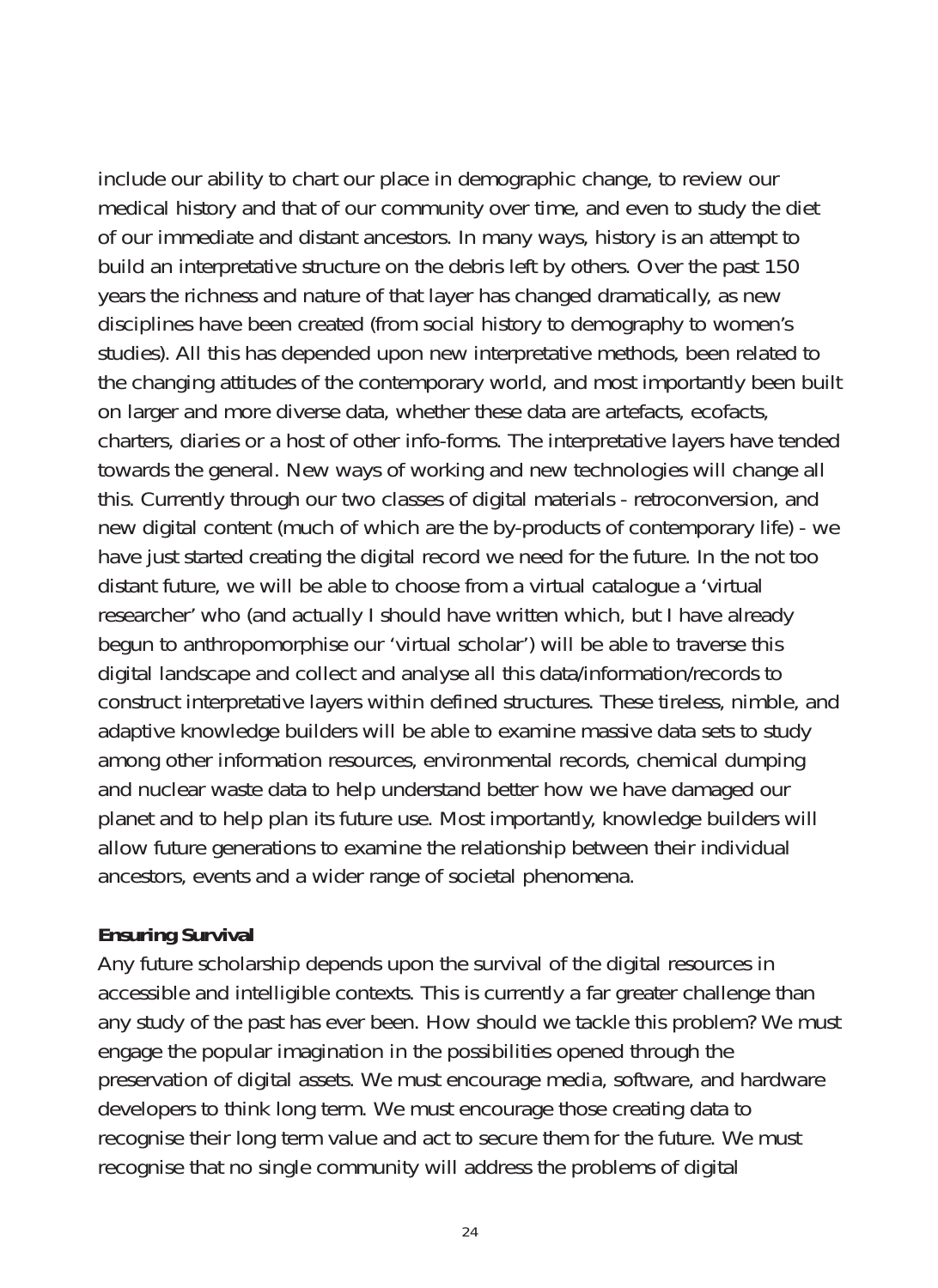preservation in isolation. This examination of digital information and its long term accessibility allows us to reach six general conclusions:

- we already know a tremendous amount about how we can assist the longer term preservation of the digital products of our culture and we need to use this knowledge effectively and strategically to improve the chances that they will survive;
- while we can assist future researchers wishing to access data created by our culture by ensuring that our digital products are documented, rich in metadata, and created using open standards, digital information will survive more often by accident than by design;
- during the next decades there will be a growth in digital archaeology and data recovery tools and methods in response to the increasing amounts of unsecured digital information;
- the internet is fast changing all assumptions about digital preservation as it is creating new environments that lead to the creation of significant cultural data outside organisations that are likely to preserve them and it fosters behaviours and interactions that often leave no sustainable traces;
- we need to consider the time-frame for which we are hoping to sustain our digitally encoded memories and decide what is really viable and what is really necessary; and,
- in the short-term, say the next fifty to one hundred years, technological and methodological developments will enable researchers to use surviving digital resources far more comprehensively than has been possible with analogue resources in the past.

Our digitally encoded memories are fast becoming obsolete. As we create more and more ingenious ways of encoding and storing them we tend to exacerbate the preservation problem. While we should act positively to address these difficulties we must not underestimate the lengths to which future generations will go to unravel the record we leave behind. We must also not forget how evocative a single record can be to the future. In 1988 I visited the archaeological site of Boxgrove in Southern England. Some 300,000 years earlier a hunter-gather had squatted below the flintclay cliffs, which later sealed the site, and made a flint tool. Not long after the fragments of flint, which had been chipped away in the process, were covered by sand. As a result of painstaking effort, archaeologists were able, from the distribution of the flint fragments, to reconstruct the tool that had occupied this ancestor for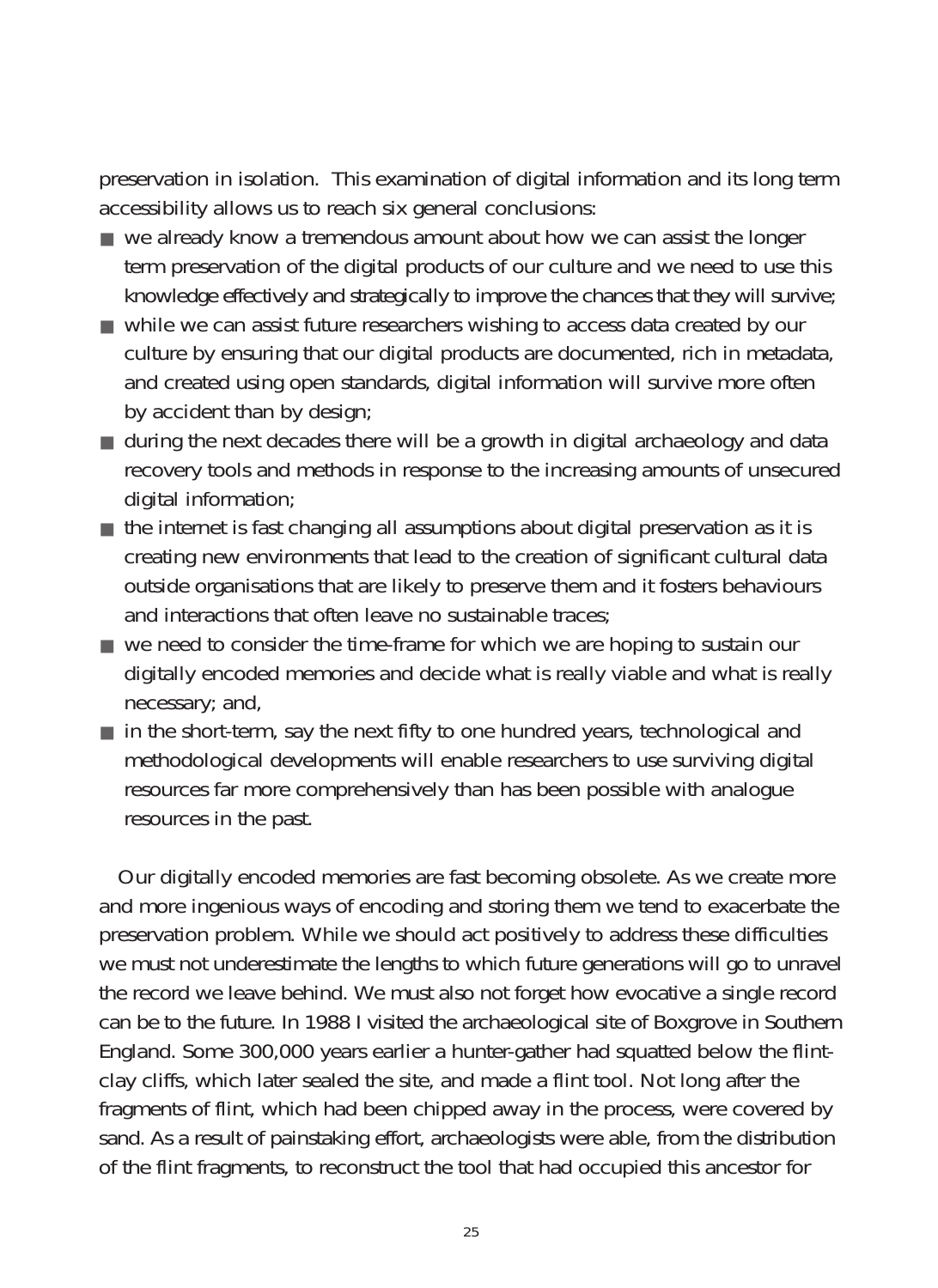twenty or thirty minutes and to even detail which of the tool-maker's hands had been predominant. If we would wish future generations to have a reasonably representative and rich record of our culture, we should act responsibly and collaboratively to ensure that we are leaving a digital record that is durable, processable, and intelligible.

\* This paper was originally delivered as the Keynote Address at the Warwick II Conference on 3 March 1999 (Warwick Conference Centre)**.** The original version is available at: http://www.leeds.ac.uk/cedars/OTHER/SRoss.htm.

Acknowledgements: I wish to thank the following for comments. Although I may regret that I did not accept all their suggestions, I wish to thank Neil Beagrie, Nancy Elkington, Vanessa Marshall, Andrew Prescott, and Helen Tibbo for their comments on this paper. I am also very grateful to Belinda Sanderson of the NPO for handling the logistics of bringing this paper to print.

- 1 George Orwell, The Road to Wigan Pier. (London: Secker & Warburg, 1937 [rpt 1980}).
- 2 J.N.L. Myres, The English Settlements, (Oxford: Clarendon Press, 1986), xxv-xxviii.
- 3 Orwell, 1937, 75.
- 4 In this paper the terms digital and electronic are used interchangeably when referring to data, information, and knowledge. The term 'records' is used primarily in an archives and records management sense.
- 5 The Humanities Advanced Technology and Information Institute at the University of Glasgow 1999/2000 seminar, Investigating Cyberspace: Communities and Cultures on the Net, examined the growth and nature of communities in cyberspace and the evolution of social behaviour within them. While a number of authors have examined the formation of net-based cultures and have described methods for examining and describing them, these methods and theories remain in a formative stage. (See for instance: Mark Dery, Escape Velocity: Cyberculture at the End of the Century, (New York: Grove/Atlantic, 1996); Steve Jones, Virtual culture: identity and communication in cybersociety, (London, Sage Publications, 1997); David Porter, Internet Culture, (London: Routledge, 1997); Howard Rheingold, The Virtual Community: Homesteading on the Electronic Frontier, (London, 1995); and Sherry Turkle, Life on the Screen. (New York, Simon & Schuster, 1997)). The more significant aspect of the problem is, however, that as the residue of this culture is digital, its survival is unlikely. There is little that will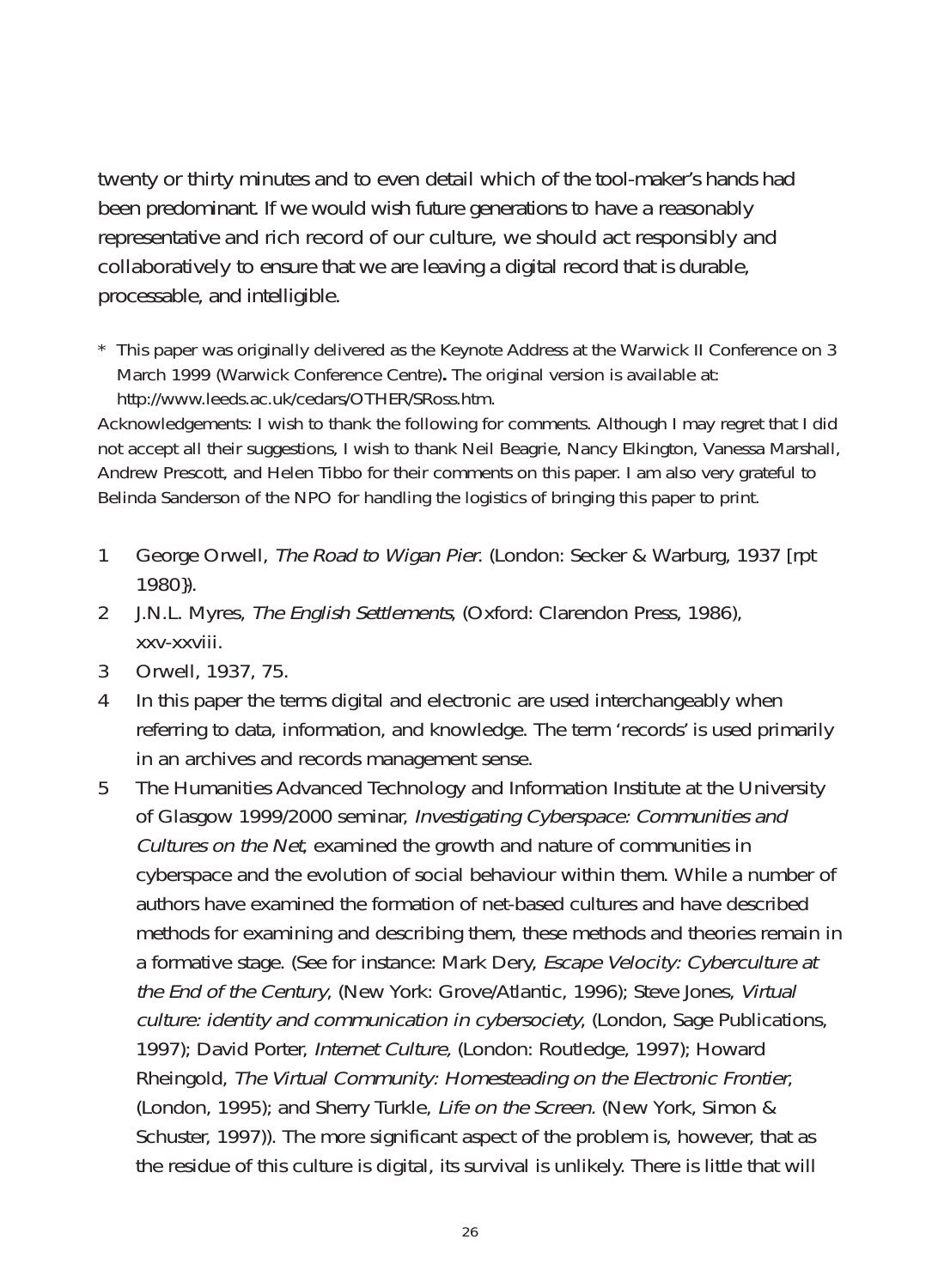be left to future historians from it and even contemporary conclusions are difficult to test and confirm because the pace of change is so rapid and the record so limited.

- 6 Seamus Ross, 'Historians, Machine-Readable Information and the Past's Future', in Seamus Ross and Edward Higgs (eds), Electronic Information Resources and Historians: European Perspectives, (St Katharinen, 1993), 1.
- 7 While it is true that the content held on materials such as gramophone records and wax cylinders can only be accessed using specialised devices, engineering these devices and processing the data content for output shares none of the complexity of accessing digital data and rendering it.
- 8 In 1986 the Committee on Preservation of Historical Records released *Preservation* of Historical Records, (Washington D.C.: National Academy Press) see esp. pages 61-69. It was one of the first comprehensive attempts to address the problems associated with the fragile character of information in electronic form. The focus was mainly on media, but the authors did recognise that 'hardware will become obsolete within a couple of decades.' Optimistic promises crept into the report: it was estimated that polyethylene terephthalate (PET) film would last 1000 years.
- 9 Ross, 1993, 11. A similar argument could be made for digital film and audio because of their market penetration and the proven commercial value of historic recordings and the enduring interest in films.
- 10 Philip Lord, 'Strategies and tactics for managing electronic data records: a view from the pharmaceutical industry', INSAR (Supplement II), Proceedings of the DLM-Forum on electronic records, (1997), 168-174.
- 11 Nuclear Information and Records Management Association (NIRMA) (http://www.nirma.org/newhome/).
- 12 A. Herbst and B. Malle, 'Electronic Archiving in the light of Product Liability', KnowRight '95, (Vienna: Oldenbourg Verlag, 1995), 155-160. The Boeing 777 was designed entirely on computer. (http://www.boeing.com/news/releases/ 1995/news.release.950614-a.html). The design data will be required in processable form for the life of the product. In the event of claims of design negligence, it may be essential to be able to use the original processing software and hardware (or emulation) to verify that with the technology available to the designers, they could not have seen phenomena that could be observed when newer tools are used to study the same design data.
- 13 The National Research Council, in Preserving Scientific Data on Our Physical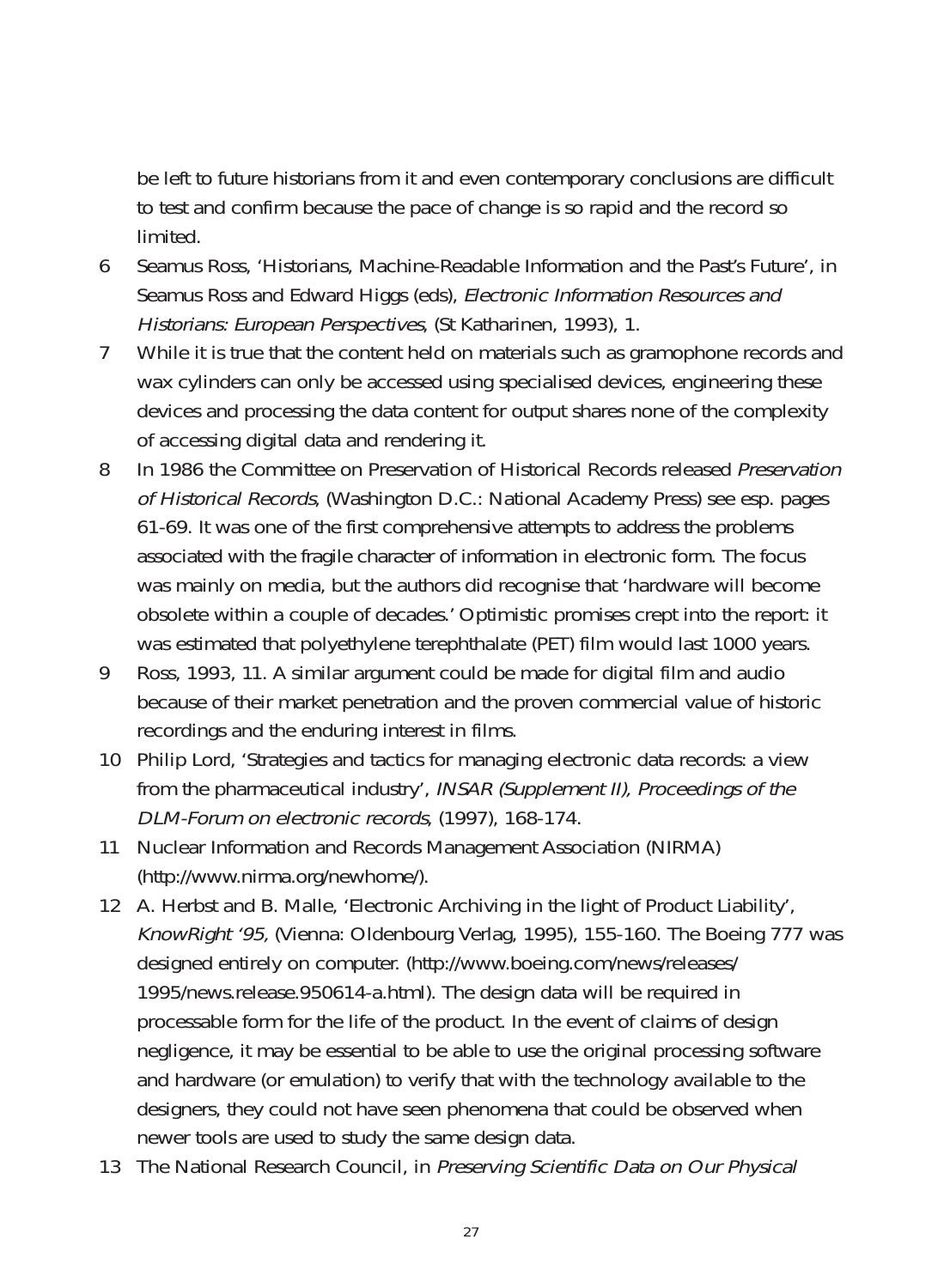Universe: A New Strategy for Archiving the Nation's Scientific Information Resources, (Washington D.C.: National Academy Press, 1995, 31) pointed out that much of the early Landsat imagery needed to be rescued before it could be made accessible, but that the work was carried out because 'retrospective data are vital to understanding long term changes in natural phenomena.' The power of timeseries data of this kind in helping us to understand the impact we are having on our planet is exemplified by the case study of Rondônia (Brazil). The deforestation can be seen by comparing images taken in 1975, 1986, and 1992 (See http://edcwww.cr.usgs.gov/earthshots/slow/Rondonia/ Rondonia). Another good case study is of the change in the Aral Sea between 1964 and 1997: (http://edcwww.cr.usgs.gov/earthshots/slow/Aral/Aral).

- 14 (http://ssdoo.gsfc.nasa.gov/nost/isoas/us01/minutes.html). There are other cost models that suggest that annual storage costs are higher, but still lower than the costs associated with the re-creation of the resources. See for example, Charles M Dollar, Authentic Electronic Records: Strategies for Long Term Access, (Chicago, 1999), 207-213. Modelling the costs of preservation of digital data remains an area where much more research needs to be carried out. See for instance National Preservation Office. Digital Culture: Maximising the Nation's Investment: A Synthesis of JISC/NPO Studies on the Preservation of Electronic Materials, Mary Feeney (ed), (London: The National Preservation Office, The British Library, 1999), 50-60. (Kevin Ashley)
- 15 See Steve Stuckey, 'The Good Oil for Australia', Barbara Reed and David Roberts (eds), Appraising Computer-based Records, Dickson, ACT: Australian Council of Archives and Australian Society of Archivists Incorporated, 1991, pp. 95-104.
- 16 P.D. Lubell, 'A coming attraction D-Cinema', Spectrum, 37.3 (March 2000), 72-78. The quantities of data created through the digitisation or digital production of film are massive: to store the digital version of Star Wars Episode I required nineteen 18 GB hard drives and Toy Story covered more than 300GB of storage. The value though of the preservation of this material for long term access already has a proven business case.
- 17 While much of the large genera of web-based fiction that is emerging may be of limited merit, it will still have an impact on the growth of net-books and web-fiction and as such may merit preservation. This is the experimental phase from which new genera will spring.
- 18 J.R. Baron, 'E-mail Litigation Wars: the U.S. National Archivist Strikes Back', Luigi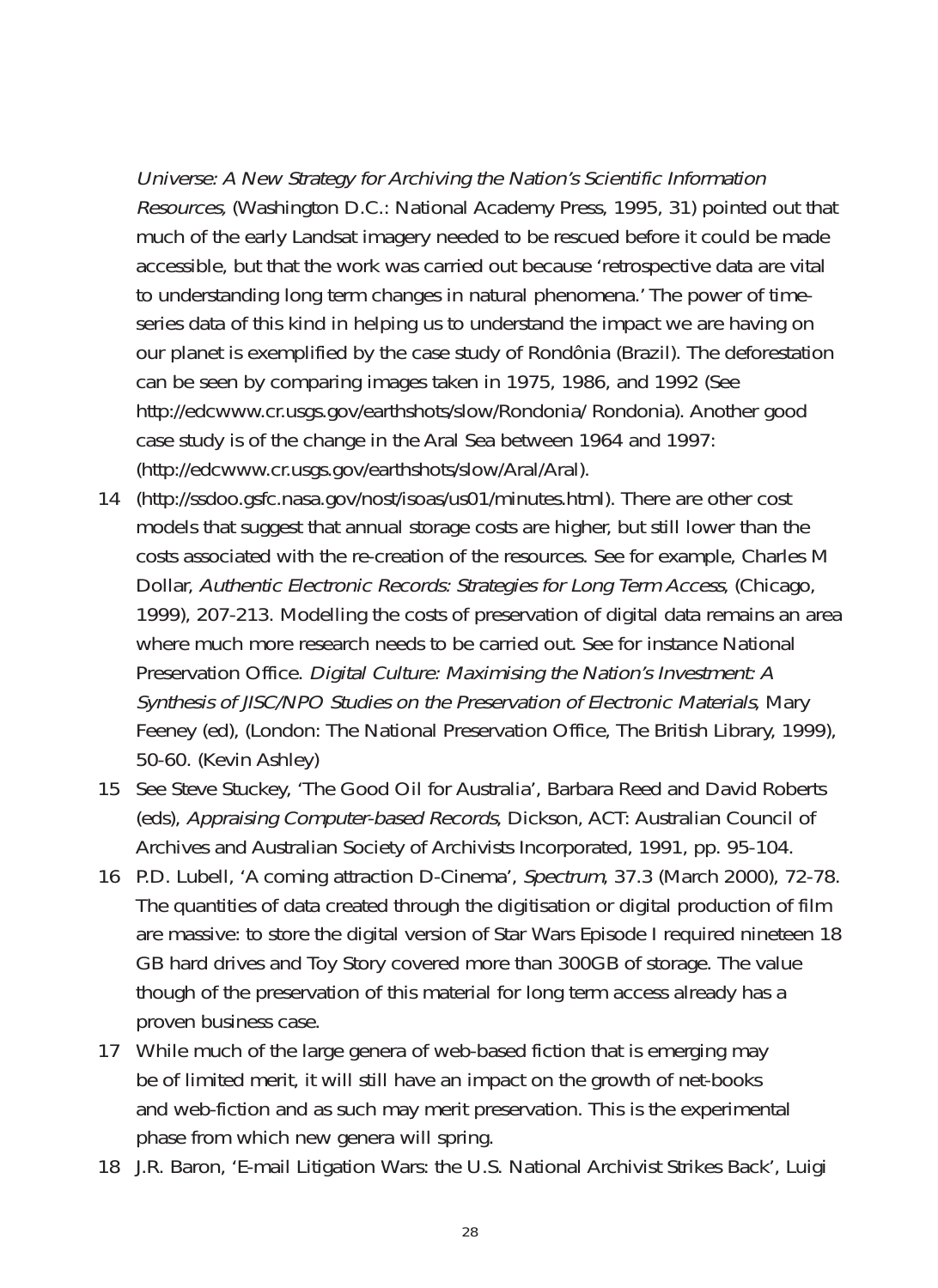Sarno (ed), Authentic Records in the Electronic Age: Proceedings of an International Symposium, Vancouver: InterPARES Project & Istituto Italiano di Cultura Vancouver, 2000, 156-167. T. K. Bikson and S.A. Law, 'Electronic Mail Use at the World Bank: Messages from Users', The Information Society 9.2 (1993), 89- 124; Jean Samuels, 'Electronic Mail: Information Exchange or Information Loss?', in Edward Higgs (ed.), Historians and Electronic Artefacts, (Oxford: Oxford University Press, 1998), 101-119; David A. Wallace, 'Record-keeping and Electronic Mail Policy: The State of Thought and the State of the Practice', (1998), (http://www.rbarry.com/dwallace.html) ARMA International Standards Committee E-mail Task Force, Guideline for Managing E-mail (ARMA, 2000).

- 19 In the case of Armstrong v. Executive Office of the President, Judge Richey ruled that email in digital form contained information (e.g. transmission and receipt data and links between the messages) that was not present in the printouts. Printed versions were not faithful to the original and were, therefore, no substitute for them (http://www.eff.org/pub/Legal/Cases/Armstrong\_v\_President/). The principle is that information in electronic form contains details that when it is preserved in any other way than digitally, become lost. It is worth remembering that even in contemporary contexts judges, jurors and lawyers like electronic mail because they believe that the contents of email reflect more accurately the true feelings of the author. A view enhanced by the generally informal character of email. J. C. Sipior and B. T. Ward in 'The dark side of employee email', (Communications of the ACM, 42.7 (1999), 88-95) describe the dangers of unrestrained access to email can pose to institutions.
- 20 Jean-Jacques Aubert, Business managers in ancient Rome: a social and economic study of Institores, 200 B.C.-A.D. 250 (Leiden: E.J. Brill, 1994).
- 21 Three examples come to mind: Le Roy Ladurie's Montaillou an ethnohistorical study of this Cathar village in South Western France based on the one surviving volume of the inquisition record for the village (1978); Jan Vansina's studies of African history, which were built on oral histories recorded in African communities, and, Nancy Farriss' Maya Society Under Colonial Rule: The Collective Enterprise of Survival which investigates culture and cultural change (1984). The work of many other historians (e.g. Trevelyan, Marc Block, Thompson, Thomas, Duby, Braudel, and Le Goff) shows the diversity of approaches historians take when investigating the past.
- 22 Maria Brosius, Women in Ancient Persia, (Oxford: Oxford University Press, 1996). The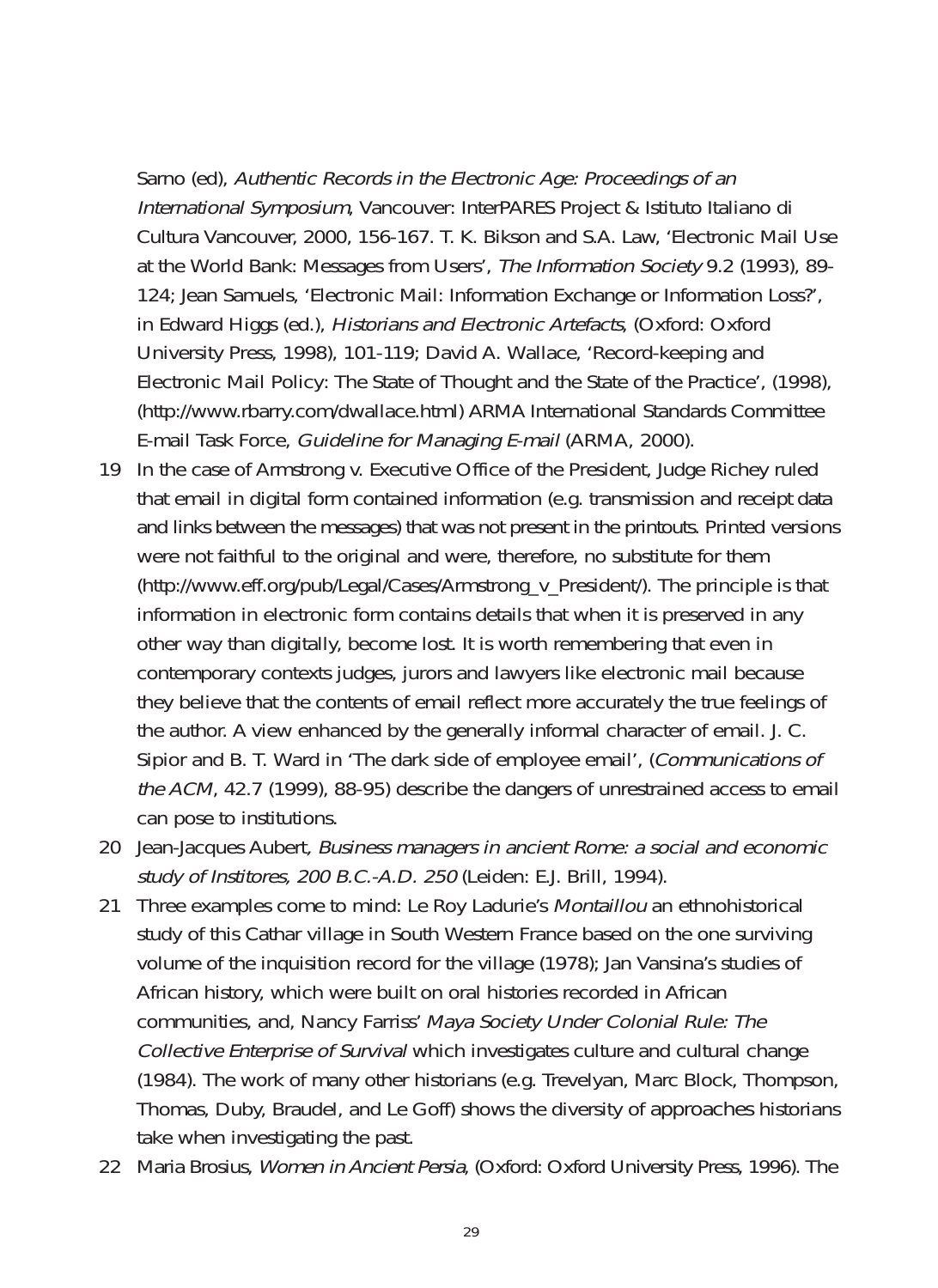work altered our perception of women in the ancient near east: between 549 and 333 BC there is unequivocal evidence that some owned extensive estates and presided over great wealth, some were leaders of large workgroups, and they were remunerated equally with men for the same work. These records made it feasible to demonstrate the inadequacies of Herodotus' account.

23 The Alberta Hail Project for instance transferred gigabytes of data from tape to CD-R, a medium that in many of its types is widely recognised as unstable, see B. Kochtubajda, C. Humphrey and M. Johnson, 'Data Rescue: experiences from the Alberta Hail Project' paper presented at the 21st Annual Conference of the International Association for Social Science Information Service and Technology IASSIST 95 May 9-12, 1995, Quebec City.

(http://datalib.library.ualberta.ca/AHParchive/Archive.html). On CDs see Seamus Ross and Ann Gow, Digital Archaeology: Rescuing Neglected and Damaged Data Resources, (London, 1999), 11-13; J.S. Kim, T.Y Nam, and Y.J. Huh, 'The Optical Characteristics in the Layers of Compact Disc-Recordable', Korean Journal of Chemical Engineering, 14.2 (1997), 88-92; C. Södergård, J. Martovaara, and J. Virtanen, Research on the life expectancy of the CD-R

(CD-R levyjen säilytyskestävyyden tutkiminen (Undersökning av CD-R skivors beständighet) (Helsinki, 1995); but see Henk van Housten and Wouter Leibbrandt, 'Phase Change Recording', Communications of the AGM, November 2000, 64-71. CD-Rs are susceptible to damage through exposure to light, heat, and dampness. Those CD-Rs with data receiving layers made with pthalocyanine rather than cyanine dyes are the more stable. The latter is an organic dye and the former is a metallic stabilised dye. CD-Rs tend to be more stable than CD-RWs. DVD (Digital Versatile Disk) and DVD-R have similar stability issues associated with them.

- 24 Metadata are data that makes other data meaningful and usable.
- 25 The carrier (e.g. cartridge, tape, or diskette) does contain markings which may provide an indication as to the media class, the device needed to read it and in turn the hardware and software on which its contents might be made accessible.
- 26 The literature examining wear, decay through hydrolysis, loss of lubrication, the interaction of the chemicals in magnetic media and loss of magnetic properties is extensive. From among the numerous reports, the following four indicate the scale and diversity of the research into magnetic media: C. Kajdas and B. Bhusham, 'Mechanism of interaction and degradation of perfluoro-polyethers with a DLC coating in thin-film magnetic rigid disks: A critical review', Journal of Information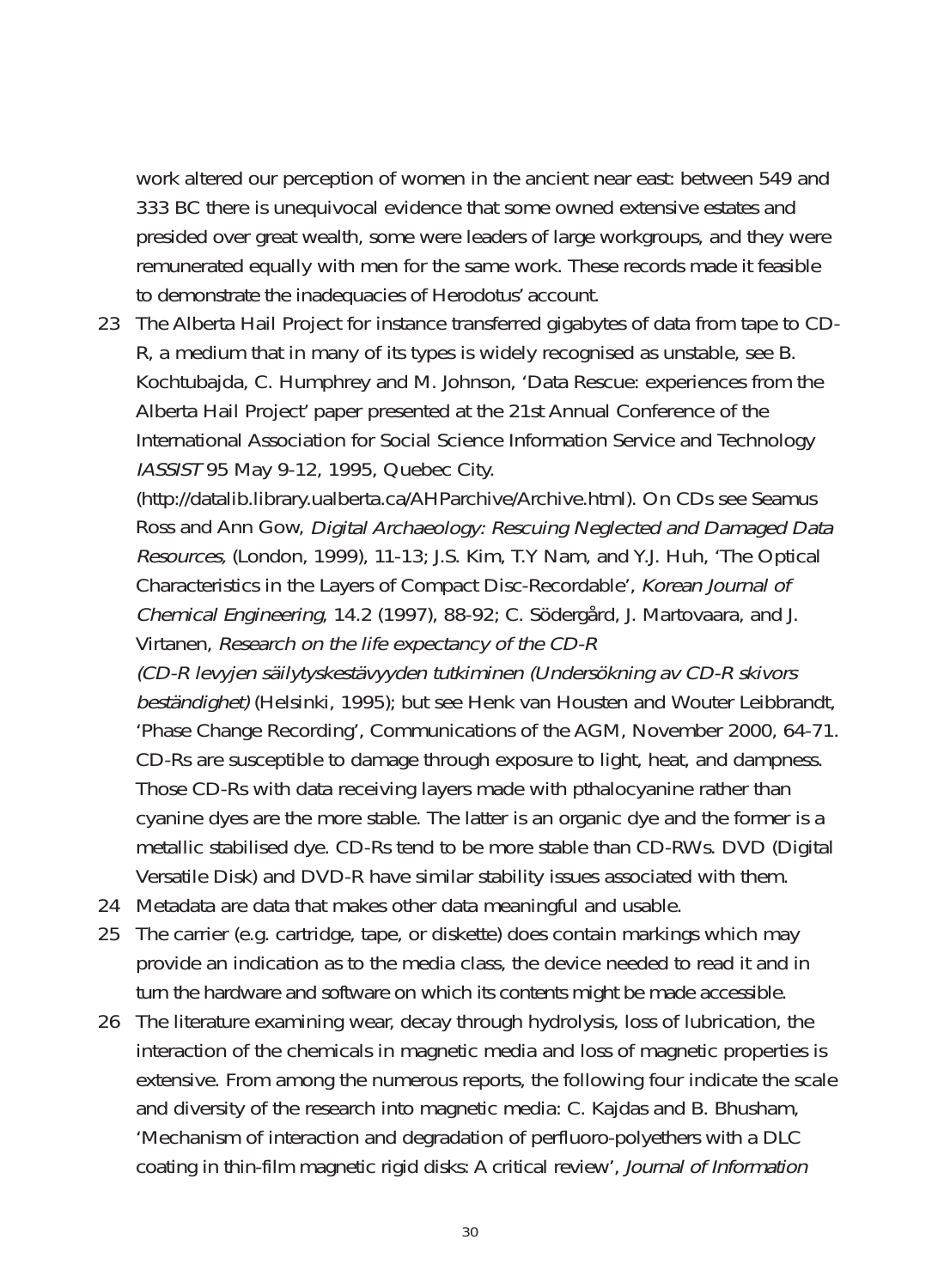Storage and Processing Systems, 1.4 (1999), 303-320; Y Nishida, M Kikkawa, and H. Kondo, 'Behavior of lubricant migration in particulate magnetic recording media', IEEE Transactions on Magnetics, 35.5 (1999), 2451-2453; M.S. Hempstock, M.A.Wild, J.L. Sullivan, and P.I. Mayo, 'A study of the durability of flexible magnetic media in a linear tape system', Tribology, 31.8 (1998), 435-441; C. Gao, 'Corrosion evaluation of cobalt based magnetic films using various techniques', Materials Research Innovations, 1.4 (1998), 238-242. Some of these developments are very positive: early magnetic media (e.g. 1960-85) had low coercivity and as a result were susceptible to data loss from stray magnetic fields (e.g. magnets in motors such as those that drive the belts in airport security x-ray machines). For example, the coercivity of 720K 3.5" floppies was about 300 Oe, 1.44K 3.5" floppies 700 Oe, and Quarter-inch cartridge (QIC) tape (say the DC600A) rated 550Oe. Newer media has comparatively high coercivity and is as a result less susceptible to stray magnetism. Most media is now higher than 1000 Oe; hard-disc drives made during the 1990s had coercivities ranging between 1400 Oe and 2200 Oe. In the case of tapes, printthrough, where the data from one layer is imprinted on the adjacent tape, remains a problem. Signal decay in magnetic media is much less of a problem than is the breakdown of the media binder itself.

- 27 Newer systems and improved storage devices (e.g. tape drives, discs) lead businesses to replace peripheral devices often without copying older material that is no longer in current use to the new devices. Without these older devices the media often proves unreadable when it is required for long term preservation or evidential purposes. See the Virtual Museum of Computing (http://www.museums.reading.ac.uk/vmoc/), the Computer Conservation Society (http://www.cs.man.ac.uk/CCS/), or Computer History (http://ei.cs.vt.edu/ ~history/machines.html) for examples of efforts to record maintain, and preserve computer technology. The accumulation of information about obsolete computers and the machines themselves has become a popular activity and the web is littered with sites describing growing public and private collections. See for instance (http://www.obsoletecomputermuseum.org/) and from here it is possible to follow a web ring to other sources.
- 28 Ross and Gow, 1999, 11-13. The layering of encoding plays a role in interpreting digital information. At the highest level in the hierarchy there is the file of a particular format and at the lowest there are the data as stored on the media itself. Data are encoded as magnetic domains on tapes and discs or as pits on optical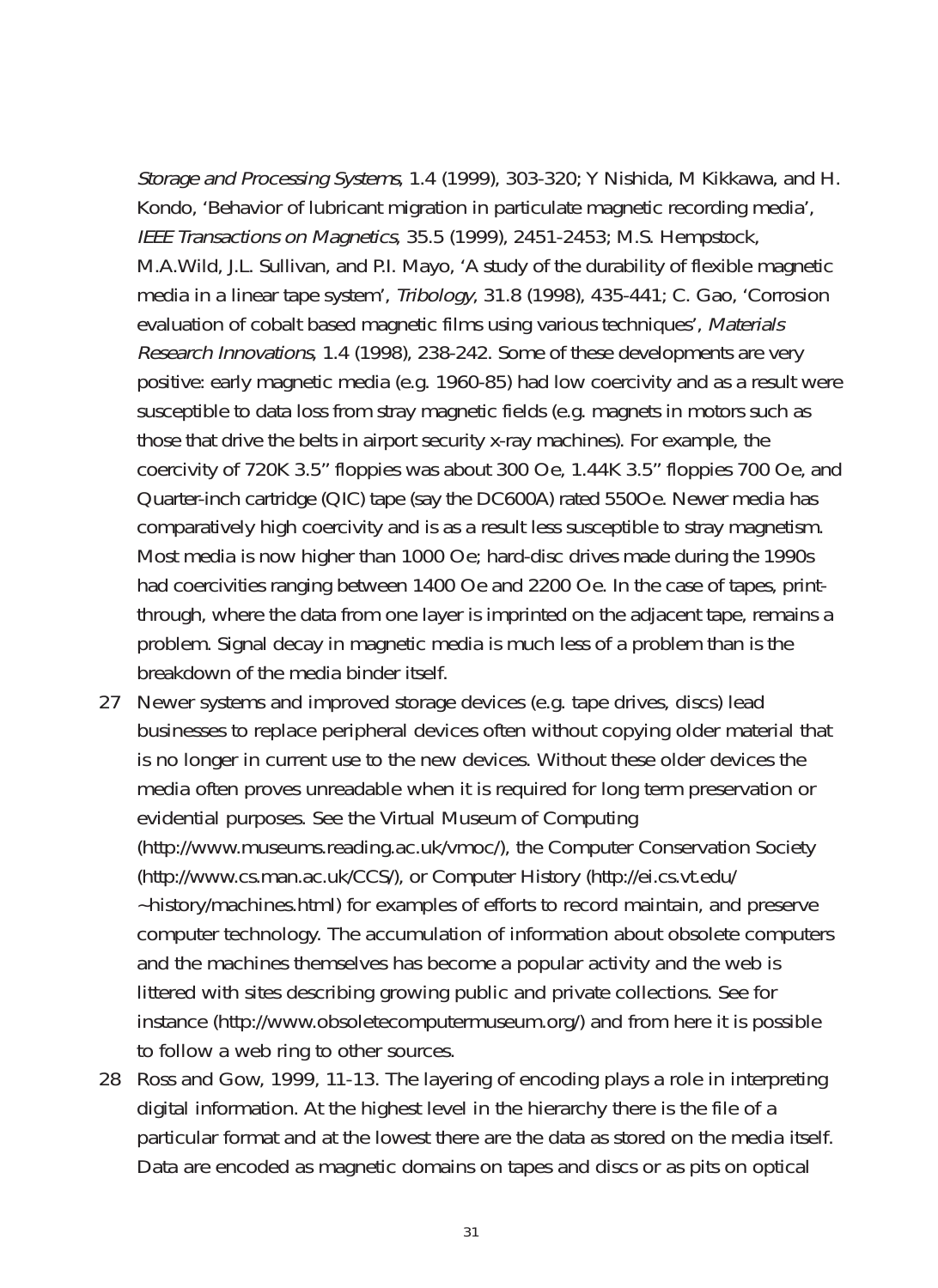media (CDs). The magnetic domains represent the 1s and 0s as written to the media by the write-heads. These 1s and 0s as stored on the raw media do not necessarily share a one-to-one correspondence with the contents of a particular file. For instance before the data was passed to the controller for writing it might have been compressed (say using LZW [Lempel-Ziv-Welch]) and then the controller itself might write other data before or after the bit stream to assist it to locate and track the data across the media (say in the case of tapes block headers). There are a number of ways of encoding data on to the surface of the media. For instance, Non-Return to Zero (NRZ) is a simple way of recording data on to the magnetic surface. This represents 1 (one) bit by a change in magnetic polarity and a 0 (zero) by no change. Identifying the bit stream and retrieving the bit stream would only be the beginning of the problem. It is then necessary to determine what is encoded. Even for the encoding of text there were competing standards at one time, ASCII (American Standard Code for Information Interchange) and IBM's EBCDIC (Extended Binary Coded Decimal Information Code); and if the sequence of bits turned out to be a character and not a segment of an image it could be 7-bit or 8-bit ASCII or 8-bit EBCDIC. This is just the start.

- 29 In the United States the Andrew W. Mellon Foundation and National Science Foundation Digital Libraries Programme and in the United Kingdom the Heritage Lottery Fund and the Joint Information Systems Committee are examples of active players. An increasing number of commercial firms, recognising the business potential of owning and delivering digital content, are developing digital stockpiles, including Corbis and Getty Images (see for instance, 'Blood and Oil', The Economist, 4 March 2000, 97). These resources enable new research, for example, F.R. Shapiro, 'A study in computer-assisted lexicology: Evidence on the emergence of hopefully as a sentence adverb from the JSTOR journal archive and other electronic resources', American Speech, 73.3 (1998), 279-296.
- 30 Seamus Ross, 'Strategies for selecting resources for digitisation: source-orientated, user-driven, asset-aware model (SOUDAAM)', Terry Coppock (ed), Making Information Available in Digital Format: Perspectives from Practitioners, (Edinburgh: The Stationery Office, 1999), 5-27. Elsewhere I have argued that we need national strategies (Funding Information and Communications Technology in the Heritage Sector, Policy Recommendations to the Heritage Lottery Fund (January, 1998) (see http://www.arts.gla.ac.uk/ HATII/HLFICT) or in the case of the European Union, trans-country strategies to ensure that we invest in creating unique, interoperable,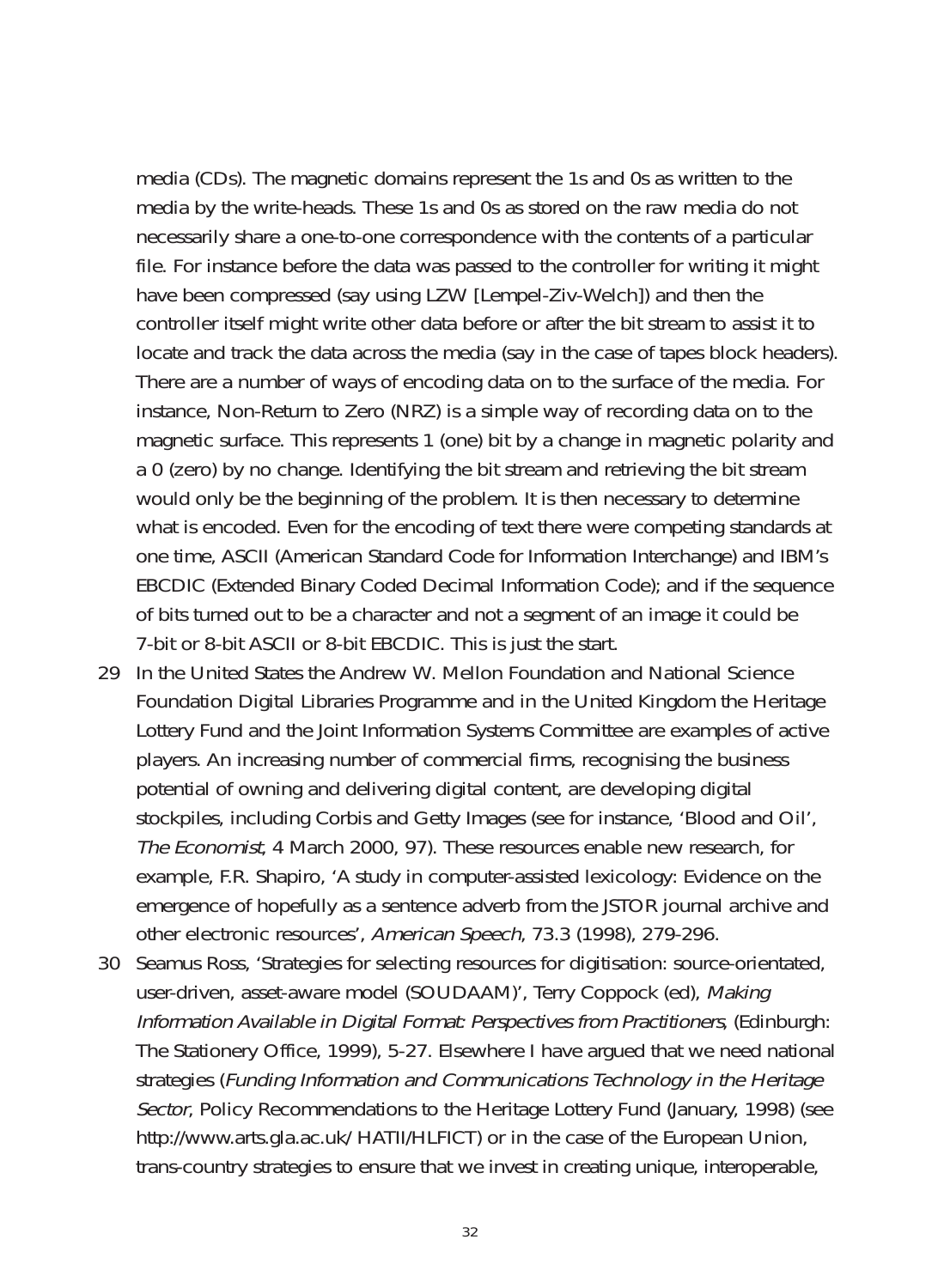and consistent quality digital resources.

- 31 See the HATII website for a list of these projects at 1 October 2000. (http://www.hatii.arts.gla.ac.uk/projects/digiprojects2000).
- 32 The Beowulf Project has created a 'diplomatic edition' with transcription, translation and a wide range of additional resources to make this manuscript accessible to students and scholars in a way that will make it possible for them to develop a fuller understanding of its creation, change over-time, and the tradition to which it belonged. See: K. Kiernan, `Digital Preservation, Restoration, and Dissemination of Medieval Manuscripts' in Ann Oakerson, (ed) Scholarly Publishing on the Electronic Networks, Proceedings of the Third Symposium, (Washington D.C.: ARL Publications, 1994) 15 (http://www.bl.uk/ diglib/beowulf or http://www.uky.edu/~kiernan/ welcome.html); Andrew Prescott, 'The Electronic Beowulf and Digital Restoration', Literary and Linguistic Computing, 12.3 (1997), 185-195; A. Prescott 'Constructing Electronic Beowulf' in L. Carpenter, S. Shaw, and A. Prescott (eds) Towards the Digital Library: The British Library's 'Initiatives for Access' Programme (London: The British Library, 1998), 30-49.
- 33 Pedro González**,** Computerization of the Archivo General de Indias: Strategies and Results, (Washington, D.C: CLIR publication 76, 1999).
- 34 The Music Performance Research Centre has digitised 1800 musical performances captured during the last sixty-five years; a collection which in digital form truly enables performance studies (e.g. comparison of live and studio performances). Access to and use of MPRC recordings are restricted by the single issue, which will pose the major obstacle to the future of scholarship: intellectual property rights (IPR). Heritage Lottery Fund Project (DG-95-00980).
- 35 Anne R Kenney, (1996), 'Conversion of Traditional Source Materials into Digital Form' in David Bearman (ed.) Research Agenda for Networked Cultural Heritage (Santa Monica: Getty Art History Information Program, 1996), 41-47. Anne R Kenney, 'Digital to Microfilm Conversion: A Demonstration Project 1994-1996 (Final Report to the National Endowment for the Humanities PS-20781-94, 1998). (http://www.library.cornell.edu/preservation/com/comfin.html).
- 36 J. Moffett, 'The Beazley Archive Making A Humanities Database Accessible To The World', Bulletin of The John Rylands University Library of Manchester, 74.3 (1992), 39-52. (http://lannes.ashmol.ox.ac.uk/Pottery/Script/ DatabaseIntroduction.htm) See also the Lexicon of Greek Personal Names (LGPN) (J.C. Moffett, A Case of Data Metamorphosis: a description of the Computerization of LGPN Data, 1996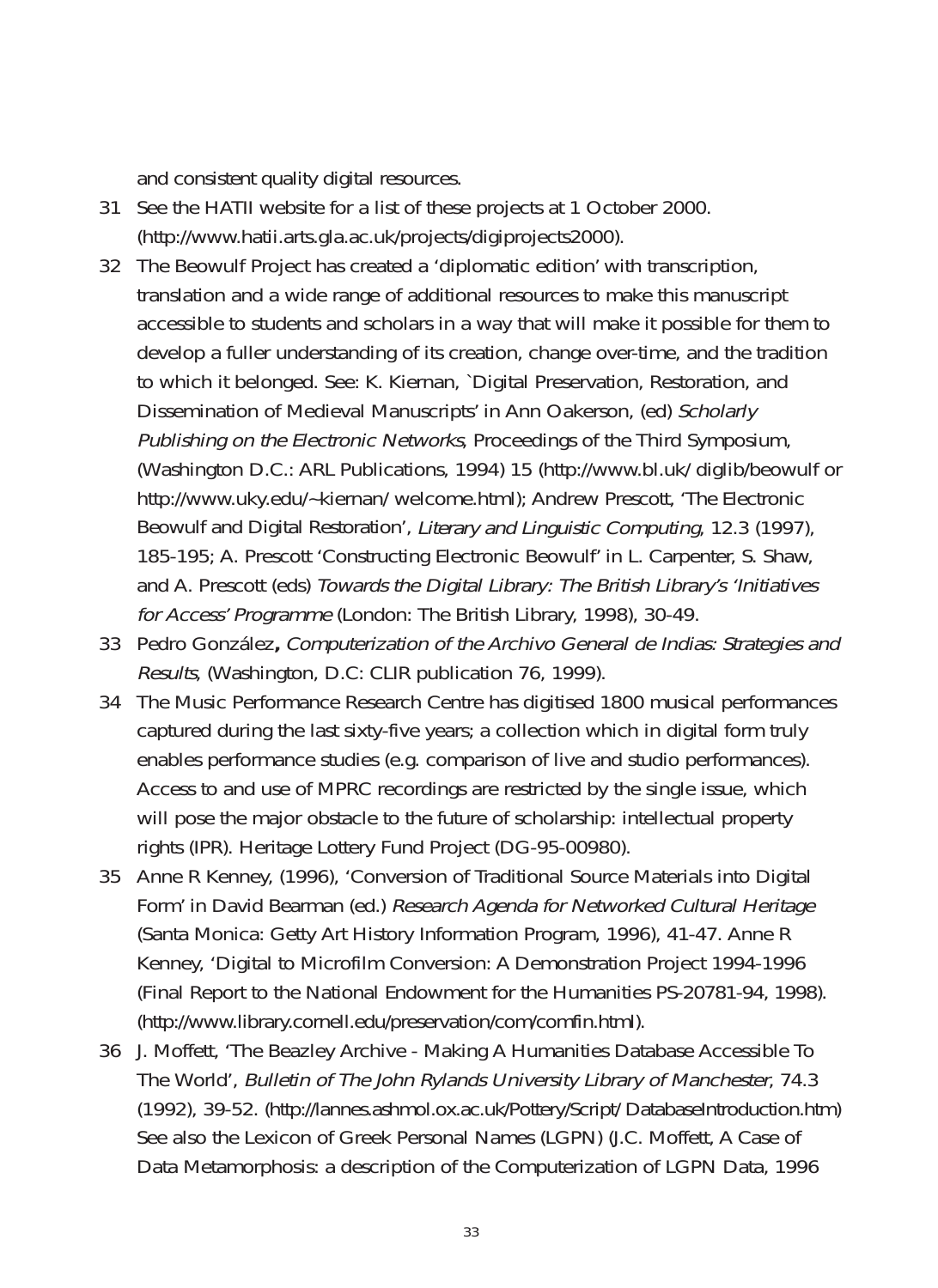(http://www.lgpn.ox.ac.uk/itindex.html), which is providing scholars with the tools to reshape our knowledge about the Greek world.

- 37 The SCAN project is digitising some 400,000 wills and testaments from the Middle Ages until the late 19th century, a resource of some 3 million pages; a valuable starting point for research both by scholars and the general public, especially for genealogists who are among the largest users of archives. George MacKenzie, 'Digitising the Scottish Wills', Terry Coppock (ed), Making Information Available in Digital Format: Perspectives from Practitioners, (Edinburgh: The Stationery Office, 1999), 139-149.
- 38 S. W. Thomas, K. Alexander, and K. Guthrie, 'Technology Choices for JSTOR Online Archive', Computer, February 1999, 60-65; see also http://www.jstor.org/.
- 39 http://moa.umdl.umich.edu/
- 40 Hans-Heinrich Ebeling and Manfred Thaller (eds), Digitale Archive: Die Erschließung und Digitalisierung des Stadtarchives Duderstadt, (Göttingen: Max-Planck-Institut für Geschichte, 1999). This project has made available the archives of a small German town.
- 41 G. Cathaly, 'Mass Digitisation Production Chain At The Bibliothèque Nationale De France', Digitisation of Library Materials: Report of the Concentration Meeting & Workshop, Luxembourg, 14.12.98 (1998), 15- 19. (The article was at (http://www.echo.lu/digicult/en/digit.pdf) in late November 1999, but on 30 April 2000 it was no longer there and the new pointer did not work).
- 42 D. Knowles, Great Historical Enterprises, (London: Thomas Nelson & Sons Ltd, 1963). Of course many of these products were themselves printed on acidic paper and are now the subject of retroconversion efforts. A benchmark study of the impact of computers on the humanities and social sciences is: T. Coppock (eds), Information Technology and Scholarship: Applications in the Humanities and Social Sciences, (Oxford: The British Academy, 1999).
- 43 If WIPO succeeds in establishing that facts in databases should benefit from IPR protection there will be significant disadvantages for teaching and research.
- 44 (http://www.ornl.gov/TechResources/Human\_Genome/home.html). These databases themselves become the raw material for future researchers. For instance, Simon Kasif in 'Datascope: Mining Biological Sequences' (IEEE Intelligent Systems, 14.6(1999), 38-43.) describes an approach for assisting in the discovery of 'the fundamental connections between genetic sequences and functions of living organisms.'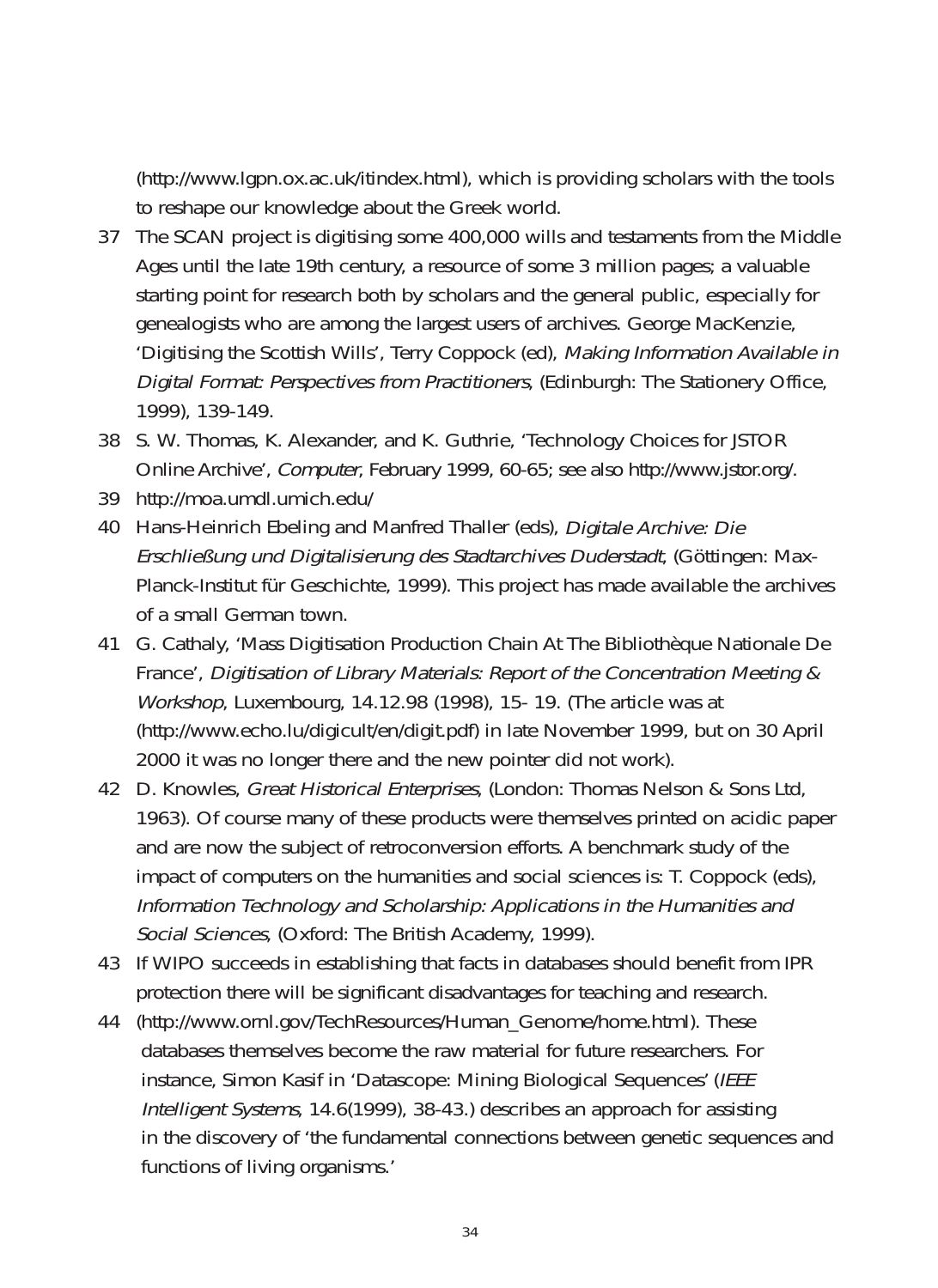- 45 W.C. Barker, J.S. Garavelli, D.H. Haft, L.T. Hunt, C.R. Marzec, B.C. Orcutt, G.Y. Srinivasarao, L.S.L.Yeh, R.S. Ledley, H.W. Mewes, F. Pfeiffer, & A. Tsugita**,** 'The PIR-international Protein Sequence Database', Nucleic Acids Research, 26.1(January 1998), 27-32. See also (http://wwwnbrf.georgetown.edu/).
- 46 Seamus Ross, 'Designing a Tool for Research in Disciplines Using Multimedia Data: The Romanesque Sculpture Processor,' in Bocchi, F. & Denley, P. (eds.), Storia & Multimedia, Proceedings of the Seventh International Congress of the Association for History and Computing, Bologna 29.8-2.9.1992, (Bologna, 1994), 629-635. CRSBI is creating a digital record with associated text-base of the 100,000 surviving examples of Romanesque sculpture in Britain and Ireland.
- 47 Images of England is creating a digital image for each of the 360,000 listed structures in the England and linking them to the text-based database listed building record (http://www.imagesofengland.org.uk). The project, which will have cost more than four million pounds by the time it is finished in four years time, will provide public access to a national visual record of the listed buildings of England. This visual record will provide a benchmark for future study of our built heritage and help us to chart changes in it. It will itself be an important cultural resource.
- 48 (http://intarch.ac.uk Heyworth), M., Ross, S., & Richards, J., (1996), 'Internet Archaeology: an electronic journal for archaeology', in H. Kammermanns (eds), Interfacing the Past. Computer Applications and Quantitative Methods in Archaeology, CAA95, in Analecta Praehistorica Leidensia, no.28. (Leiden), 517- 523 (http://intarch.ac.uk/news/caa95.htm). Seamus Ross, 'Preservation and Networking in Aid of Research', T. Coppock (ed), Information Technology and Scholarship: Applications in the Humanities and Social Sciences, (Oxford: Oxford University Press, 1999), 316-317.
- 49 This may be for such simple reasons as lack of storage space or legal reasons including those relating to software licensing.
- 50 R. E. Barry, 'Electronic Document and Records Management Systems: Towards a Methodology for Requirements Definitions', Information Management and Technology 27.6(1994), 251-256. See also (http://www.barry.com) for further articles on this issue and links to other resources.
- 51 Ross, 1998, 7-17.
- 52 Estimating the size of the web environment is difficult. In its July 1999 Internet Domain Survey the Internet Software Consortium identified some 56.2 million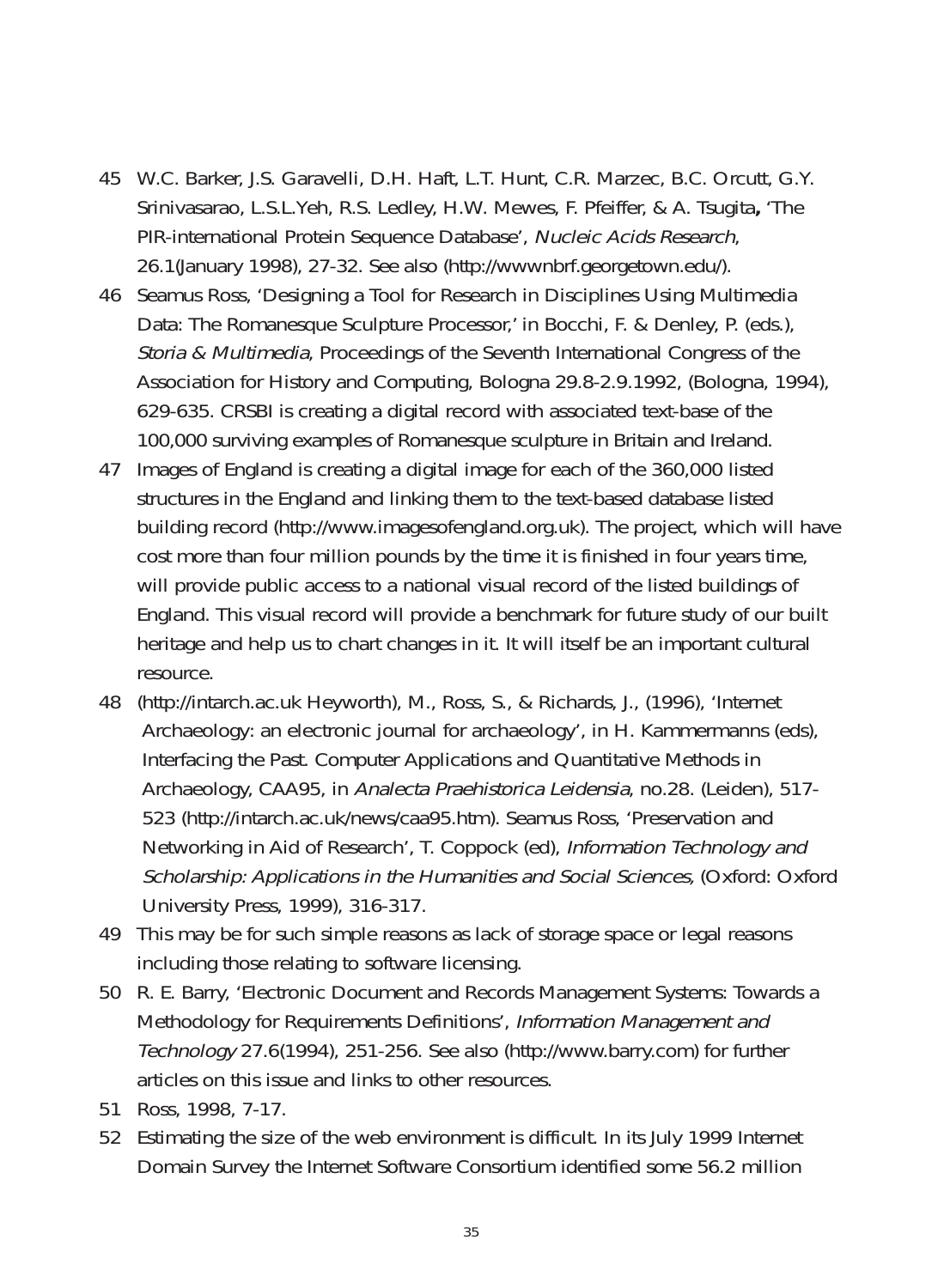Internet hosts. In 1999 Network Solutions registered roughly 5.3 million domain names.

- 53 see J.R. Baron, 'E-mail metadata in a Post-Armstrong World', 1999, (http://computer.org/conferen/proceed/meta/1999/papers/83/jbaron.htm)
- 54 In 1956 disk storage cost \$200,000 a megabyte, by 1991 that cost had fallen to \$5 a megabyte, and by 1998 it had plummeted to 5 cents a megabyte. The costs continue to fall, but storage brings with it numerous management costs.
- 55 Numerous contemporary mining examples using longitudinal data indicate the kinds of results that can be obtained. For instance W.J. Mackillop, S. Zhou, P. Groome, P. Dixon, B.J. Cummings, C. Hayter, and L. Paszat, used radiotherapy data collected over an eleven year period as part of the recordkeeping functions of hospitals to examine how its use had changed ('Changes in the use of radiotherapy in Ontario 1984-1995', International Journal of Radiation Oncology Biology Physics, 44.2 (1999), 355-362).
- 56 S.Ross, 1993. `Historians, Machine-Readable Information, and the Past's Future', in Ross, S. and Higgs, E. (eds.) 1993. Electronic Information Resources and Historians: European Perspectives, (St. Katharinen: Halbgraue Reihe zur historischen Fachinformatik, A20 [ISBN: 3-928134-95-7]), 1-20; S. Ross, 'Consensus, communication, and collaboration: fostering multidisciplinary cooperation in electronic records', in INSAR (Supplement II), Proceedings of the DLM-Forum on electronic records, 1997, 330-336.
- 57 The 1999 DLM Forum set in motion a programme to raise awareness among the industrial and software development communities of these issues and to build collaborative initiatives. (http://www.dlmforum.eu.org/).
- 58 For example, D.R. Adams, D.M. Hansen, K.G. Walker, and J.D. Gash, in 'Scientific Data Archive at the Environmental Molecular Sciences Laboratory**'**, (Sixth NASA Goddard Space Flight Center Conference on Mass Storage Systems and Technologies and Fifteenth IEEE Symposium on Mass Storage Systems**,** March 23- 26, 1998) reported on the systems they were developing to address the terabytes of data storage in multiple formats that scientists were generating in research laboratories they supported.
- 59 Michael Macedonia, 'Why Digital Entertainment Drives the Need for Speed', Computer, 33.2 (2000), 124-127. The relatively new gaming and edutainment sector employs 29% of the staff in motion picture business, yet it generates 79% of the revenues (ibid., 126).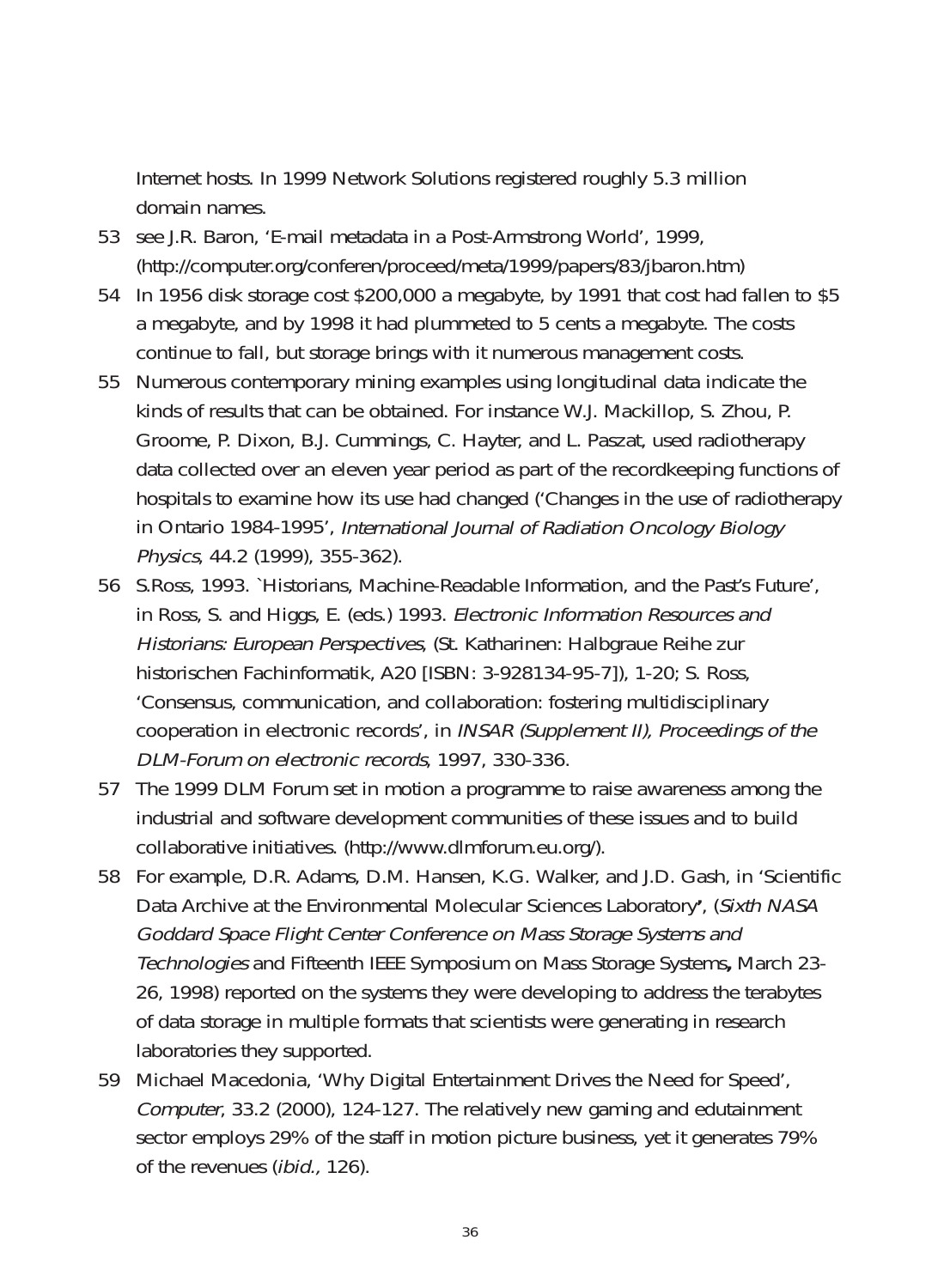- 60 Held in 1993 and sponsored by the British Academy, the British Library and the Association for History and Computing.
- 61 D. Pyle, Data Preparation for Data Mining, (San Mateo, CA.: Morgan Kaufmann, 1999); J. Han, 'Towards on-line Analytical Mining in Large Datasets', ACM SIGMOD Record (March 1998), 97-107.
- 62 P. Maes, 'Agents That Reduce Work and Information Overload', Communications of the ACM, 37.7(1994), 30-40; D. Mladenic, 'Text-Learning and Related Intelligent Agents: A Survey', IEEE Intelligent Systems, 14.4 (1999), 44-54.
- 63 As Maxwell M Burnet and Robert M Supnik note in their 1996 article 'Preserving Computing's Past: Restoration and Simulation,' (Digital Technical Journal, 8.3; (http://www.digital.com/info/DTJN02/), 'The implementation of a particular simulator begins with collecting reference manuals, maintenance manuals, design documents, folklore, and prior simulator implementations for the target system. This is nontrivial. In the early days of computing, companies did not systematically collect and archive design documentation. In addition, collected material is subject to information decay, as noted earlier. Lastly, the material is likely to be contradictory, embodying differing revisions or versions of the architecture, as well as errors that have crept in during the documentation process.'
- 64 Ross and Gow, 1999, iv-v.
- 65 Doron Swade, `Collecting Software: Preserving Information in an Object-Centred Culture', in Seamus Ross and Edward Higgs (eds.), Electronic Information Resources and Historians: European Perspectives, (St Katharinen, 1993), 93-104.
- 66 Michael Wettengel, 'German Unification and Electronic Records', Edward Higgs (ed), History and Electronic Artefacts, (Oxford: Clarendon Press, 1998), 264-276. It is worthy of note that the CIA had obtained the only copy of one of the key files needed to reconstruct these records, but this file was useless to them without access to other files held only by the Germans. The files held by the Germans were on the other hand of little value without the key file held by the CIA.
- 67 Seamus Ross, 'Responding to the Challenges and Opportunities of ICT: The New Records Manager', Adrian Allen (eds), Professionalism Plus, (Business Archives Council, Proceedings of the Annual Conference, 1998), 9-25.
- 68 In many ways even more worrying is the debate as to whether records should remain in the custody of their creating organisation or be transferred to archives. See the National Archives of Australia.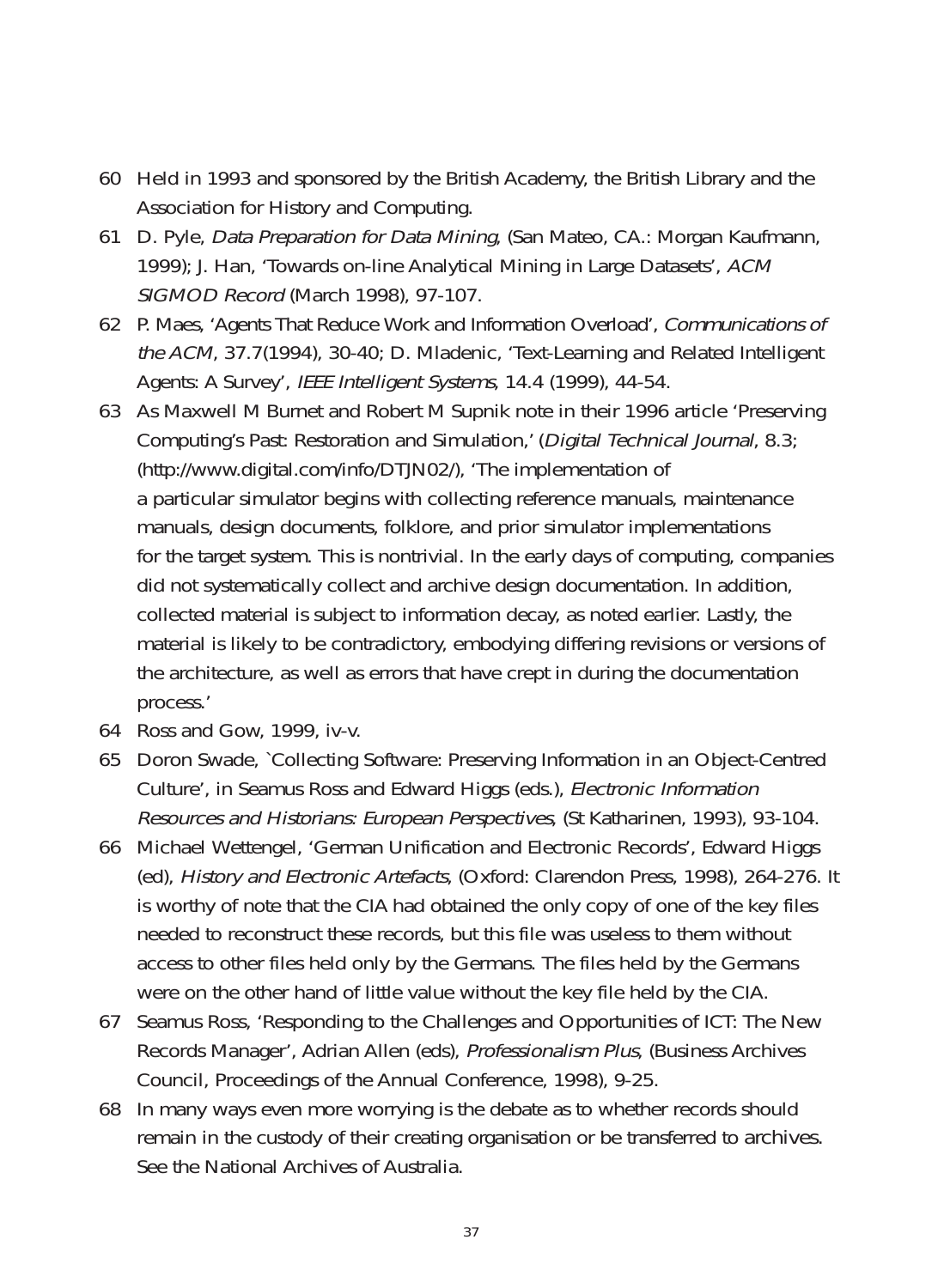- 69 Ross 1998. See also T. Eastwood, Shadrack Katuu, J.Killawee, and J.Whyte, 'Appraisal of Electronic Records,' Maria Guercio (ed) Archivi per la Storia, (Rivista dell'Associazione Nazionale Archivistica Italiana, 1999), 277-300.
- 70 Not all digital resources will have their associated documentation in digital form (e.g. manuals). While it remains on paper it can easily be severed from the digital resources which it describes and is susceptible, even under optimal conditions, to loss. In order to mitigate against the loss of information that might occur if these documents became unavailable, strategies and procedures will need to be established to ensure that they are converted into digital form. The research into the use of XML (see T. Usdin and T. Graham, 'XML: Not a Silver Bullet, But a Great Pipe Wrench,' StandardView, 6.3 (1998), 125-132) to aid the preservation of digital resources is increasingly extensive: see for instance (http://www.icpsr.umich.edu/DDI/intro.html) or for the central place XML encoding of metadata in work of the Object Oriented Data Technology (OODT) group which carries out research into object oriented data systems technologies for Section 389, JPL, and NASA. Their report Object Oriented Data Technology for Interferometry Systems (http://oodt.jpl.nasa.gov/doc/ reports/annual/1999/) provides an example of the key role that XML can play in preservation and access strategies. Currently the conversion to eXtensible Markup Language (XML) offers the best preservation option. Where it proves impossible to convert this material into XML format the preferred digital format for these materials should be Tagged Interchange File Format (TIFF), which is recognised as a preservation standard.
- 71 See note 2 above.
- 72 The alphanumeric string 'SW1 8NR' would be meaningless if you did not know that it was a postcode and postcodes were used to refer to particular geographic areas in Britain. The data 'SW1 8NR' is meaningless without other data that provides context, definition, and helps you to process the primary data.
- 73 National Library of Australia, Preservation Metadata for Digital Collections, 15 October 1999, (http://www.nla.gov.au/preserve/pmeta.html) or National Archives of Australia, Recordkeeping Metadata Standard for Commonwealth Agencies. Version 1.0. May 1999 (http://www.naa.gov.au/govserv/techpub/ rkms/intro.htm). Barbara Reed, 'Metadata: Core record or core business?' Archives and Manuscripts, 25.2 (1997), 218-41; See also the summary of the Third Metadata Workshop (http://www.echo.lu/libraries/en/metadata/ metadata3.html). Michael Day and Andy Stone, 1999. 'Metadata: The Third Luxembourg Metadata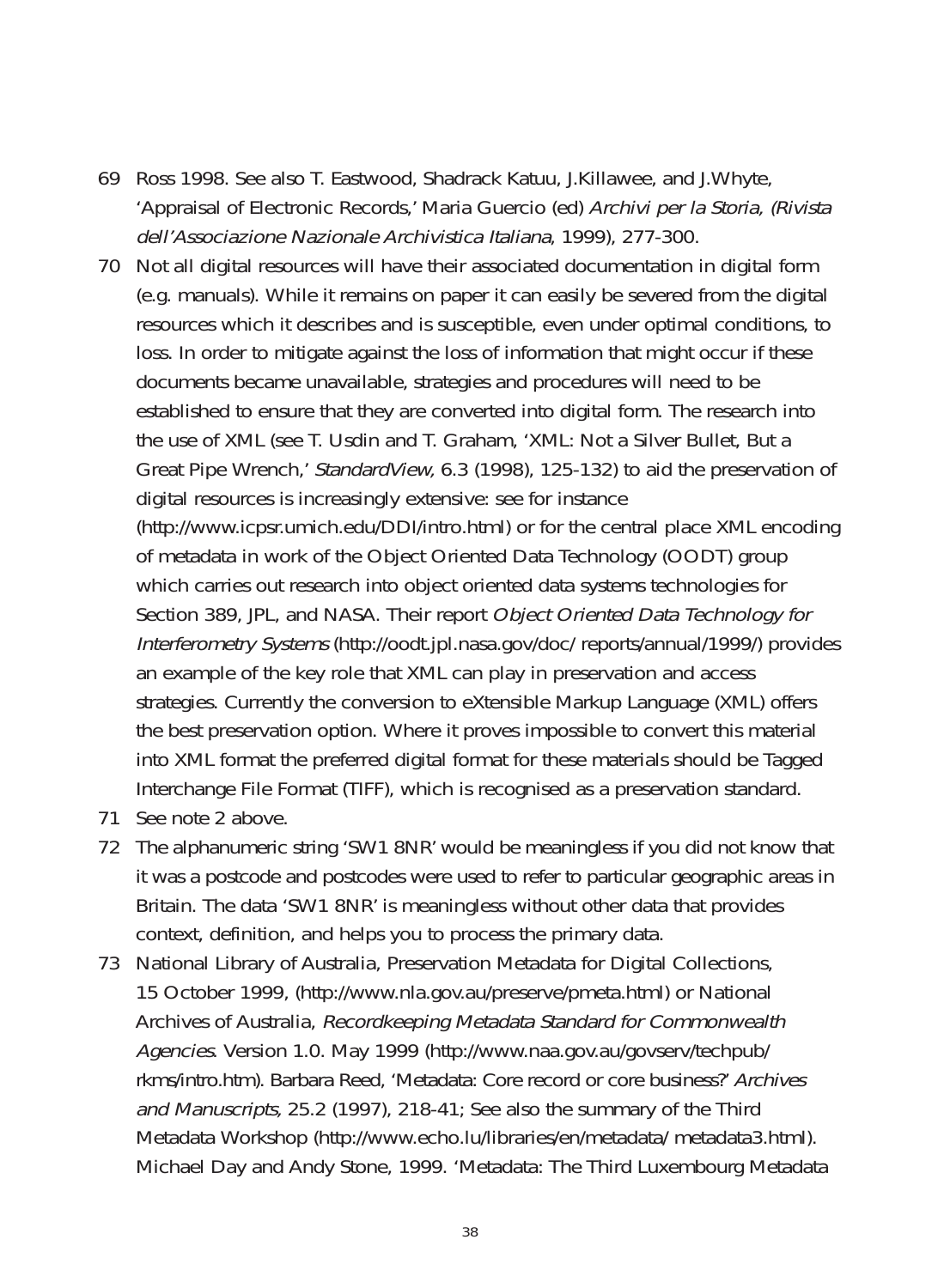Workshop, Ariadne, 20, (http://www.ariadne.ac.uk/issue20/metadata/).

74 For instance the work in digital preservation metadata, Metadata Specifications Derived from the Functional Requirements: A Reference Model for Business Acceptable Communications, 9/18/96, (Functional Requirements for Evidence in Recordkeeping: The Pittsburgh Project), (http://www.lis.pitt.edu/~nhprc/meta96.html) was never comprehensively tested.

However the issues it tackled and how it tackled them have shaped much subsequent work in preservation metadata in the archives and libraries areas.

- 75 Seamus Ross, 'Commentary on the Pittsburgh University The Recordkeeping Functional Requirements Project: A Progress Report', The Society of American Archivists 1995 Conference, Washington D.C. August 31 1995, (http://www. hatii.arts.gla.ac.uk/sross/saa1995.html).
- 76 Ian Macfarlane, 'Electronic Records Management Systems, A Report from the Working Group', Electronic Access: Archives in the New Millennium, Proceedings, 3-4 June 1998, (London: Public Record Office, 1998), 70-73.
- 77 There are a number of excellent bibliographic sources, including: (1) Preserving Access to Digital Information, (http://www.nla.gov.au/padi/) (2) United Kingdom Office for Library Networking, (http://homes.ukoln.ac.uk/~lismd/preservation.html) (3) the University of Pittsburgh Functional Requirements Project, (http://www.lis.pitt.edu/~nhprc/bibtc.html) (4) the InterPARES project-American Team, (http://is.gseis.ucla.edu/us-interpares/bibgraph.htm).
- 78 See for instance Titia van der Werf-Davelaar, 'NEDLIB: Networked European Deposit Library', (http://www.exploit-lib.org/issue4/nedlib) or the NEDLIB site itself, (http://www.konbib.nl/nedlib/).
- 79 see for example the Data Documentation Initiative.
- 80 The InterPARES Project, (http://www.interpares.org); Kristine L. Kelly, Alan Kowlowitz, Theresa A. Pardo, and Darryl E. Green**,** Models for Action: Practical Approaches to Electronic Records Management & Preservation, (Albany, CTG Final Project Report CTG 98-1) July 1998.

(http://www. ctg.albany.edu/resources/pdfrpwp/mfa.pdf). There are numerous other initiatives such as the European Commission funded work on functional requirements for metadata (see Ken Hannigan, 'National Archives and Electronic Records in the European Union', Luigi Sarno (ed), Authentic Records in the Electronic Age: Proceedings of an International Symposium, Vancouver: InterPARES Project & Istituto Italiano di Cultura Vancouver, 2000, 36-52, esp 46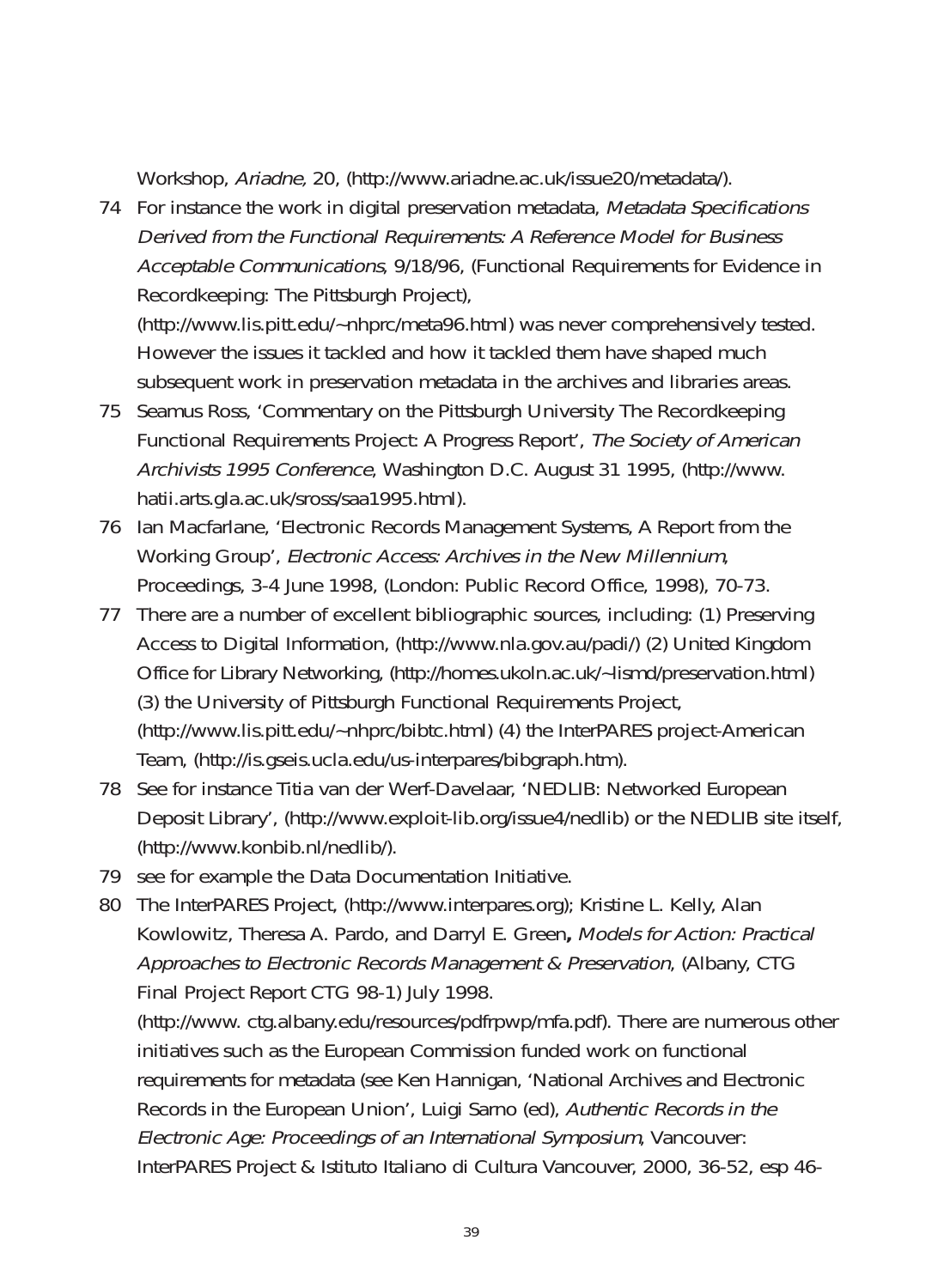47) and work at pharmaceutical companies such as Pfizer and Astra.

- 81 Charles M Dollar, Authentic Electronic Records: Strategies for Long-Term Access, (Chicago, 1999).
- 82 A search of the web produces many computer preservation groups, museums and research projects. See also Roger Bridgman, 'What's in a Computer?', Suzanne Keene and Doron Swade (eds), Collecting and Conserving Computers, (London: The National Museum of Science and Industry, 1994), 7-18. In its 1986 report the Committee on Preservation of Historical Records noted: 'Moreover it must be realised that no archival organisation can hope realistically to maintain such hardware itself. Integrated circuits, thin film heads, and laser diodes cannot be repaired today, nor can they be readily fabricated, except in multimillion-dollar factories' (page 68). There is one area where preservation of hardware is essential and this is the case of peripheral devices. While it is relatively simple to write a device driver to connect a peripheral device to computer it is much more difficult to build a tape or disk reader from scratch.
- 83 Margaret Hedstrom, 'Research Issues in Migration and Long-Term Preservation,' Archives and Museum Informatics 11 (1997), 287-291.
- 84 Ross and Gow, 1999, 27-36. (http://www.hatii.arts.gla.ac.uk/Projects/BrLibrary/index.html).
- 85 See British Standards Institution (99/621800 DC), Bundles for the perpetual preservation of electronic documents and associated objects.
- 86 R Moore, C. Baru, A. Gupta, B. Ludaescher, R. Marciano, and A. Rajasekar. Collection Based Long Term Preservation. San Diego Computer Computer Center, San Diego, June 1999. (http://www.sdsc.edu/NARA/Publications/nara.pdf/).
- 87 Ross and Gow, 1999, 37-38; C. Cifuentes and M. Van Emmerik, 'UQBT: Adaptable binary translation at low cost', Computer, 33.3 (2000), 60-; C. Cifuentes and V. Malhotra, 'Binary translation: static, dynamic, retargetable?' Proceedings of the 1996 IEEE Conference on Software Maintenance, (1996), 340-349.
- 88 This is not primarily because of media unreliability, because, as Ross and Gow (1999) have noted, magnetic media is durable even under extreme conditions. Although media decays and because of particle breakdown loses its signal, the main long term difficulty is likely to be peripheral device obsolescence.
- 89 For instance Ken Thibodeau has argued, in a paper presented at the European Commission sponsored DLM-Forum in October 1999, ('Persistent Object Preservation: Advanced Computing Infrastructure for Digital Preservation')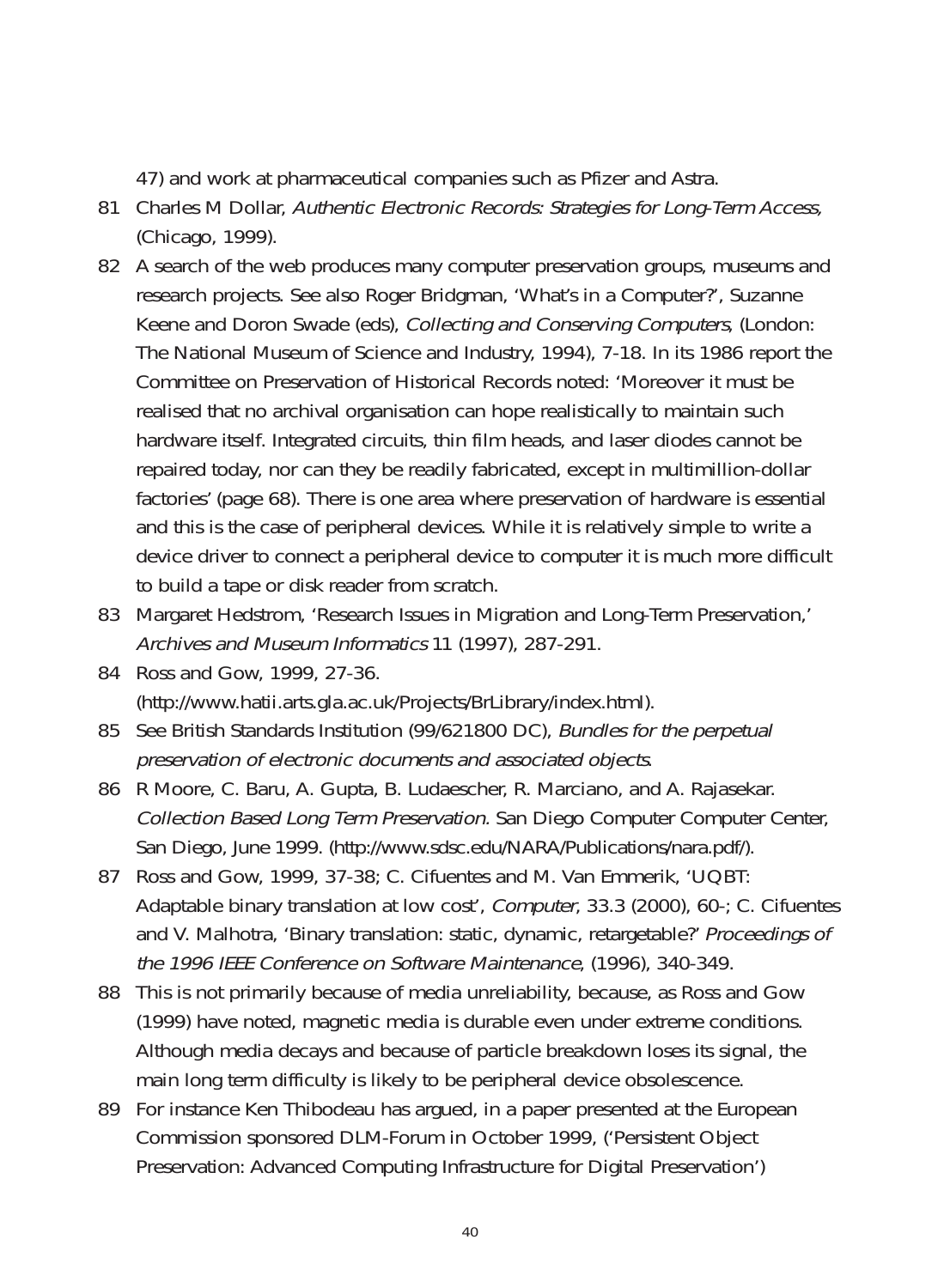that NARA is now in a position to accession successfully substantial record collections (e.g. one million diplomatic records annually and 25 million messages from the Clinton administration). Reagan Moore, Chaitan Baru, Arcot Rajasekar, Bertram Ludaescher, Richard Marciano, Michael Wan, Wayne Schroeder, and Amarnath Gupta, 'Collection-Based Persistent Digital Archives - Part 1', D-Lib Magazine 6.3 (March 2000) ISSN 1082-9873 (http://www.dlib.org/dlib/march00/moore/03moore-pt1.html). Reagan Moore, Chaitan Baru, Arcot Rajasekar, Bertram Ludaescher, Richard Marciano, Michael Wan, Wayne Schroeder, and Amarnath Gupta, 'Collection-Based Persistent Digital Archives - Part 2', D-Lib Magazine 6.4 (April 2000) ISSN 1082-9873 (http://www.dlib.org/dlib/april00/moore/04moore-pt2.html).

- 90 Deborah Woodyard, 'Farewell my Floppy: a strategy for migration of digital information' (1998), at the National Library of Australia website: (http://www. nla.gov.au/nla/staffpaper/valadw.html). The handcrafted nature of migration is abundantly clear from Woodyard's work.
- 91 Two very simple examples might help: (1) I have files that began life on a Morrow Computer running CP/M in Wordstar (1982), that were moved to an IBM compatible computer running Wordstar for DOS (1985), eventually moved to WordPerfect for DOS (1989), then to WordPerfect for Windows (1993), and then through a variety of Microsoft Word for Windows formats (beginning in 1997), but which remain accessible today (2000). (2) Of course dynamic documents created in Word 6 that included references to Word macros failed to migrate successfully to Word97. The migrated files no longer display origination (e.g. letterhead) data as this only existed in the macro and was instantiated at runtime and Microsoft changed the macro language from one version of Word to the next.
- 92 T. Hendley, Comparison of methods and costs of digital preservation, (London: The British Library, 1998).
- 93 On the other hand as data and records are moved to new system environments that may provide richer data structures and more system functionality it may prove possible to do new things and uncover new kinds of information from within the data set itself.
- 94 When such loss occurs it needs to be documented. Inclusion of metadata describing change history forms a critical element in any preservation strategy.
- 95 Among the current competing preservation metadata models the Cedars model shows promise. (http://www.leeds.ac.uk/cedars). The use of repositories is a proven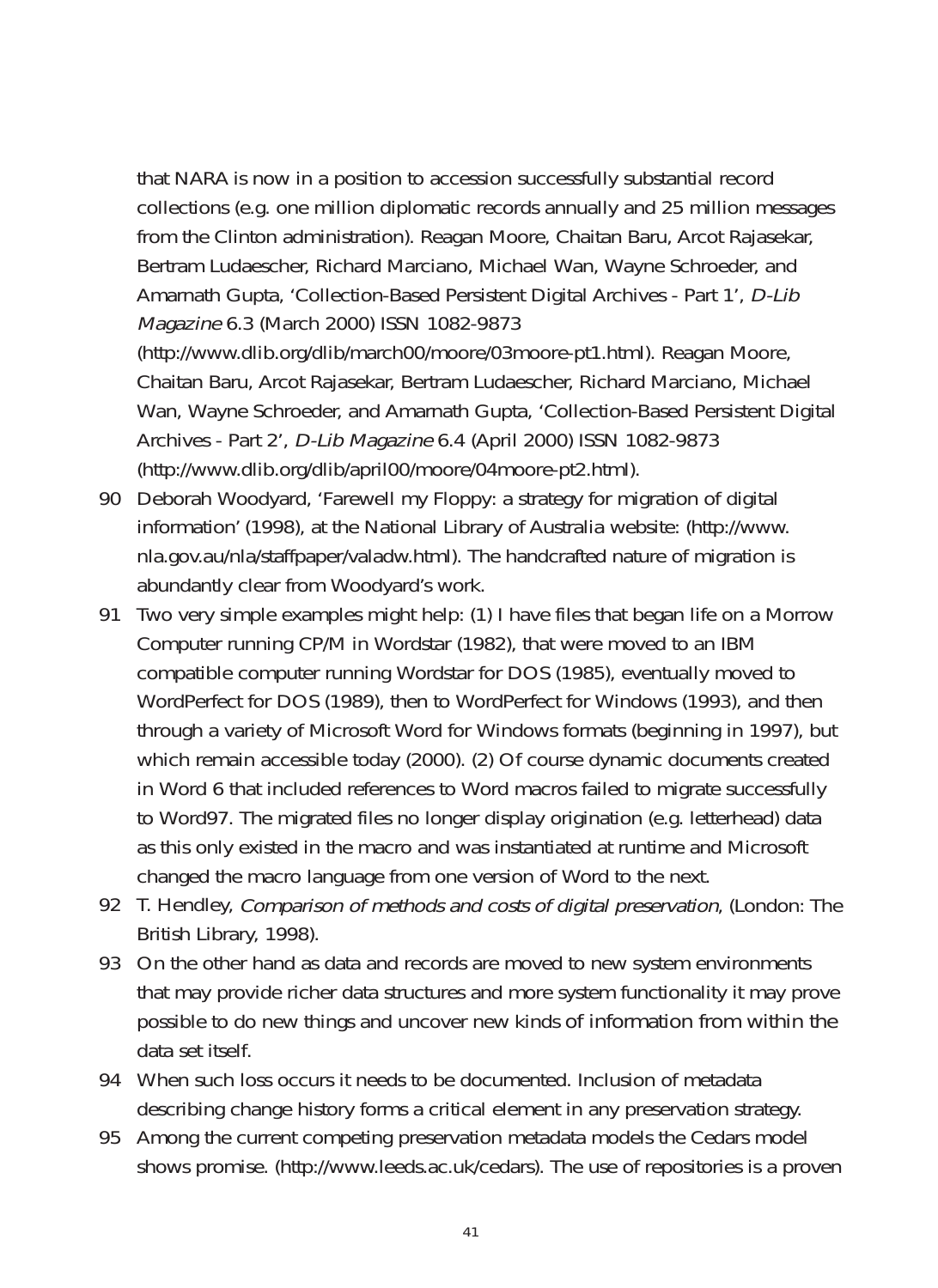strategy and has been adopted, for instance, by the Library of Congress and NARA.

- 96 CCSDS 650.0-R-1: Reference Model for an Open Archival Information System (OAIS). Red Book. Issue 1. May 1999. (http://ssdoo.gsfc.nasa.gov/nost/isoas/ ref\_model.html) In order to take advantage of the preservation strengths of the model it is essential that appropriate documentation and metadata standards be adopted. This information must be linked or wrapped round the resources themselves and be encoded in a functional and secure standard. A strategy of this kind ensures that the platform is in place to permit the application of best preservation strategy, whether that is migration, persistent objects or emulation to each digital resource. The focus of this strategy is on flexibility and responsiveness to changing conditions. David Holdsworth and Derek M Sargent, 'A Blueprint for Representation Information in the OAIS Model', (2000), (http://gps0.leeds.ac.uk/~ecldh/cedars/nasa2000/nasa2000.html) demonstrates how the model might work.
- 97 Jeff Rothenberg, 'Ensuring the Longevity of Digital Documents', Scientific American, 272(1) (January 1995), 24-29; Doran Swade, (1993), 'Collecting Software: Preserving Information in an Object-Centred Culture', in Seamus Ross and Edward Higgs (eds), Electronic Information Resources and Historians: European Perspectives, (St Katharinen: Scripta Mercaturae Verlag, 1993), 93-104; Seamus Ross (1998), 'The Expanding World of Electronic Information and the Past's Future', in Higgs, E, (ed.), Historians and Electronic Artefacts, (Oxford: Oxford University Press, 1998), 6-28.
- 98 Lorenzo Valla, De falso credita et ementita Constantini donatione declamatio, (Mainz, 1518). Others had suspected and argued this was the case.
- 99 See for instance, C. M. Kelly, 'Later Roman bureaucracy: going through the files', in A.K. Bowman and G. Wolf (eds) Literacy and Power in the Ancient World, (Cambridge, 1994), 161-176.
- 100 Jocelyn Penny Small in Wax Tablets of the Mind Cognitive Studies of Memory and Literacy in Classical Antiquity (Routledge, 1997) built some of her arguments on how the environment, materials (e.g. scrolls) and even the desk conditioned ancient thought.
- 101 Ross and Gow, 1999, 27-36. There are numerous emulators being developed see for example, (1) (http://ei.cs.vt.edu/~history/emulators.html) (2) (http://www.chac.org/chhistpg.html)
- 102 Jan Van Der Spiegel, 'ENIAC-on-a-Chip', PennPrintout, 12.4 (March 1996),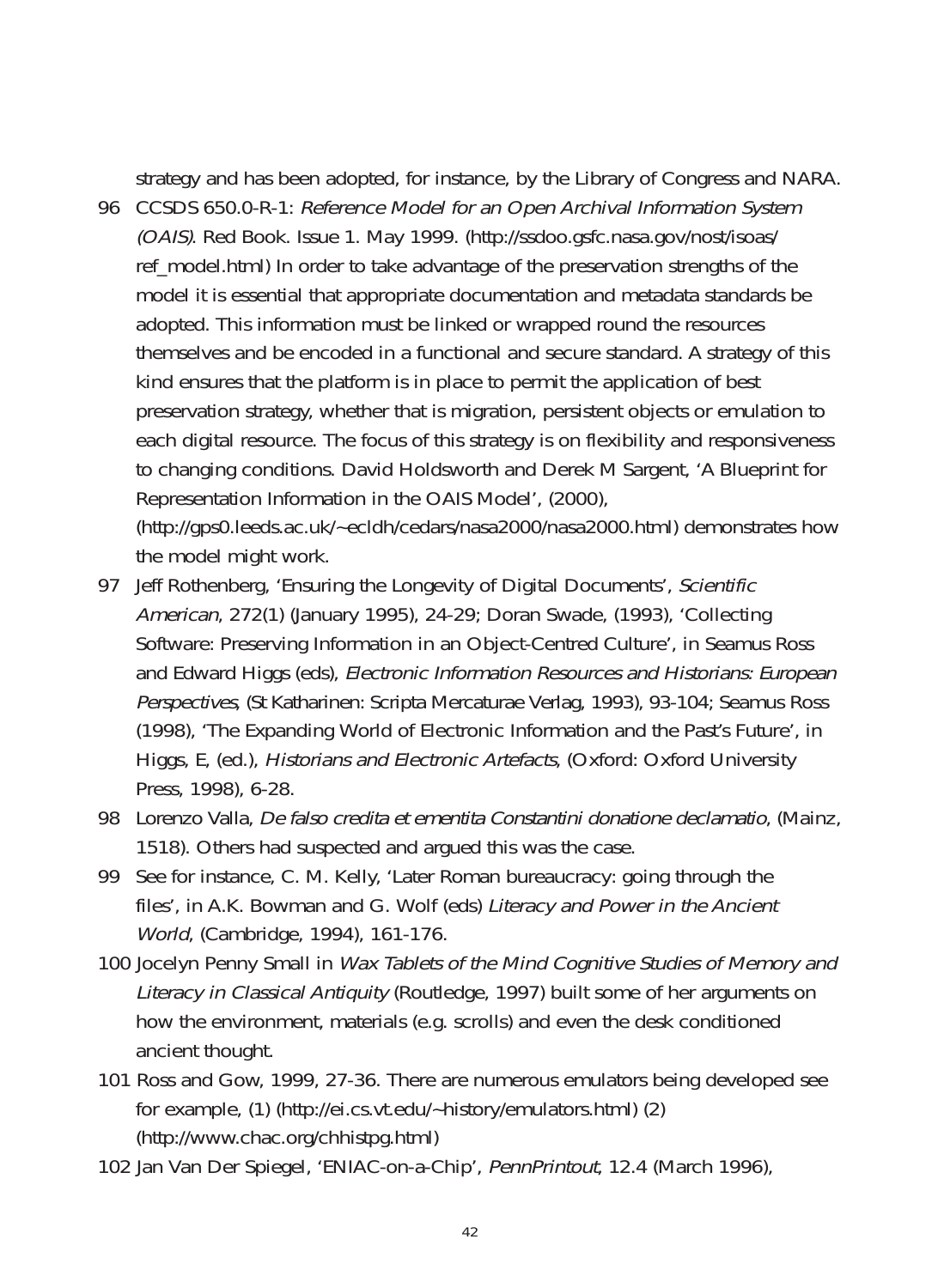(http://www.upenn.edu/computing/printout/archive/v12/4/chip.html) and (http://www.ee.upenn.edu/~jan/eniacproj.html).

- 103 There are many emulators for the PDP-11. These include Software Resources International (SRI), CHARON-11(http://www.charon-11.com/), of Ersatz-11, a software PDP-11 emulator for MS-DOS PCs (http://www .dbit.com/). These emulators support a wide range of device drivers.
- 104 (http://www.dcs.warwick.ac.uk/~edsac/).
- 105 Jeff Rothenberg made some very significant contributions to the development of thinking in this area. The papers he produced for the Netherlands are illuminating. See for instance 'Carrying authentic, understandable and usable digital records through time' on the website of Digital Longevity: (http://www.archief.nl/digiduur) under 'Bibliotheek'.
- 106 B. Bhushan and R. M Phelan, 'Overview of Challenger Space-Shuttle Tape-Data Recovery Study', IEEE Transactions on Magnetics, 23.5(1987), 3179-3183. C.H. Kalthoff, R.L. Bradshaw, E.A. Bartkus, and B.I. Finkelstein, 'Magnetic-Tape Recovery And Rerecording Of Data', Journal of Applied Physics, 61.8(1987), 4004-6.
- 107 S.B. Robertson, Digital Rosetta Stone: a conceptual model for maintaining longterm access to digital documents. Thesis (MSc), Air Force Institute of Technology, Graduate School of Logistics and Acquisition Management, 1996. (http://www.au.af.mil/au/).
- 108 Ross and Gow, 1999, 24-25. D. Rugar, H.J. Mamin, P. Guethner, S.E. Lambert, J.E. Stren, I. McFadyen, I. and T. Yogi, 'Magnetic force microscopy: General Principles and Application to Longitudinal Recording Media', Journal of Applied Physics, 68.3(1990). J.J. Sáenz, N. García, P. Grutter, E. Meyer, H. Heinzelmann, R. Wiesendanger, L. Rosenthaler, H.R. Hidber, and H.-J. Gütherodt, 'Observations of magnetic forces by the atomic force microscope', Journal of Applied Physics, 62.10(1987). Recent articles such as 'Extracting media noise characteristics from MFM images' by P. Arnett, T. Minvielle, and S. Nair (Journal Of Magnetism And Magnetic Materials 193.1-3 (March 1999), 479-483) indicate the potential of MFM. M. Boyd and X. Xu, 'MR glide inspection for hard disk defect detection', Proceedings of SPIE - The International Society for Optical Engineering, 3619, 53-64.
- 109 C.R. McClure and J.T. Sprehe, 'Analysis and Development of Model Quality Guidelines for Electronic Records Management on State and Federal Websites'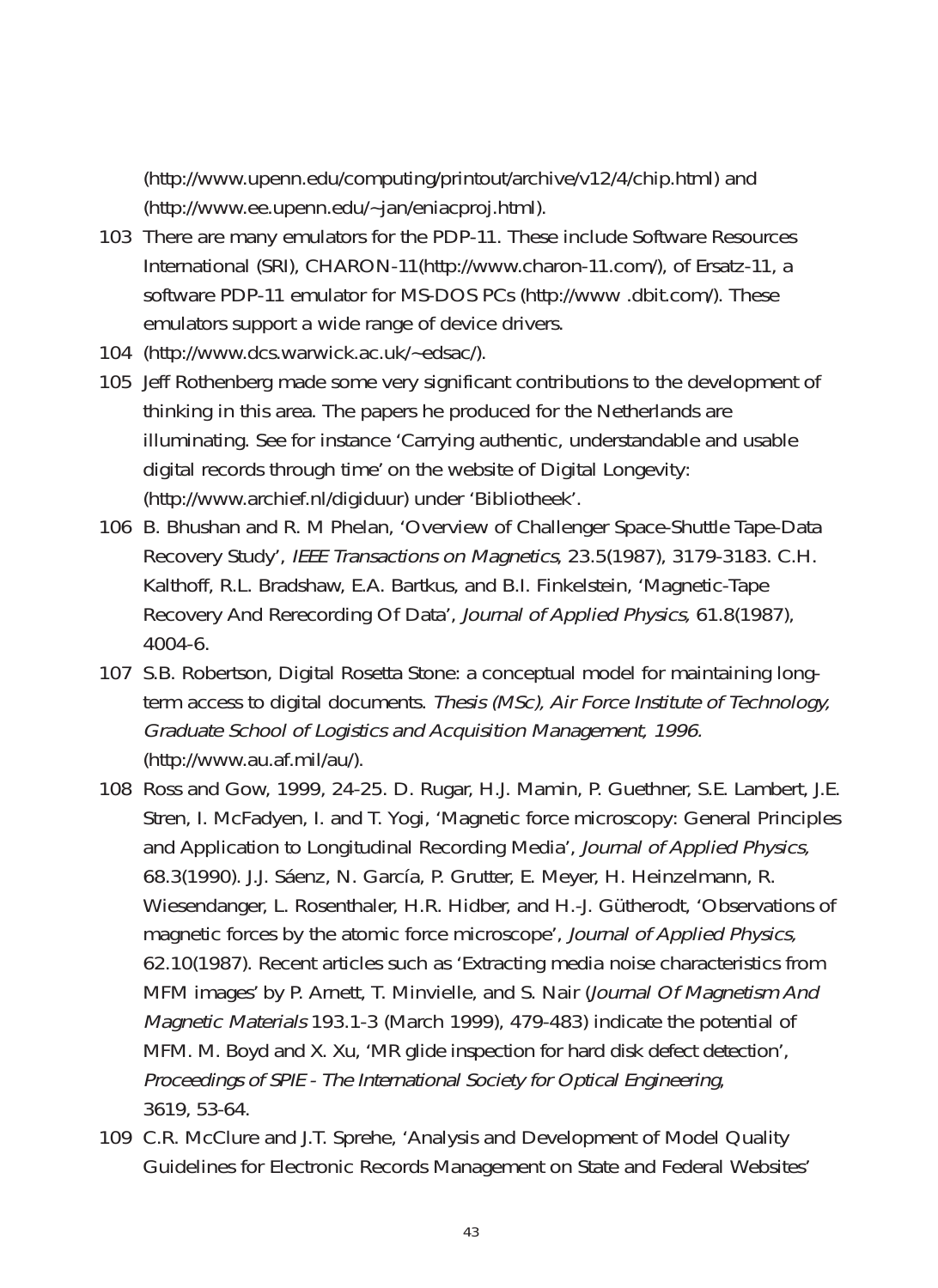Final Report. (January 1998).

(http://istweb.syr.edu/~mcclure/nhprc/nhprc\_title.html).

110 Indeed the NASA adopted the view that 'because all e-mail can be the target of a number of public and legal disclosure instruments, and as the government's definition of 'records' is difficult to interpret and this policy is difficult to enforce, the agency has stipulated that all email files (central store only) that are older than 60 days must be erased automatically.' (Heather Harreld, 'NASA orders all email destroyed', Federal Computer Week, 6/2/97,

(http://www.fcw.com/fcw/articles/1997/FCW\_060297\_487.asp).

- 111 S. Shulman, Owing the Future (Boston: Houghton Mifflin Co, 1999).
- 112 We should not be tricked into believing that the survival of vast quantities of data will alone provide the fertile soil for future scholarship; research 50 years from now will be very different. The quality of the data (whether texts, multimedia, databases, or audio), the training of scholars, and the tools to investigate the data will each continue to influence the products of research.
- 113 In 1999 the Joint Information Systems Committee (UK) released a CD-ROM titled, Advisory Group on Computer Graphics: Reports and Resources Archive. Shortly after receiving the CD a note followed saying that 'a virus has accidentally been included'. Although the virus does not have a 'destructive payload' it is easy to imagine the dangers that will lurk in the records that we pass to the future.